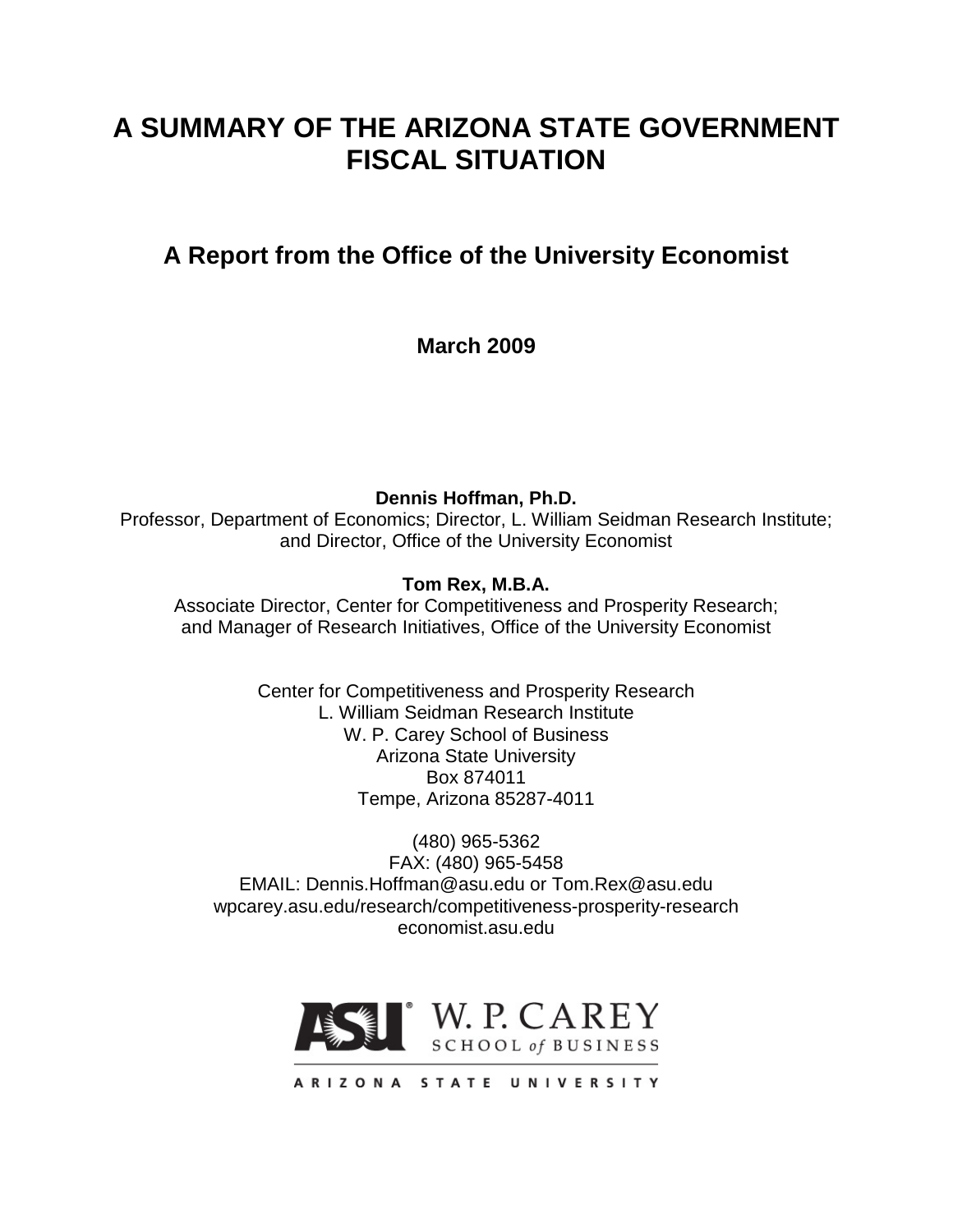#### **PREFACE**

This is a summary of several reports related to government finance in Arizona that have been produced by the Office of the University Economist since December 2008. Some new information has been added in an attempt to provide a complete picture.

The format of this report is a brief summary by issue, sometimes accompanied by a table or chart. References are provided to the report and the page number where additional detail can be found.

The reports are available at [http://economist.asu.edu/public-finance:](http://economist.asu.edu/public-finance)

#### *The Economic Effects of Government Spending Reductions Relative to Other Options*, February 2009

Presents the results of economic modeling of three scenarios to resolve the state government budget deficit in fiscal year 2010.

#### *Education Funding in Arizona: Constitutional Requirement and the Empirical Record*, January 2009

An examination of public funding for elementary and secondary education and higher education in Arizona from historical and interstate perspectives, in light of the funding mandate expressed in the Arizona Constitution. An evaluation of public education in Arizona is included.

#### *Public Finance in Arizona*, December 2008

A series of three reports that discuss government finance in Arizona:

#### *Volume I: Facts*

Analyses of Arizona state government finance, using data of the Arizona Joint Legislative Budget Committee, and of the combined finances of all state and local governments within Arizona, using data of the U.S. Census Bureau. A historical perspective is provided for both datasets. For combined state and local government finance, comparisons are made to other states and to the national average. In addition, other measures of the tax burden by state are examined.

#### *Volume II: Concepts and Issues*

Addresses the conceptual and empirical relationships between taxes, government revenue, and economic growth. Also discusses current issues specific to Arizona state government finance. This is a revised version of the report "Tax Reductions, the Economy, and the Deficit in the Arizona State Government General Fund," incorporating new and updated material.

*Volume III: Options for Managing the Arizona State General Fund* Presents options and offers recommendations for managing the Arizona state government general fund. The near-term budget deficit is addressed as well as ways to prevent budget deficits from recurring every time economic growth slows.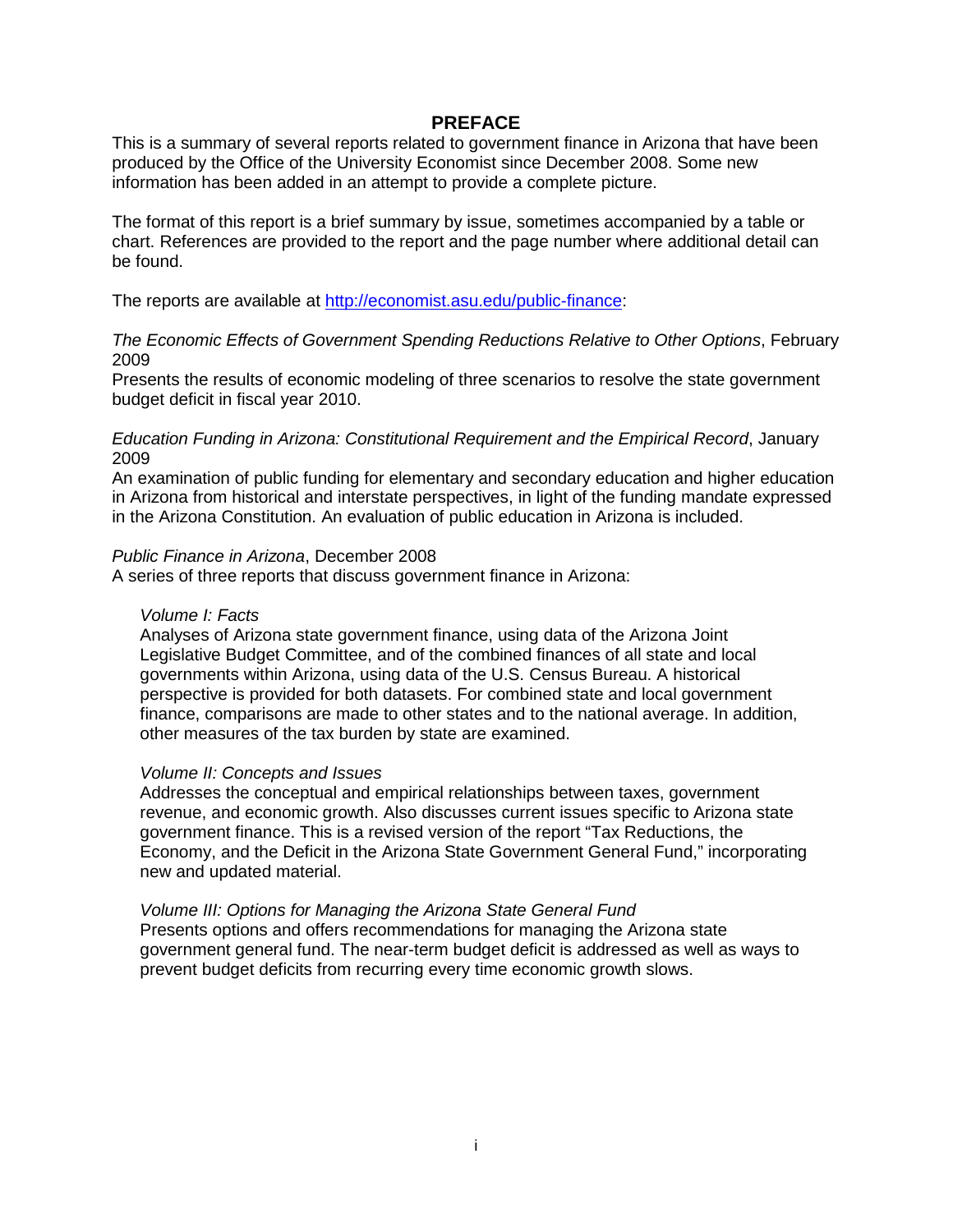# **TABLE OF CONTENTS**

| Background                                |    |
|-------------------------------------------|----|
| Introduction to Data and Terminology      |    |
| <b>Public Sector</b>                      | 2  |
| Taxes, Public Revenue and Economic Growth | 3  |
| Economic                                  | 8  |
| Public Finance in Arizona                 | 14 |
| <b>State Government</b>                   | 14 |
| State and Local Governments Combined      | 24 |
| Education                                 | 31 |
| Reasons for Highlighting Education        | 31 |
| Expenditures                              | 33 |
| <b>Evaluation of Public Education</b>     | 36 |
| <b>Constitutional Requirement</b>         | 39 |
| Recommendations                           | 40 |
| Background                                | 40 |
| <b>Short Term Recommendations</b>         | 45 |
| Long Term Recommendations                 | 46 |

# **LIST OF TABLES**

| 1. Estimated Dollar Value of Tax Changes, Fiscal Years 1993 Through 2009, Arizona State     | 15 |
|---------------------------------------------------------------------------------------------|----|
| Government General Fund                                                                     |    |
| 2. Revenue by Source, Fiscal Year 2008, Arizona State Government General Fund               | 16 |
| 3. Expenditures by Category and Subcategory, Fiscal Year 2009, Arizona State Government     | 19 |
| General Fund                                                                                |    |
| 4. 2007 District of Columbia Tax Burden Study, State and Local Government Taxes in Phoenix, | 29 |
| Arizona                                                                                     |    |
| 5. Comparison of Measures of General Revenue and Expenditures, 2006, Arizona State and      | 30 |
| <b>Local Governments</b>                                                                    |    |
| 6. Economic Effects of Balancing the Arizona State Government General Fund in 2009 and      | 43 |
| 2010                                                                                        |    |
| 7. Summary of Revenue Enhancements/Removal of Spending Obligations, Arizona State           | 49 |
| Government General Fund                                                                     |    |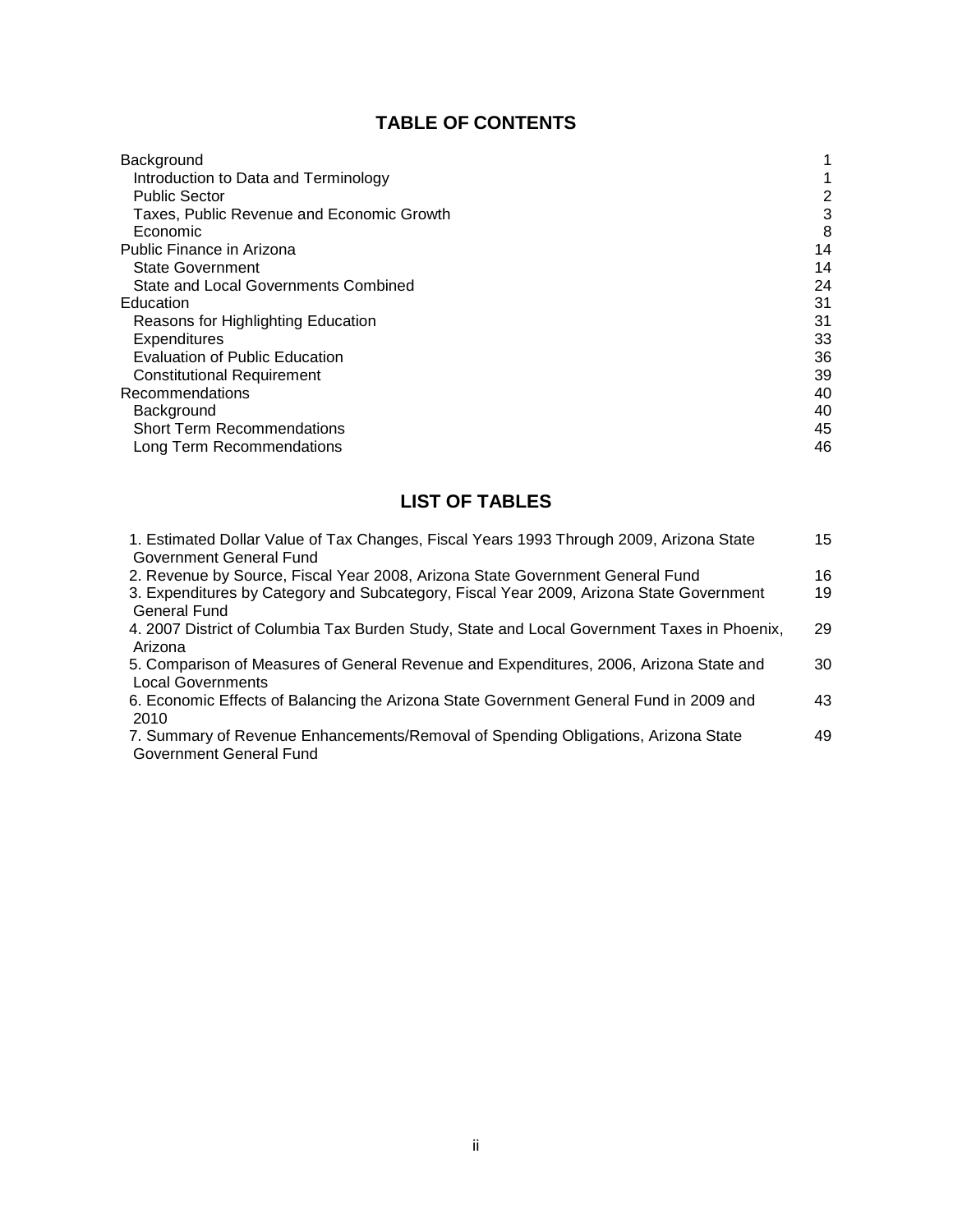# **LIST OF CHARTS**

| 1. Annual Percent Change in Real Earnings, 1955 Through 2007, Arizona and United States<br>2. Annual Percent Change in Real Earnings Per Capita, 1955 Through 2007, Arizona Less the<br>National Average                                       | 10 <sup>1</sup><br>10 |
|------------------------------------------------------------------------------------------------------------------------------------------------------------------------------------------------------------------------------------------------|-----------------------|
| 3. Annual Percent Change in Real Per Capita Dollars, Fiscal Years 1989 Through 2009,<br>Arizona General Fund Revenue and Personal Income                                                                                                       | 11                    |
| 4. Capital Gains in Arizona as a Percentage of Personal Income, 1988 Through 2006<br>5. Annual Percent Change in Real Per Capita Dollars, Fiscal Years 1989 Through 2009,<br>Personal Income and Arizona State Government General Fund Revenue | 12<br>17              |
| 6. Revenue Per \$1,000 of Personal Income, Fiscal Years 1971 Through 2009, Arizona State<br>Government General Fund                                                                                                                            | 18                    |
| 7. Expenditures and Constitutional Appropriation Limit as a Percentage of Personal Income,<br>Fiscal Years 1979 Through 2008, Arizona State Government                                                                                         | 20                    |
| 8. Expenditures Per \$1,000 of Personal Income, Fiscal Years 1979 Through 2009, Arizona<br><b>State Government General Fund</b>                                                                                                                | 21                    |
| 9. Expenditures Per \$1,000 of Personal Income by Category, Fiscal Years 1979 Through 2009,<br>Arizona State Government General Fund                                                                                                           | 22                    |
| 10. Ongoing Revenue and Expenditures Per \$1,000 of Personal Income, Arizona State<br>Government General Fund                                                                                                                                  | 23                    |
| 11. General Revenue as a Percentage of the National Average, Fiscal Years 1964 Through<br>2006, Arizona State and Local Governments                                                                                                            | 25                    |
| 12. General Expenditures as a Percentage of the National Average, Fiscal Years 1964 Through<br>2006, Arizona State and Local Governments                                                                                                       | 26                    |
| 13. General Current Operations Spending and Capital Outlays Per \$1,000 of Personal Income as<br>a Percentage of the National Average, Fiscal Years 1964 Through 2006, Arizona State and<br><b>Local Governments</b>                           | 27                    |
| 14. Tax Foundation Tax Burden in Arizona Relative to the National Average, 1977 Through<br>2008, State and Local Government Taxes                                                                                                              | 28                    |
| 15. Education Expenditures as a Share of the Arizona State Government General Fund, Fiscal<br>Years 1979 Through 2009                                                                                                                          | 31                    |
| 16. Elementary and Secondary Education Expenditures Per Student Per \$1,000 of Per Capita<br>Personal Income, Fiscal Years 1964 Through 2006, Arizona State and Local Governments as<br>a Percentage of the National Average                   | 35                    |
| 17. Higher Education Expenditures Per Student Per \$1,000 of Per Capita Personal Income,<br>Fiscal Years 1966 Through 2006, Arizona State and Local Governments as a Percentage of<br>the National Average                                     | 36                    |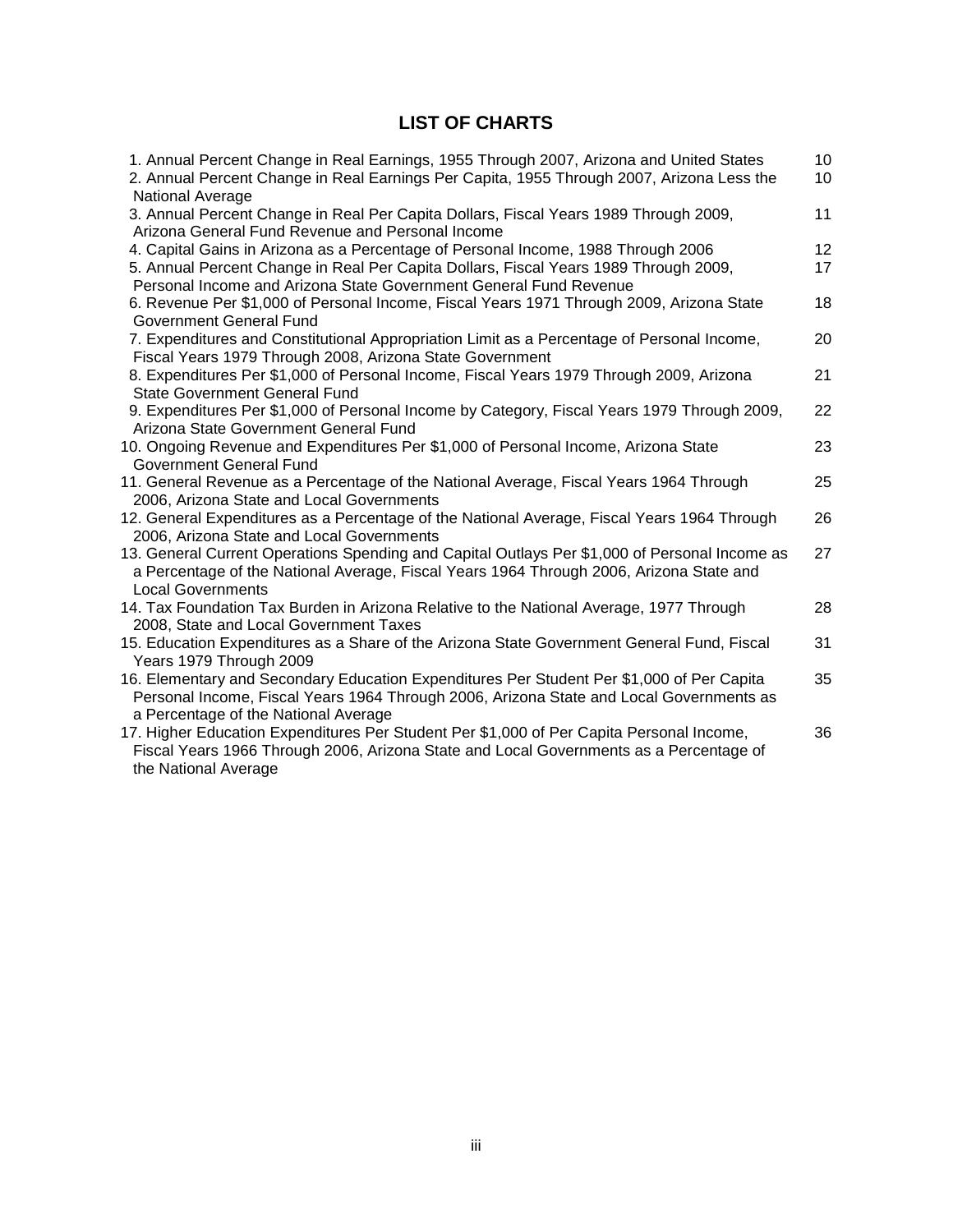# **BACKGROUND**

# **Introduction to Data and Terminology[1](#page-4-0)**

#### **Data Sources**

While multiple data sources were examined, two primary sources are used in this paper. Both use the July 1 through June 30 fiscal year (FY).

(1) Arizona Joint Legislative Budget Committee (JLBC) — Arizona State Government General Fund. Revenues from FY 1971 through FY 2008 (FY 2009 is projected) and expenditures from FY 1979 through FY 2009 (revised appropriations are used for FY 2009).

(2) U.S. Department of Commerce, Census Bureau — State and Local Government Finance. Comparisons across states require the use of combined state and local government finance data because of variations across states in taxing and spending authority between state and local governments. For state government, general revenues and expenditures are much more broadly defined than the state general fund. Data are available by state from FY 1964 through FY 2006. Expenditures are divided into capital outlays — construction and purchases of land, existing buildings and equipment — and other (current operations).

# **Measures of Revenues and Expenditures**

Adjustments for inflation, population growth, and economic growth all use fiscal year data. Actual data are not available for FY 2009 for any of these measures. Using the Census Bureau data, all of these measures can be expressed as a percentage of (ratio to) the national average and Arizona can be compared to other states.

(1) Per capita (divided by population) — The most basic of measures, this is not widely used in this paper. Change over time is inflation-adjusted by the gross domestic product implicit price deflator.

(2) Per \$1,000 of personal income — Widely reported in this paper, this measure de facto adjusts for inflation, population growth, and gains in real per capita personal income.

(3) Per student and per full-time-equivalent (FTE) student — For elementary and secondary (K-12) education and higher education (community colleges and universities), these measures are more informative than the per capita measure. Some of the enrollment data are available only for limited time periods. Change over time is inflation-adjusted by either the GDP implicit price deflator, or in the case of higher education, the higher education price index.

(4) Per student per \$1,000 of per capita personal income — Used for education, this measure adjusts for inflation-adjusted (real) economic gains as well as inflation and student counts.

<span id="page-4-0"></span><sup>1</sup> For more information, see pages 22 through 27 of "Volume I: Facts" and pages 9 through 13 of "Education Funding in Arizona: Constitutional Requirement and the Empirical Record." Both reports are from the Office of the University Economist, Arizona State University, [http://economist.asu.edu/public](http://economist.asu.edu/public-finance)[finance.](http://economist.asu.edu/public-finance)  $\overline{a}$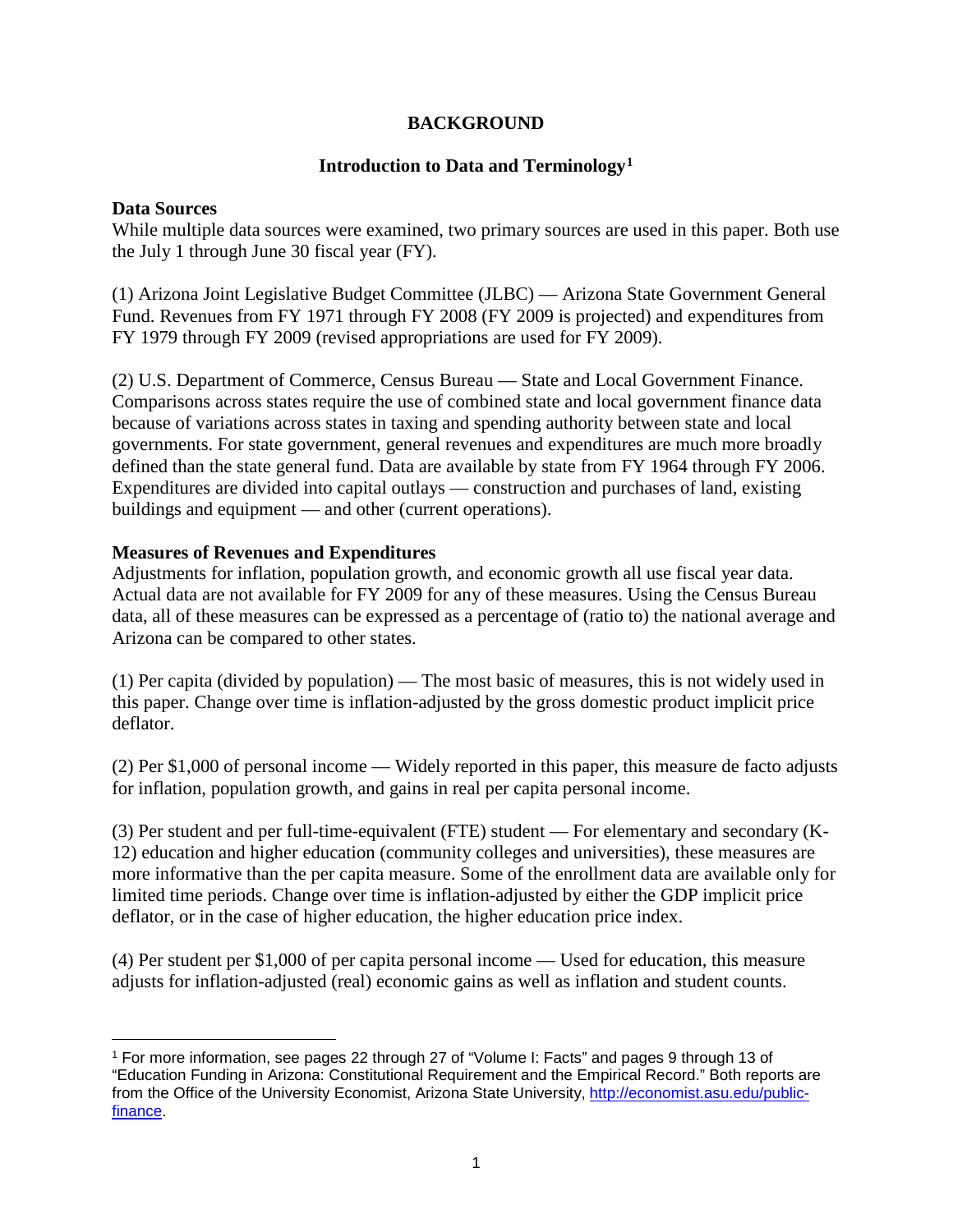# **Public Sector[2](#page-5-0)**

# **Value of Public Services**

Particularly at the state and local level, many government services directly impact the lives of all: roads and other transportation, police and fire protection, K-12 education, water provision and sewer services, trash collection, the judicial system, the correctional system, etc. Taxes simply are the price paid for public services. The state and local government services that consume most of the public revenue — education, transportation, and public safety — are valued by individuals and businesses alike.

**MYTH: Taxes remove money from the economy**. Government revenue is spent in much the same way as private-sector revenue, including the payment of employee wages and the purchase of materials and services from the private sector. The in-state multiplier effect is larger for publicsector spending.

In the private sector, demand for goods and services declines during a recession, causing companies to lay off employees. In the public sector, demand does not decline for most services during a recession, and increases in some government programs. Thus, imposed decreases in public spending during recessions come at the same time that demand for public services is stable or rising, resulting in a reduction in the quantity and/or quality of government services. For the most disadvantaged of those consuming public services, real hardship can ensue.

**MYTH: The size of government should shrink during recessions**. Most businesses experience a decline in demand for their products or services during a recession, and thus reduce the size of their workforce. However, the public sector does not experience lowered demand for its services during an economic downturn. Most government programs serve residents, who continue to require public services. Demand for some government programs, such as unemployment benefits, rises during recessions.

# **Importance to Economic Development**

Many public services — such as education (kindergarten through graduate school) and provision and maintenance of physical infrastructure — are of key importance to businesses, particularly high-technology and other "new-economy" companies. For these types of companies, the quality of public goods is more important than the level of taxes. Thus, business climate benefits from investment in various public programs.

Empirical evidence exists that public infrastructure plays a role in increasing business investment, job creation and economic growth. Similarly, tax reductions financed by cutting education, infrastructure spending, and other services valued by businesses will have a negative effect on economic performance.

An essential feature of the knowledge economy is the importance of a highly skilled workforce, trained in new technologies. In particular, college graduates are of more importance in the new economy than in the old economy. A large number of college graduates with a range of skills are

<span id="page-5-0"></span><sup>2</sup> For more information, see "Volume II: Concepts and Issues," Office of the University Economist, Arizona State University, [http://economist.asu.edu/public-finance.](http://economist.asu.edu/public-finance)  $\overline{a}$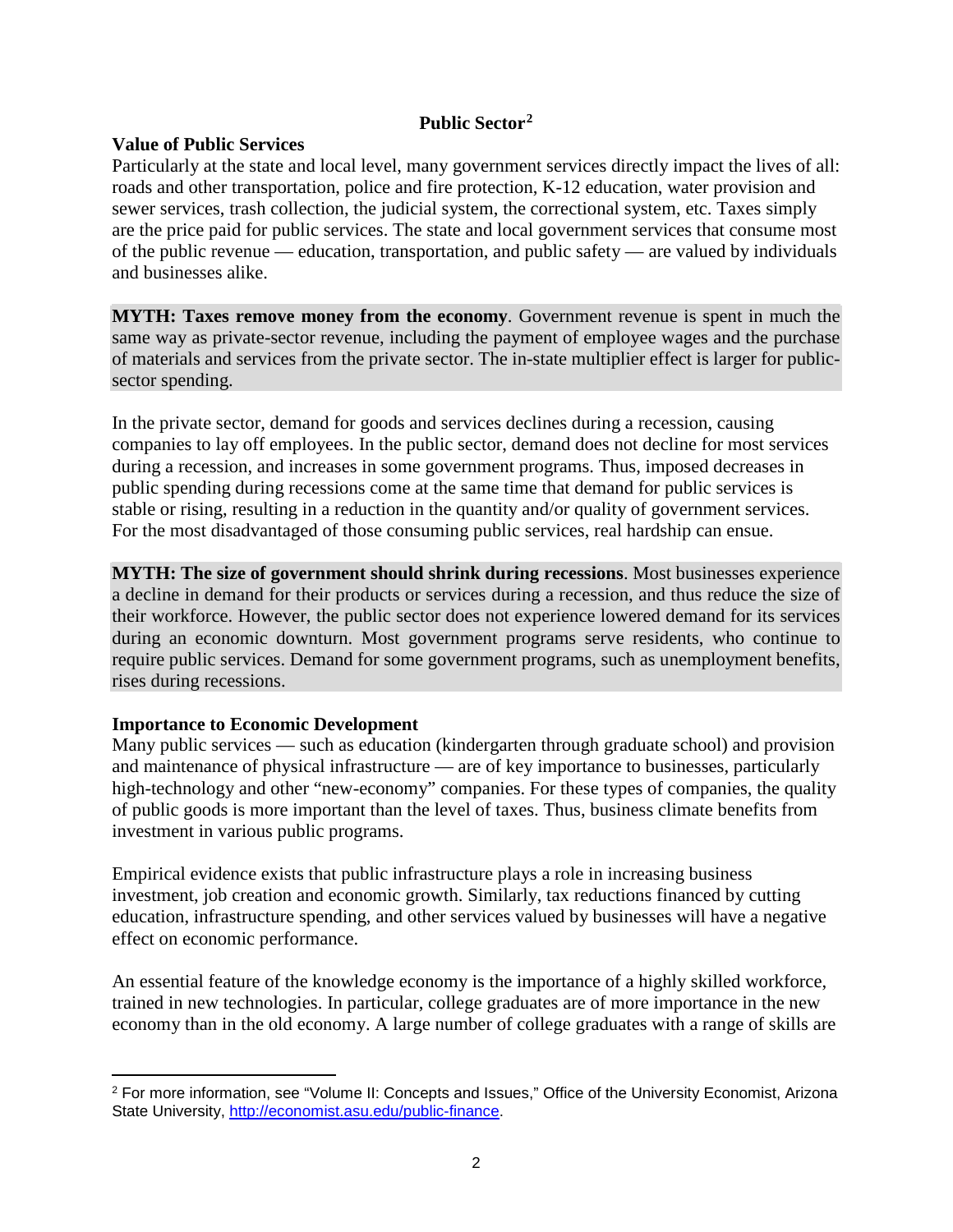essential to companies in the knowledge economy. Thus, any action — such as budget cuts that undermines the success of the state's universities also impairs the state's economy.

**MYTH: Reduced government size is good for the economy**. The public sector provides numerous services, many of which are valued by the private sector. Education and the physical infrastructure are of particular importance to businesses. Taxes are the price paid for these services and need to be evaluated relative to the public programs they fund.

# **Taxes, Public Revenue and Economic Growth**

Nearly any position on the relationship between state and local government taxes and economic performance is supported in the published literature. However, the bulk of the modern literature indicates that state and local government taxes have only a small effect on economic growth. For example, one study suggests that a 10 percent reduction in *all* state and local taxes would increase employment growth over the course of 20 years by 2.5 percentage points over and above the growth that would have occurred without the tax reduction. In a fast-growing state like Arizona, where the 20-year rise in employment from 1987 to 2007 was 98 percent, such an acceleration in growth is inconsequential.

The key factor leading to the conclusion that state and local government taxes have only a small impact on the economy is that state and local government taxes are not that significant an expense to either households or businesses. State and local government taxes are small expenses relative to federal government taxes. Further, taxes merely represent the price paid for government services consumed, with many state and local government services — such as the education of children and the provision of police protection — of high value to individuals and businesses alike.

# **Relative Size of State and Local Government Taxes**

 $\overline{a}$ 

According to the Tax Foundation, *all* state and local government taxes — including those paid by businesses — account for less than 10 percent of income nationally, with the share in Arizona lower at 8.5 percent. The District of Columbia tax burden study indicates that the tax burden to households in Phoenix of most state and local government taxes is about 7 percent of household income except at low income levels.

Despite the attention given to taxes, tax payments are a small expense for most businesses. All state and local government taxes and most federal government taxes — social security and payroll taxes, unemployment insurance taxes, excise taxes, import and tariff duties, business license and privilege taxes, and the environmental tax — account for only a little more than 2 percent of operating income of all businesses.<sup>[3](#page-6-0)</sup> (The federal income tax is not included.)

Thus, state and local government taxes are less than 2 percent of business operating income. Therefore, the difference in state and local tax rates between states would have to be very large to have a noticeable effect on a company's profits. The compensation of company officers is a larger business expense than state and local government taxes.

<span id="page-6-0"></span><sup>3</sup> See page 6 of "Volume II: Concepts and Issues," Office of the University Economist, Arizona State University, [http://economist.asu.edu/public-finance.](http://economist.asu.edu/public-finance)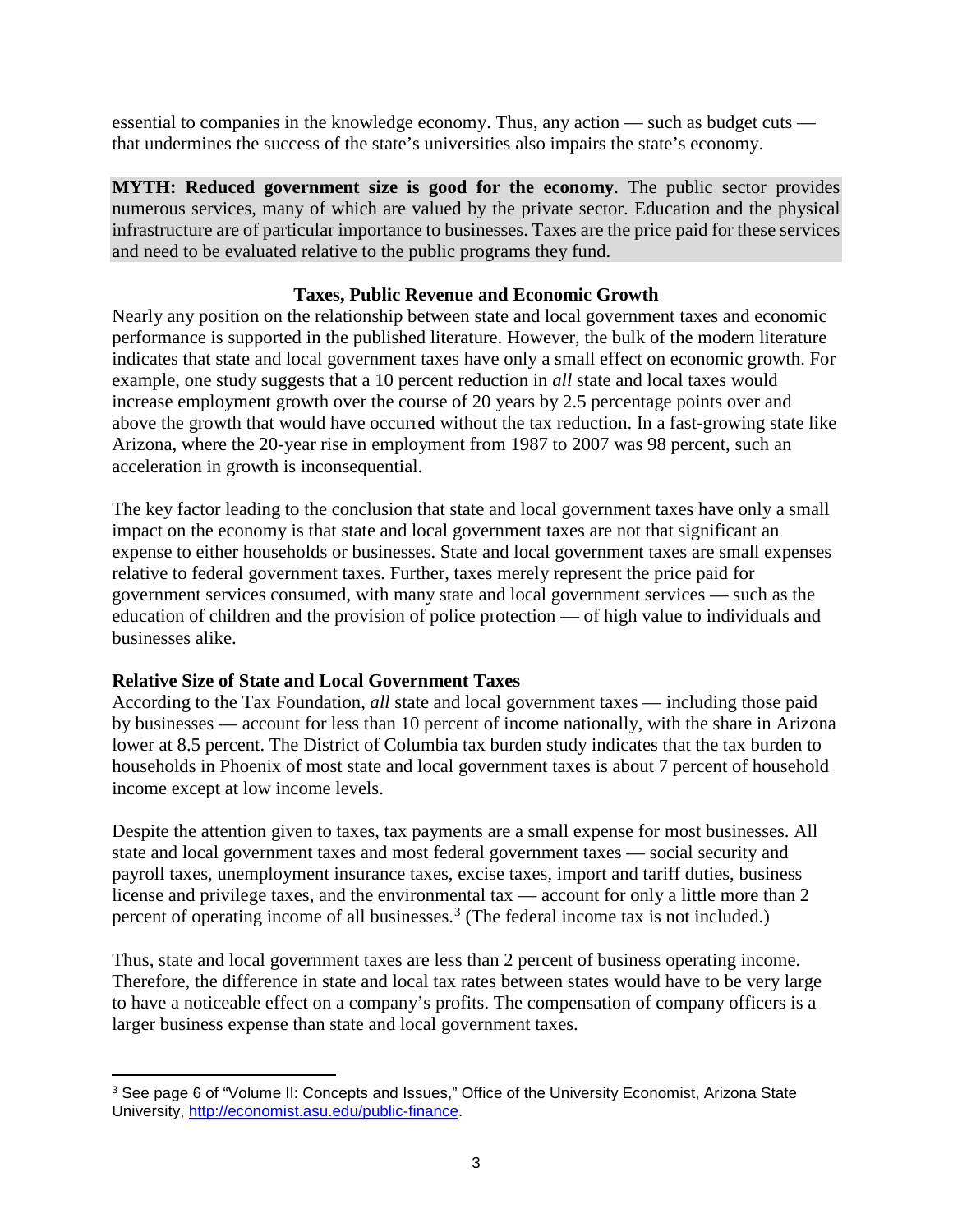State and local government tax burdens must be far out of line with competitor regions before much of an effect on the economy can be measured. For a state, a tax cut will have little effect on the economy unless the tax burden is comparatively quite high (especially versus competing states) and the tax reduction is very large. In general, tax policy is an inefficient way to stimulate the economy. Investment in physical infrastructure and education has been shown to have a greater effect on economic growth.

**MYTH: State and local government taxes are a major expense**. Total taxes collected by all state and local governments in Arizona are less than the taxes the federal government collects from Arizonans. For businesses, state and local government taxes typically are less than 2 percent of operating income — less than officers' compensation.

# **Laffer Curve and Supply-Side Economics**

Supply-side economics is based on the concept that tax reductions stimulate economic growth, with the stimulus so great that government revenue rises despite the lower tax rates. The "Laffer Curve" popularized this theory.

The concept is simple. A single tax rate produces the greatest government revenue: the revenuemaximizing rate (RMR). Setting rates below the RMR leaves governments with less than maximum revenue but setting rates higher than the RMR stifles the economy — resulting in lower tax collections despite the higher rate. The relationship between tax rates and revenue collected follows a curve. The exact shape of the curve can vary by specific circumstances, but the end points always are the same: No tax results in no public revenue while a 100 percent tax rate would cause all legal economic activity to cease. The difficulties in real-world application of this relationship are to identify the tax rate that constitutes the RMR, and to describe the exact shape of the curve.

Art Laffer originally discussed the relationship between tax rates and tax revenue in the context of national tax rates, particularly the federal income tax, which was quite high in the 1970s. The concept also is valid at a regional level such as a state. However, state tax rates are low relative to the federal income tax rate. Thus, a decrease in a state tax rate is less likely to have a supplyside effect and any effect likely is small.

On the other hand, a state tax by definition is narrower than a national tax and thus is more likely to have a RMR that is being exceeded in reality. This is because states compete for economic activity, much of which is mobile (not tied to a particular place as in the case of a mine). Capital and labor can move easily throughout the country.

While tax rates may influence capital and labor mobility across the states and give rise to Laffertype effects, capital and labor move for a host of reasons. The amount and quality of public infrastructure (such as airports, roads, and schools) available in a region — amenities supported by state and local government tax revenue — are among the factors influencing economic growth. So the RMR in a state or region will be the rate that allows sufficient investment in public amenities that foster economic growth without imposing tax burdens that stifle growth.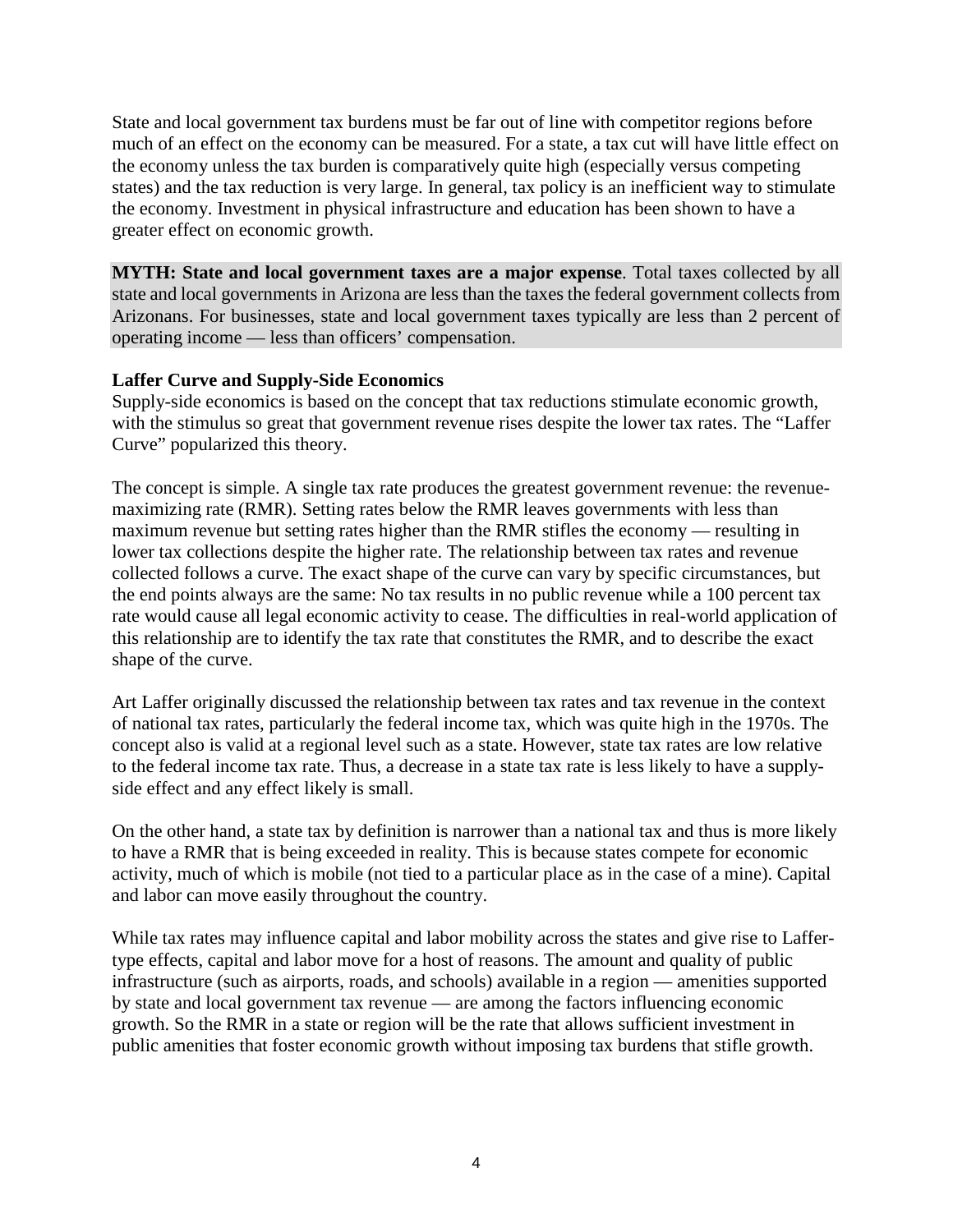For a tax cut to result in a positive effect on economic growth and government revenue, the existing tax rate must be higher than the RMR. For much of a positive effect to result, the tax rate must be very high and be lowered to near the RMR. Such a situation is most likely in the case of a narrow tax. In addition, a greater economic impact is likely from a reduction in a business tax with a rate above the RMR than in a personal tax with a high tax rate since one business decision (for example, in site selection) can affect many workers.

The simple concept of the Laffer curve has been lost in some applications. Proponents of limited government erroneously argue that tax rates are always above the RMR and reduced taxation is always better.

**MYTH: All tax cuts are good for government revenue**. The idea that every tax cut will result in greater government revenue is a distortion of supply-side economics, which was popularized by the Laffer Curve. In reality, any cut in a tax rate that is already below the revenue-maximizing rate will result in lesser government revenue. Most of the reduction in taxes over the last 15 years in Arizona has been to the individual income tax, which had a tax rate below the national norm prior to the first tax cut. Over the last 30 years in Arizona, tax increases have resulted in greater publicsector revenue and tax cuts have led to lesser government revenue.

# **The Conceptual Basis for Tax Cutting in Arizona**

When state government began to reduce the tax burden in 1993, Arizona's overall state and local government tax burden already was less than the national average and lower than it had been in the late 1970s, based on the Tax Foundation's measure of tax burden. Thus, Arizona was not generally in a position to benefit from a series of tax cuts, either in terms of enhanced government revenue or economic performance.

Further, for a *net* positive effect on government finance to be realized from reducing taxes, a region must have underutilized resources. For example, if a state with higher-than-optimal tax rates also has high unemployment and high commercial and industrial vacancy rates, then a reduction in taxes might stimulate economic growth, putting more residents to work and more highly utilizing existing facilities. Since labor to support the faster economic growth would not have to be imported to the state, population growth would not accelerate. Thus, the increase in government revenue would not be offset by the need to increase public spending to support new residents.

Except during recessions, Arizona has had neither high unemployment rates nor high commercial/industrial vacancy rates. The majority of jobs created in Arizona are filled by labor imported into the state from other states and other countries. Thus, even assuming that tax cuts in Arizona had an effect on economic growth, the requirement of excess capacity is not met in order for a net benefit to accrue. If lowered taxes had stimulated the Arizona economy, then labor had to have been imported into the state, both for the construction of the facilities needed to house these economic activities and for the permanent employment created. Thus, while public revenue would have increased, the need for public spending also would have risen. Unless the incomes of the imported workers were well above the existing average, taxes paid by new residents would not have covered the costs of providing them with public services.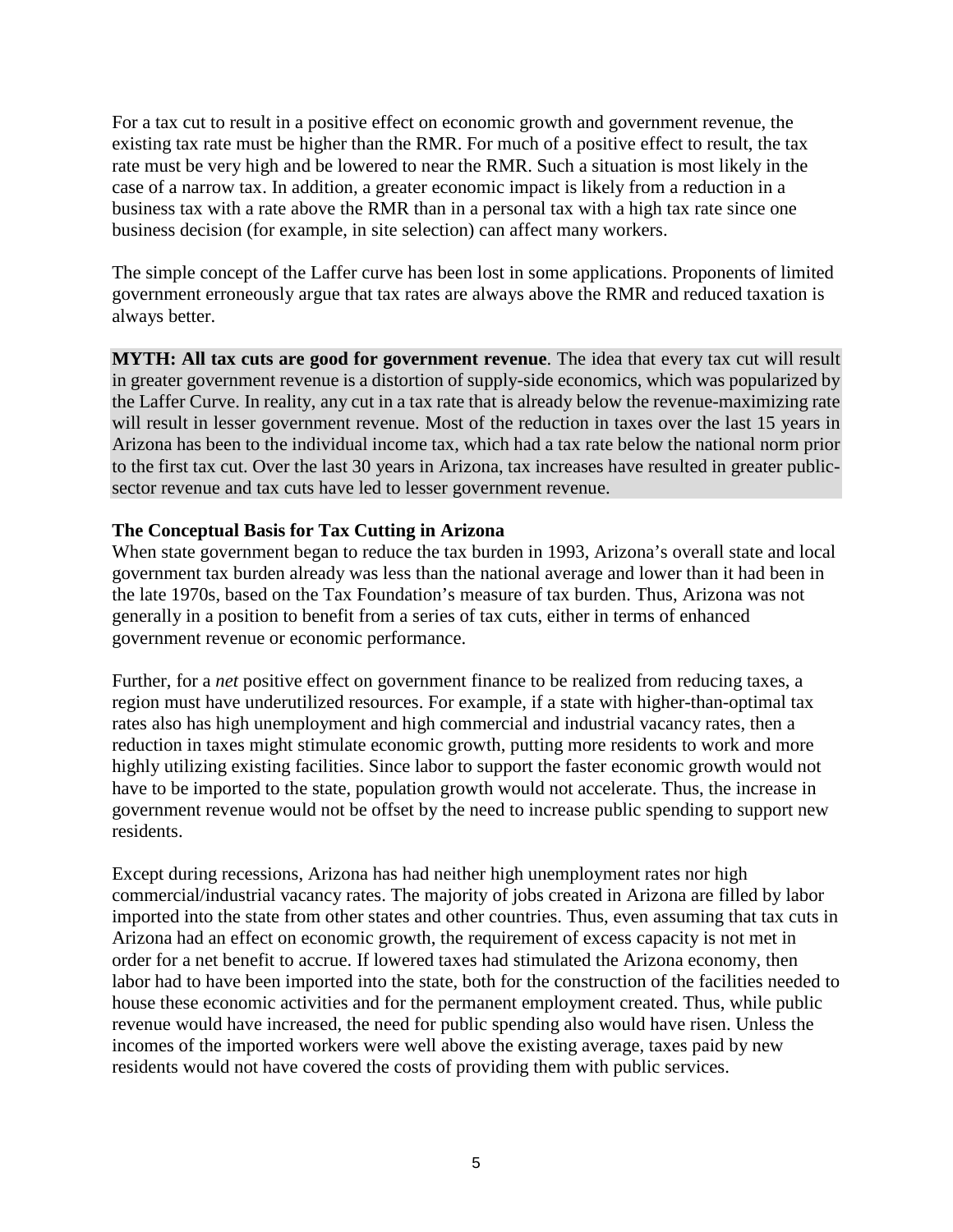Most of the taxes cut in Arizona since the early 1990s have been broad-based taxes applied to individuals. In particular, decreases in the individual income tax have accounted for nearly 60 percent of the tax decreases since 1992. However, even in the early 1990s, the individual income tax rate in Arizona was less than the average of the states. Using the Laffer Curve, this suggests that the individual income tax cuts in Arizona should have decreased, not increased, government revenue.

The remaining 40 percent of the tax cuts since 1992 have been split between the sales tax, the property tax, the vehicle license tax, and the corporate income tax. Like the individual income tax, the property tax rate in Arizona already was relatively low, so this cut is unlikely to have had any positive effect on government revenue or economic performance. The vehicle license tax rate was near the middle of the states, so this tax cut also is unlikely to have had much of any positive effect.

Most of the general sales tax rate decreases occurred in the late 1990s and were due to a reduction in the commercial lease rate and to the passage of sales tax exemptions. Similarly, the corporate income tax rate was relatively high before tax cuts were implemented in the early 2000s and again recently. Thus, while these tax rates might have generated a Laffer Curve effect, the magnitude of any benefit would be small given the very small scale of the tax cuts from the perspective of the size of all business expenses. Further, with most of these cuts occurring at a time of a booming Arizona economy, any economic stimulus created by the cuts would have resulted in an increase in the importation of labor to the state and thus a rise in government expenditures.

Thus, the size, nature and timing of the tax cuts in Arizona, combined with the conceptual basis for supply-side economics, suggest that little positive effect either on government revenue or on economic growth should have occurred as a result of these cuts.

In contrast, the business property tax in Arizona has been demonstrably high relative to other places. The tax disproportionately affects some businesses, particularly manufacturers who use considerable equipment in their operation. High-tech manufacturers, such as semiconductor plants, are among those with considerable equipment. These companies pay high wages. Lower business property taxes might encourage companies to expand facilities in Arizona. Although most of the labor force needed for an expansion would be imported, the high wages of these new workers could result in a net positive effect even on public-sector finance. Fifteen years after the first tax cuts were passed, some reduction in the business property tax currently is being phased in.

# **Empirical Relationships Between Tax Policy and Economic Growth in Arizona[4](#page-9-0)**

Historically, Arizona's state and local government tax burden was near the national average. In the last 30 years, the state has had two periods of tax reductions and one period of tax increases. The net result, especially since the early 1990s, has been to significantly lower the tax burden in Arizona. Yet while these reductions have been large from the perspective of state government, they have been small from the perspective of the size of the overall economy. Conceptually,

<span id="page-9-0"></span><sup>4</sup> See pages 10 through 16 of "Volume II: Concepts and Issues," Office of the University Economist, Arizona State University, [http://economist.asu.edu/public-finance.](http://economist.asu.edu/public-finance)  $\overline{a}$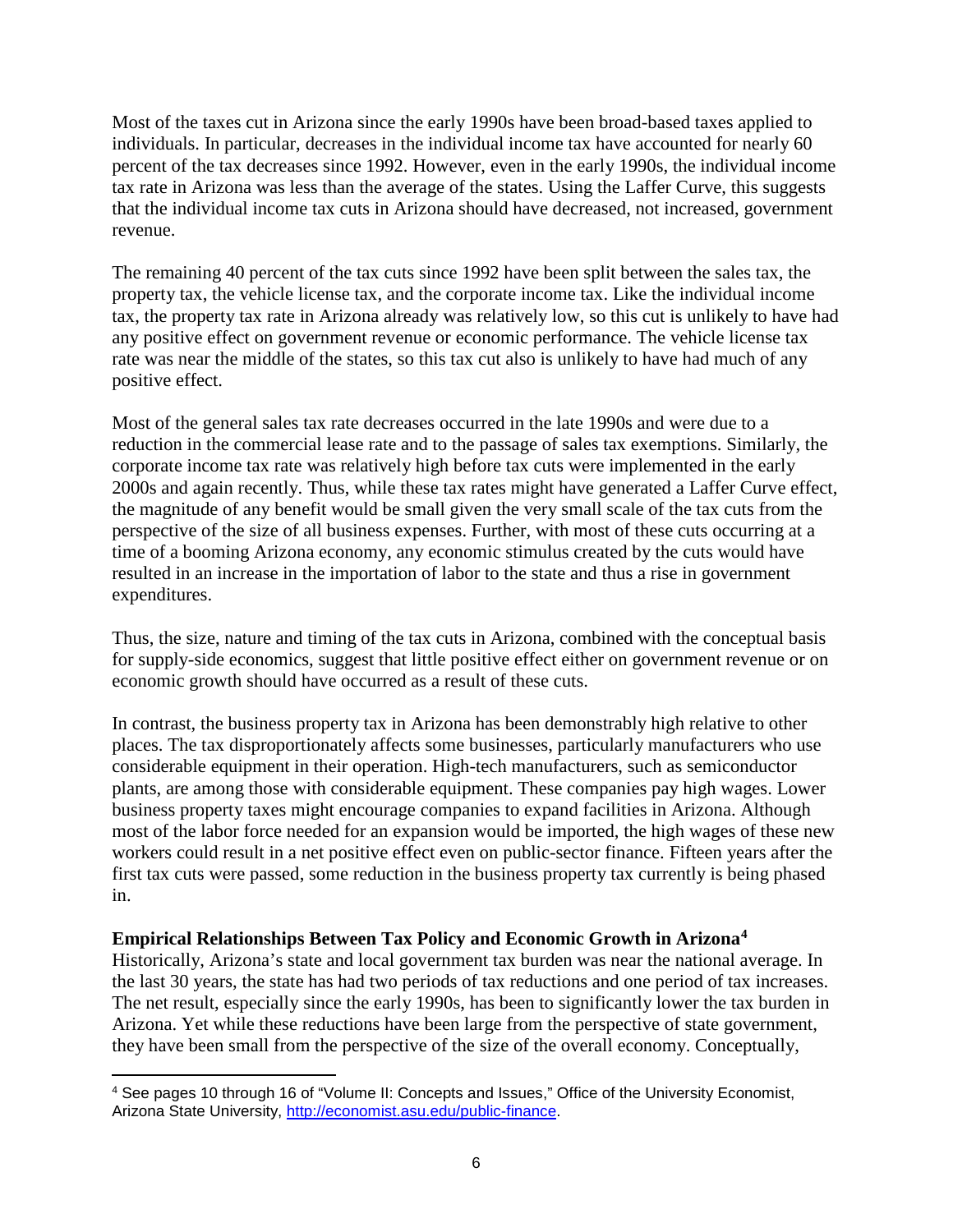then, one should not expect that the tax cuts in Arizona have had a positive effect either on the economy or on government revenue.

Many factors affect economic growth and it is a challenge to accurately measure the impact of any one factor. However, the tax increases and reductions of the last 30 years have not had any obvious effect on the economy — on either aggregate or per capita/per worker bases. Government revenue, however, has been lowered.

Changes in general fund revenue resulting from tax law changes in Arizona have been inversely related to economic growth: the decreases in taxes have occurred at times of strong economic growth and the tax increases have occurred at times of economic recession. The change in economic performance has slightly preceded the change in taxes. That is, when the economy is strong, surpluses in the general fund are realized, allowing taxes to be cut while still balancing the budget as required by the Arizona Constitution. When the economy is weak, budget deficits occur, precluding tax cuts and sometimes resulting in tax increases.

Despite the significant decline in Arizona's tax burden relative to other states since the mid-1990s, economic growth in Arizona relative to the nation in recent years has not been stronger than the historical relationship. Thus, the empirical evidence in Arizona regarding the lack of relationship between the state's tax cuts and increases and subsequent economic growth matches the conceptual analysis previously discussed.

**MYTH: All tax cuts enhance economic growth**. Empirical evidence to support this statement has not been found. In Arizona, tax increases and decreases over the last 30 years have had no perceptible impact on economic growth.

# **Tax and Expenditure Limitations**

Some Arizonans have proposed limiting annual increases in government spending to the pace of population growth and inflation. This represents an extreme form of a tax and expenditure limitation (TEL). The purpose of such a measure is to shrink the size of government over time meaning that the quality and/or quantity of public services will erode over time. Such a measure — known as the Taxpayer Bill of Rights (TABOR) — has caused significant difficulties since it was passed in 1992 in Colorado, causing it to be suspended.

Arizona already has a TEL. Article 9, section 17 of the Arizona Constitution states that "The legislature shall not appropriate for any fiscal year state revenues in excess of seven percent of the total personal income of the state …" Spending has never reached this limit.

Rather than limiting government spending increases to population growth and inflation, Arizona's existing TEL also considers the rate of real per person economic growth, which averages a little less than 2 percent per year. Real per person economic growth is in essence a measure of productivity growth.

When real per person income advances, government spending can rise without any increase in the tax burden. The revenue generated by these real income advances is significant.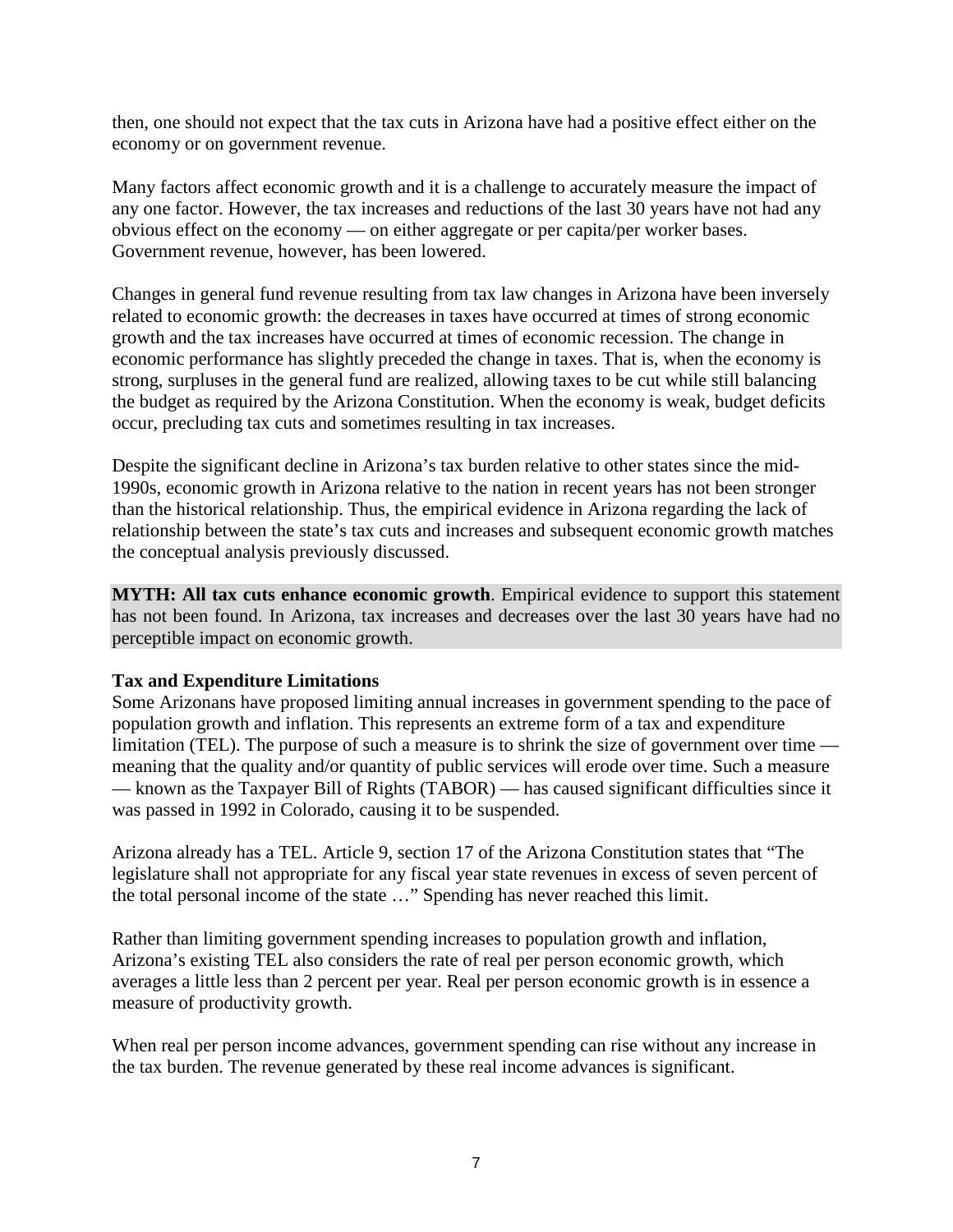Without the ability to increase spending beyond the rate of population growth and inflation, a state can never improve the quality of its public services. Had this spending restriction been adopted at statehood in 1912, Arizona's physical infrastructure and other public services in 2009 would resemble those of 1912: dirt roads, no modern communication, limited water and wastewater services, school houses with no computers, no airports, etc. While roads, schools and other infrastructure would be more numerous in 2009 than 1912 to reflect the growth of population, spending restricted to inflation and population growth allows only for more of the same to be built; no funding for improvements is available.

Alternatively, Arizona governments could have chosen to improve the existing infrastructure over time, but then they would not have been able to provide infrastructure and services to all of the state's new residents and businesses. Either way, it is unlikely that the state would have experienced much population growth since statehood — few businesses would consider operating with such an inadequate infrastructure and few individuals would choose to live in what now would be seen as Third-World conditions.

Not allowing the public sector to grow commensurate with the pace of technological change is ironic since many of the technological improvements during the last century took substantial public funds to make them a reality. In addition, governments often are criticized for being inefficient — for not operating as a business — but would still be operating at the efficiency levels of a century ago had funding increases been limited to population growth and inflation.

Even at less than 2 percent per year, the difference between the existing TEL and an alternative using only population growth and inflation accumulates rapidly over time. Had the alternative been implemented in 1979 (when the existing TEL was put into effect), and had the TEL applied to all governments in Arizona (like TABOR in Colorado), then total government spending in 2006 in Arizona would have been \$15.4 billion (43 percent) less than the actual figure. Arizona's spending would have been last in the nation — 41 percent less on a per capita basis and 33 percent less relative to personal income than the next lowest state!

# **Economic**

# **Economic Cycles**

Economic cycles have been a feature of human society for at least hundreds of years and presumably will persist for a long time into the future. Cycles consist of an economic expansion that features strong economic growth, a transition period of slower growth, a period of economic decline (recession), and a recovery period.

The economic cycle largely occurs because growth during expansions becomes too strong to be sustained, causing various disequilibriums to occur. A recession is merely a correction period in which the imbalances are worked out, setting the stage for another period of growth.

The imbalances that develop during an economic expansion can vary from one economic cycle to another. In the industrial economy that dominated the United States through the mid-20th century, economic cycles usually were short, involving overproduction in manufacturing establishments that contributed to inflation and a buildup in inventory. More recent cycles have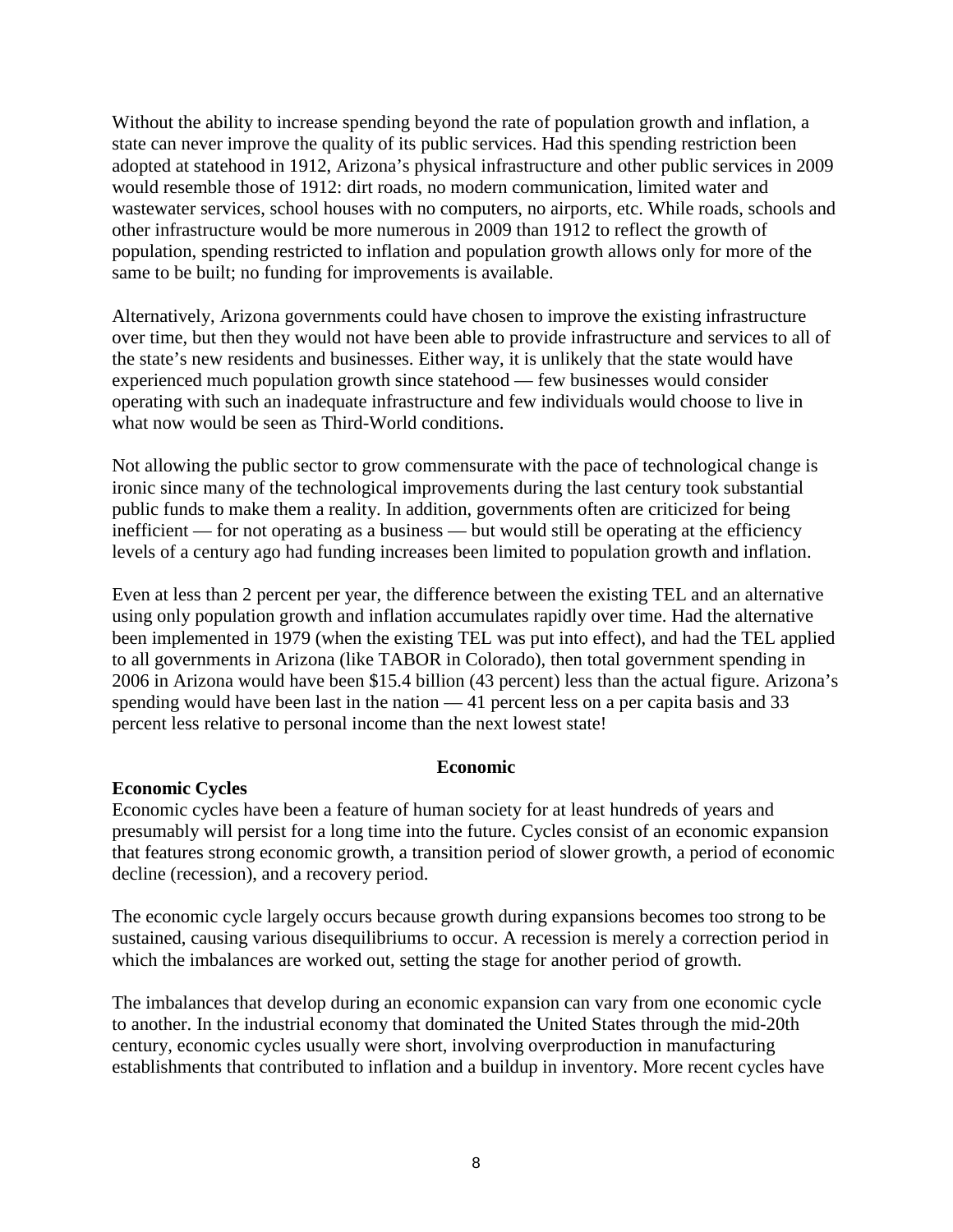featured unsustainable investment booms in real estate and stocks. External "shocks," such as a sharp rise in oil prices, also contribute to economic volatility.

The length of economic cycles has increased since the mid-20th century as the United States has transitioned from an industrial economy to a knowledge economy. While the magnitude of the cyclical swings appeared to be lessening — the economic downturns in the early 1990s and in 2001 were relatively mild and short — the current recession demonstrates that severe cyclicality can still occur.

The timing and magnitude of economic cycles is difficult to forecast, but businesses, households, and government should prepare during economic expansions for the next inevitable downturn in the economy. A lack of preparation intensifies the recession.

# **Economic Cycles and Public Revenue in Arizona**

The timing of economic cycles in Arizona typically is quite similar to the national average, but the magnitude of the swings in the cycle is greater in Arizona. On an aggregate basis, growth during expansions always has been more rapid in Arizona, while the depth of recessions has ranged from not as great to more severe than the national average, as seen in Chart 1. However, per capita economic growth in Arizona consistently has been less than the national average during recessions, and sometimes has been less for extended periods from before to after a recession (see Chart 2).

Arizona has experienced three real estate booms in the last 50 years: in the early 1960s, mid-1980s, and from 2003 to 2006. As seen in Chart 2, such booms have prompted a period of slower per capita economic growth in Arizona; 2007 was the first such year following the latest real estate boom. While state data for 2008 are not yet available, Arizona's per capita economic decline almost certainly was worse than the national average; such inferior performance likely will persist into 2009 and 2010.

Government revenue goes up and down with the economic cycle, but Arizona state government general fund revenue has been much more volatile than economic growth. Chart 3 shows that declines in revenue have been more severe than economic decreases in each of the last three economic downturns — during the late 1980s and early 1990s, in fiscal years 2001 through 2003, and since fiscal year 2007 — while revenue gains have been greater during economic expansions.

Revenue growth over the last 10 years has been extremely cyclical. Yet personal income growth has not shown unusual fluctuations during this period. The extreme cyclicality of government revenue is in part the result of the many reductions in tax rates since the early 1990s that have narrowed the tax base, making it more cyclical. In addition, capital gains have become much more volatile (see Chart 4), causing income tax collections to be more variable.

# **Basic and Nonbasic Activities**

Regional economic theory states that a regional economy, such as a state, is driven by economic activities that import money into the region through the sales of goods and services to customers who do not live in the region. Such export activities differ from population-driven activities, which sell to and support the local population. "Export" in this usage is not limited to goods and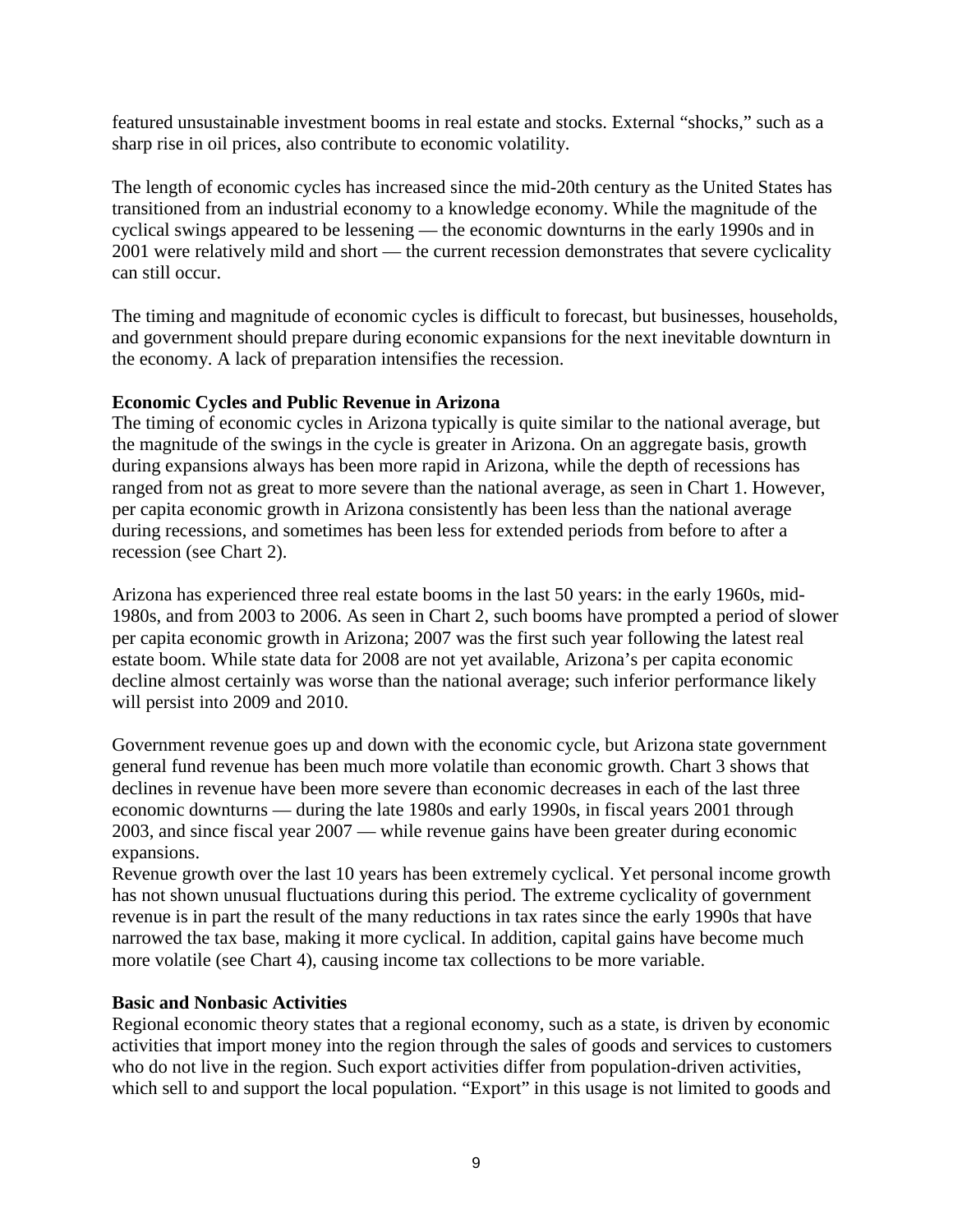**CHART 1 ANNUAL PERCENT CHANGE IN REAL EARNINGS, 1955 THROUGH 2007, ARIZONA AND UNITED STATES**



**CHART 2 ANNUAL PERCENT CHANGE IN REAL EARNINGS PER CAPITA, 1955 THROUGH 2007, ARIZONA LESS THE NATIONAL AVERAGE**



Source (Charts 1 and 2): U.S. Department of Commerce, Bureau of Economic Analysis.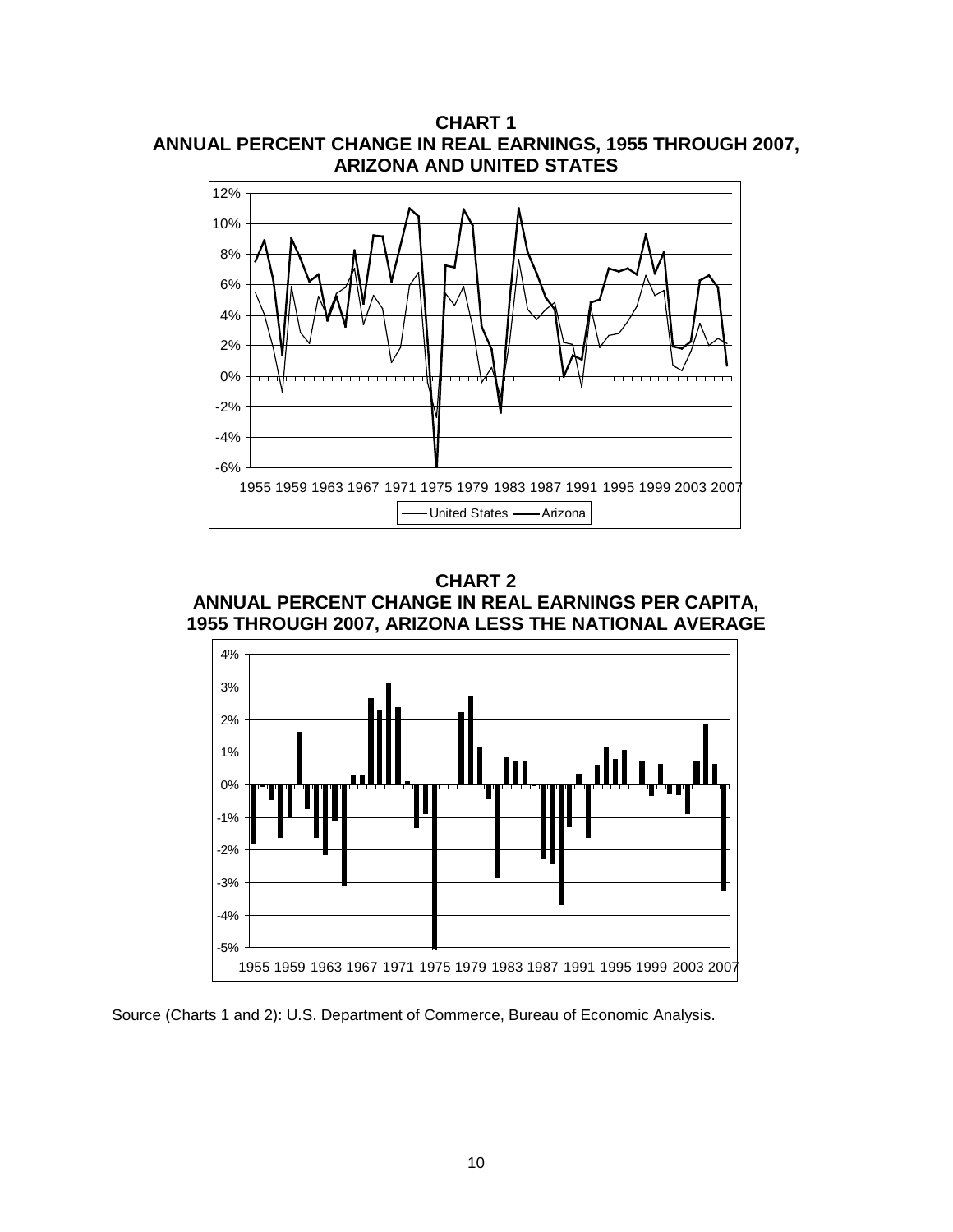

Notes: Revenue has been adjusted for tax changes; personal income has been projected for FY 2009.

Source: U.S. Department of Commerce, Bureau of Economic Analysis (personal income), and Arizona Joint Legislative Budget Committee (revenue).

services sold to customers from other countries, but includes all sales made to customers outside the region. An export activity sometimes is referred to as a "basic" activity.

Some basic activities, such as a mine or a farm, are tied to a specific location. However, most basic activities, such as manufacturing facilities and export-oriented services, can be located throughout the country or world. Arizona competes with the world for such export businesses. As discussed on page 2, the infrastructure and services provided by the public sector are among the most important location factors. In order to have a strong and growing economy, government must provide a high quality of such public amenities without taxing export companies too much.

In contrast, nonbasic (population-driven) activities respond to the growth created by basic activities. Most economic activities wholly or in large part serve local customers, including construction, real estate, retail sales, and personal services. Since such businesses serve the local population, they locate close to their customers. The region does not compete with other regions for nonbasic economic activities, though municipalities within the region may compete for some of these companies. Thus, while these companies use public infrastructure and public services, these are not major factors influencing location decisions. Similarly, except for decisions on locations close to municipal boundaries, tax rates are not important to the location decisions of such companies.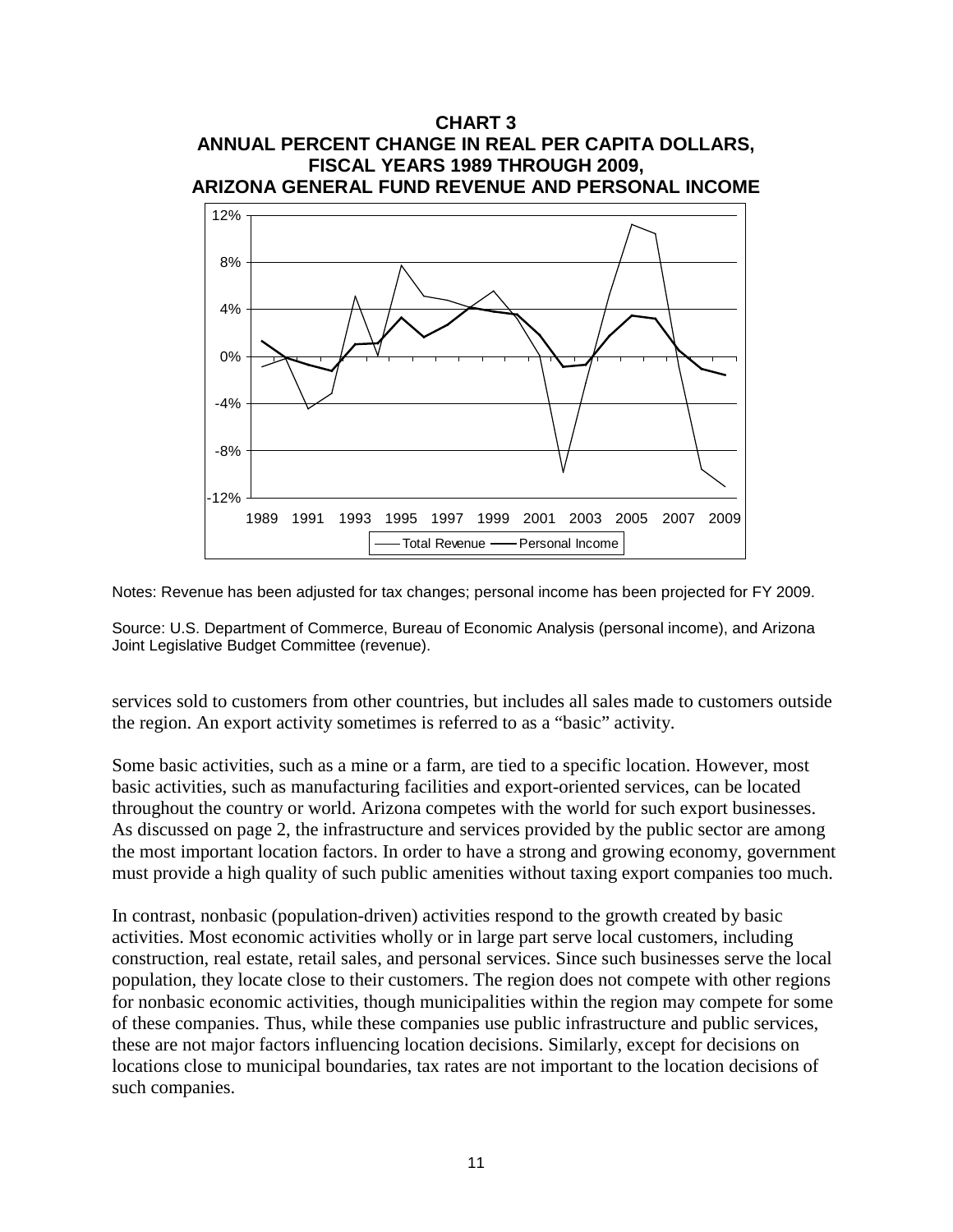**CHART 4 CAPITAL GAINS IN ARIZONA AS A PERCENTAGE OF PERSONAL INCOME, 1988 THROUGH 2006**



Sources: Internal Revenue Service (capital gains) and U.S. Department of Commerce, Bureau of Economic Analysis (personal income).

In order to build and sustain a strong economy, government needs to be especially responsive to the needs of basic economic activities. Tax policy should reflect the importance of such companies.

# **Shift to Knowledge Economy**

To remain competitive, Arizona must transition with the rest of the United States away from an industrial economy to a knowledge-based economy in which science- and technology-based jobs will be key drivers of the economy.

As demonstrated by the severity in Arizona of the current economic downturn, further diversification of Arizona's economy is desirable. Growth-related (population-serving) activities, particularly constructions and real estate, make up a disproportionate share of the economy, and these activities are particularly cyclical. Knowledge-based industries, which include hightechnology manufacturing as well as services, are the activities with growth potential and the ability to drive the Arizona economy. As such, the public sector needs to place high importance on attracting and maintaining such economic activities.

Most of these "new economy" activities place even more importance on public amenities, particularly education, than other basic activities. See page 32 for more detail.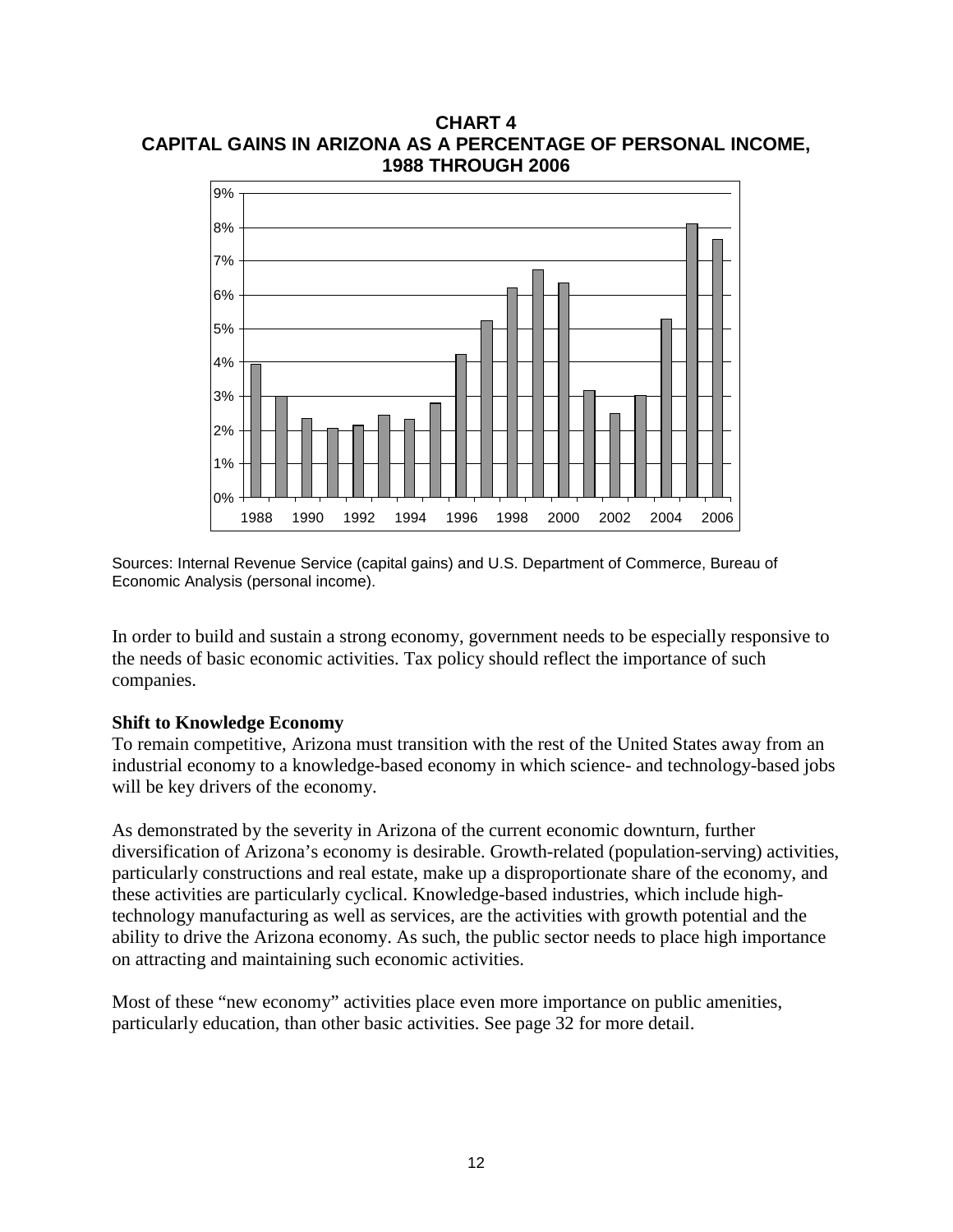**MYTH: All business activities are of equal significance, thus the public sector should not distinguish among economic activities.** Basic activities drive the economy; meeting the public needs of such companies is a key to a healthy economy.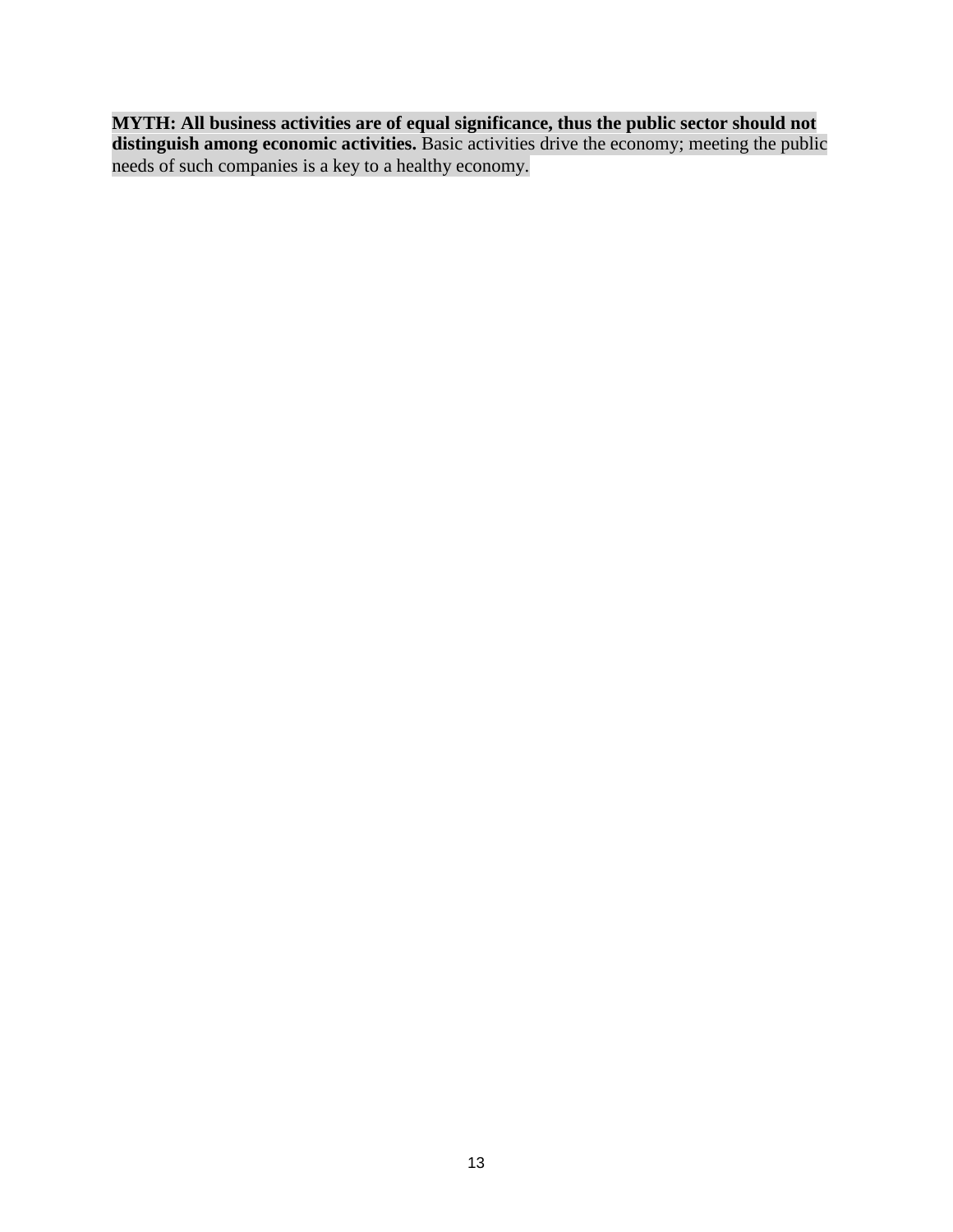# **PUBLIC FINANCE IN ARIZONA**

#### **State Government**

#### **History of Tax Law Changes[5](#page-17-0)**

 $\overline{a}$ 

Arizona state government general fund revenues were reduced significantly between 1979 and 1981: Decreases in property tax rates caused collections to drop in 1979 and 1980, and the sales tax on food to be consumed at home was eliminated in 1981. However, since the general fund budget could not be balanced after implementing these tax reductions, the general sales tax rate was subsequently increased.

In the mid-1980s, spending for the Arizona Health Care Cost Containment System (AHCCCS, the state's alternative to Medicaid) skyrocketed, putting additional strain on annually balancing the general fund, as required by the Arizona Constitution. Combined with a downturn in the economic cycle, tax increases and spending reductions had to be implemented from 1989 through 1991 in order to balance the budget.

After 1992, the Arizona economy began to strengthen, causing a cyclical recovery in revenue to begin. The budget surpluses resulting from the improving economy enabled a series of tax cuts to be passed. Between 1995 and 2001, the annual decreases in revenues ranged from 1.8 to 6.5 percent of the size of the general fund.

An economic recession in 2001 followed by a weak and slow recovery held down state revenue for years, resulting in significant reductions to government spending and precluding new tax reductions of any magnitude to be implemented between 2002 and 2006. However, strong economic gains eventually returned, boosted by the real estate boom. This provided the surpluses necessary to pass additional tax cuts that largely took effect in 2007 and 2008.

The net effects of tax law changes passed by the Arizona Legislature since 1992 have cumulated to \$1.6 billion per year in lost revenue on a nominal basis (see Table 1). Considering inflation and population growth, revenue in the current fiscal year is nearly \$2.6 billion less than it would have been had the long series of tax cuts not taken place.

The historical record indicates that most of the tax cuts occurred at times of strong economic growth when surplus funds were available (actual revenue collected exceeded projections and exceeded the amount spent). Further, the sizes of the surpluses were unusually large from the mid-1990s through 2000 due to the boom in the stock market, which caused capital gains to soar, boosting state tax collections. Surpluses again were very large from 2005 through 2007 and again were due to a surge in capital gains, this time the result primarily of the real estate boom.

The long series of state government tax cuts in Arizona have resulted in a structural budget deficit in the state's general fund. This deficit has been caused not just by lowering tax rates, but by narrowing the tax base, making it more cyclical, and by causing the revenue system to be less responsive to economic growth, resulting in revenue collections falling behind over time.

<span id="page-17-0"></span><sup>5</sup> See pages 3 through 6 of "Volume I: Facts," Office of the University Economist, Arizona State University, [http://economist.asu.edu/public-finance.](http://economist.asu.edu/public-finance)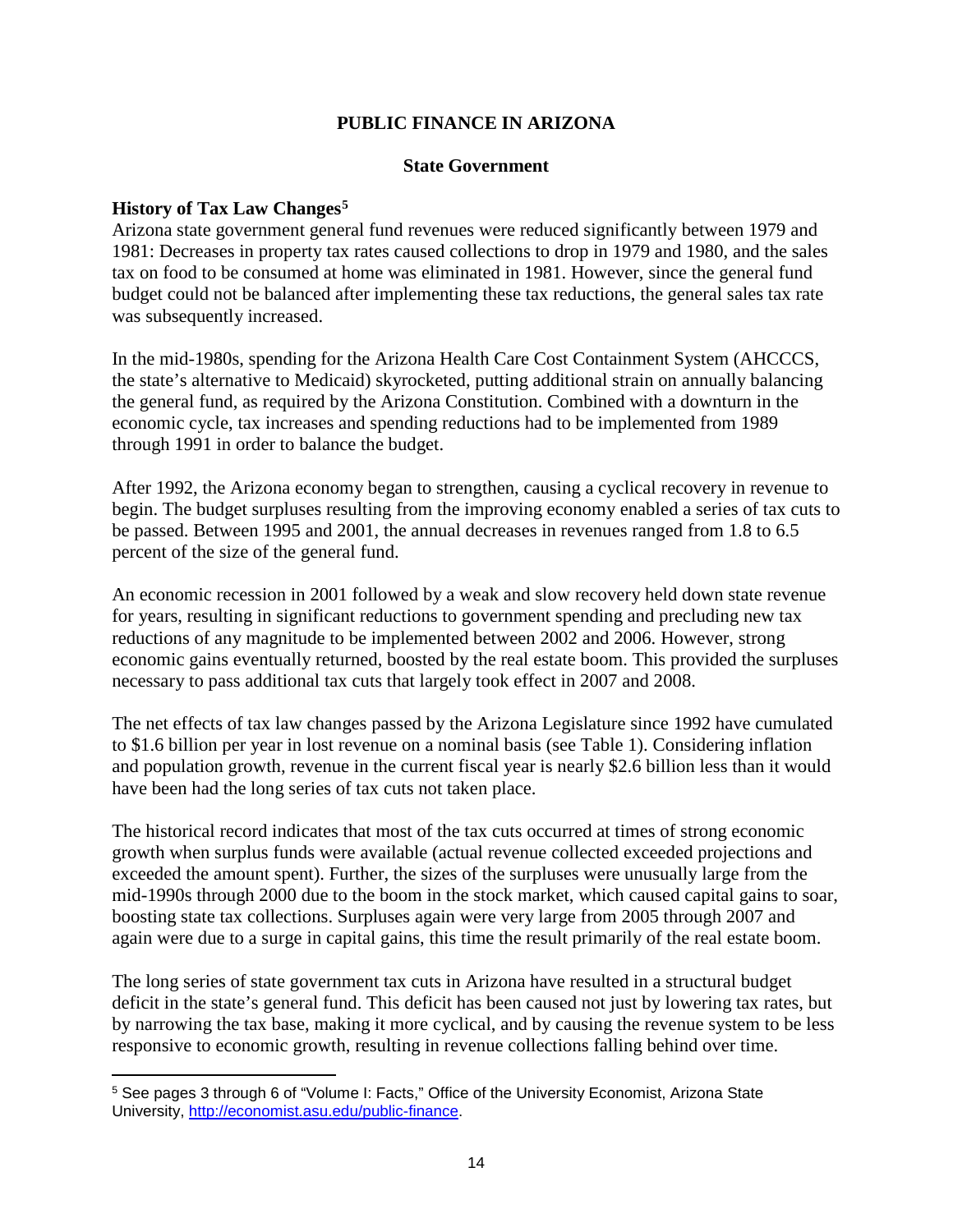Despite the need for stable, if not increasing, funding during recessions, ever since the first round of tax cuts were passed in the 1979-to-1981 period, general fund revenue during economic downturns has been inadequate to meet the expenditure needs. The budget deficits during the early 1980s recession and during the late 1980s-to-early 1990s downturn were resolved through a combination of spending reductions and tax increases. In the early 2000s, the deficits were resolved through spending reductions and transfers from the rainy-day fund (which had been created in 1990). So far in the current recession, transfers from the rainy-day fund and spending cuts have been used. The magnitude of the projected deficits in the current and subsequent fiscal year present an enormous challenge: either revenue will need to be raised, or spending cuts will have to be far more drastic than ever before.

#### **Revenue[6](#page-18-0)**

The general fund of Arizona state government has a very narrow revenue base. As seen in Table 2, half of the revenue in FY 2008 came from sales and use taxes, and 40 percent came from income taxes. The base was broader before the mid-1990s — before the general fund portions of the property and vehicle license taxes were eliminated.

# **TABLE 1 ESTIMATED DOLLAR VALUE OF TAX CHANGES, FISCAL YEARS 1993 THROUGH 2009, ARIZONA STATE GOVERNMENT GENERAL FUND**

|                 | <b>Tax Change in Millions</b> |                   |  |
|-----------------|-------------------------------|-------------------|--|
| Fiscal Year     | Annual                        | <b>Cumulative</b> |  |
| 1993            | -19                           | $$-19$            |  |
| 1994            | $-25$                         | -44               |  |
| 1995            | -121                          | -165              |  |
| 1996            | $-285$                        | -450              |  |
| 1997            | $-175$                        | -625              |  |
| 1998            | $-172$                        | -797              |  |
| 1999            | -142                          | -939              |  |
| 2000            | -105                          | $-1,044$          |  |
| 2001            | -158                          | $-1,202$          |  |
| 2002            | -33                           | $-1,235$          |  |
| 2003            | 12                            | $-1,223$          |  |
| 2004            | 57                            | $-1,166$          |  |
| 2005            | -5                            | $-1,171$          |  |
| 2006            | -18                           | -1,189            |  |
| 2007            | -194                          | -1.383            |  |
| 2008            | $-218$                        | $-1,601$          |  |
| 2009            | -35                           | $-1,636$          |  |
| 2009, Adjusted* |                               | -2.579            |  |

\* Adjusted for inflation and population growth

 $\overline{a}$ 

Sources: Arizona Joint Legislative Budget Committee (tax changes) and U.S. Department of Commerce, Census Bureau (population) and Bureau of Economic Analysis (gross national product implicit price deflator).

<span id="page-18-0"></span><sup>&</sup>lt;sup>6</sup> See pages 6 through 12 of "Volume I: Facts," Office of the University Economist, Arizona State University, [http://economist.asu.edu/public-finance.](http://economist.asu.edu/public-finance)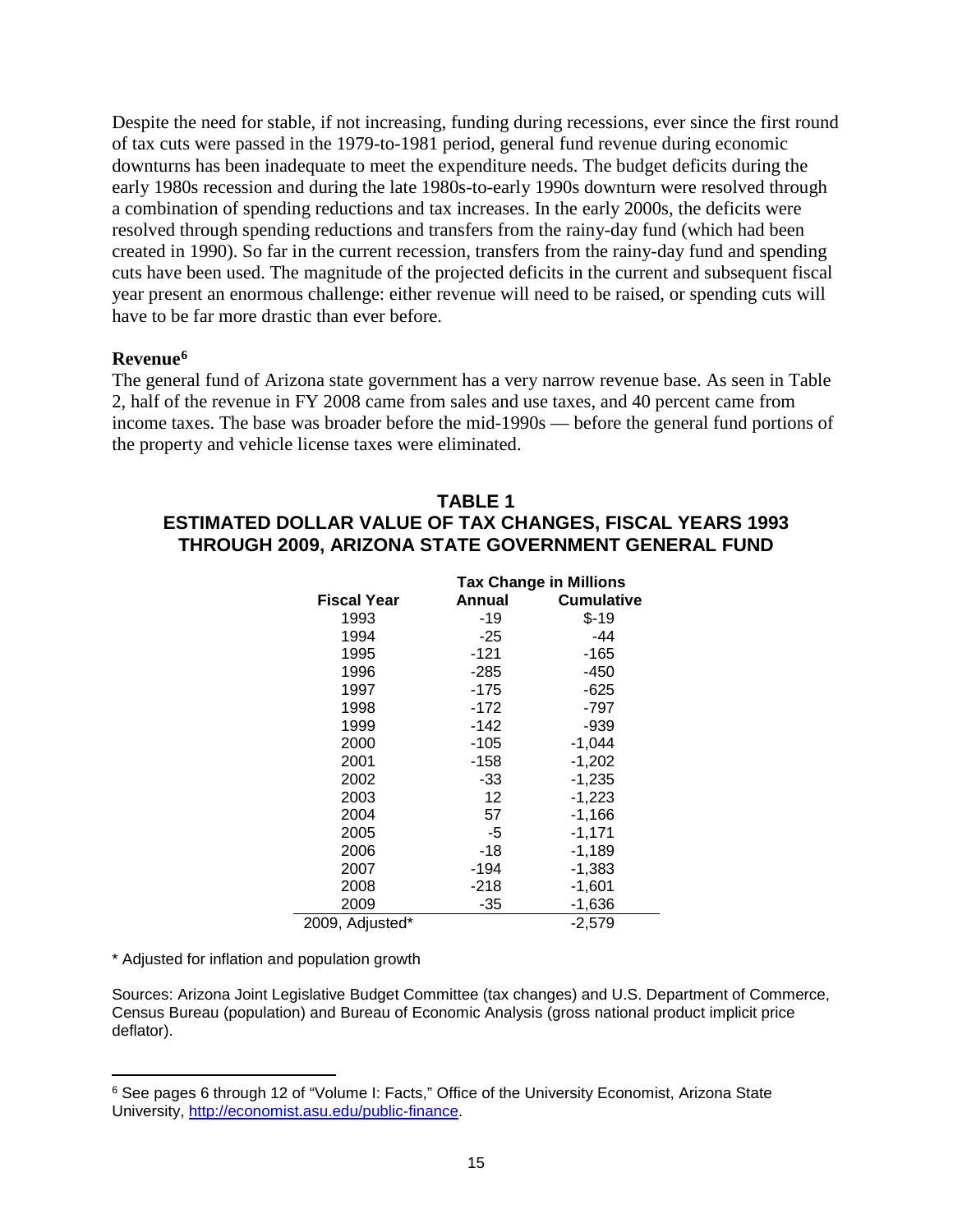# **TABLE 2 REVENUE BY SOURCE, FISCAL YEAR 2008, ARIZONA STATE GOVERNMENT GENERAL FUND**

|                            | <b>FY 2008</b>  | <b>Share of Total</b> |
|----------------------------|-----------------|-----------------------|
| TOTAL                      | \$8,742,200,000 | 100.0%                |
| <b>Total Taxes</b>         | 8,351,600,000   | 95.5                  |
| Sales and Use              | 4,353,600,000   | 49.8                  |
| Total Income               | 3,506,500,000   | 40.1                  |
| Individual                 | 3,406,500,000   | 39.0                  |
| Corporation                | 784,500,000     | 9.0                   |
| Urban Revenue Sharing      | -684,500,000    | $-7.8$                |
| Property                   | 20,000,000      | 0.2                   |
| Luxury                     | 61,000,000      | 0.7                   |
| Insurance Premium          | 407,000,000     | 4.7                   |
| Estate                     | 300,000         | 0.0                   |
| <b>Other Taxes</b>         | 3,200,000       | 0.0                   |
| Nontax Revenues            | 390,600,000     | 4.5                   |
| Lottery                    | 48,200,000      | 0.6                   |
| Licenses, Fees and Permits | 140,900,000     | 1.6                   |
| Interest                   | 95,200,000      | 1.1                   |
| Other                      | 106,300,000     | 1.2                   |

Source: Arizona Joint Legislative Budget Committee.

The substantial cyclicality of the two major revenue sources relative to personal income is shown in Chart 5. Individual income tax collections have been much more cyclical than sales tax collections, except that the current decline in sales tax revenue is matching that of the individual income tax, helping to explain the extremely large size of the current budget deficit. The cyclicality of the corporate income tax is far greater than the individual income tax. The elimination of the general fund portion of the property tax, the third leg of the three-legged stool of revenue across most of the country, prevents comparing the cyclicality of this tax source to the others.

As seen in Chart 6, general fund revenue per \$1,000 of personal income has been cyclical. The highest values occurred in the late 1970s, prior to the first round of tax cuts. A sharp downward trend is obvious since the early 1990s — strong evidence of the lack of a supply-side effect from the tax cuts. Arizona state government general fund revenue per \$1,000 of personal income is at a record low in the current fiscal year. Nine of the 12 lowest figures over the 39-year history have occurred during the last 10 years — only at the peak of the economic cycle in 2006 was revenue per \$1,000 comparable to the historic norm.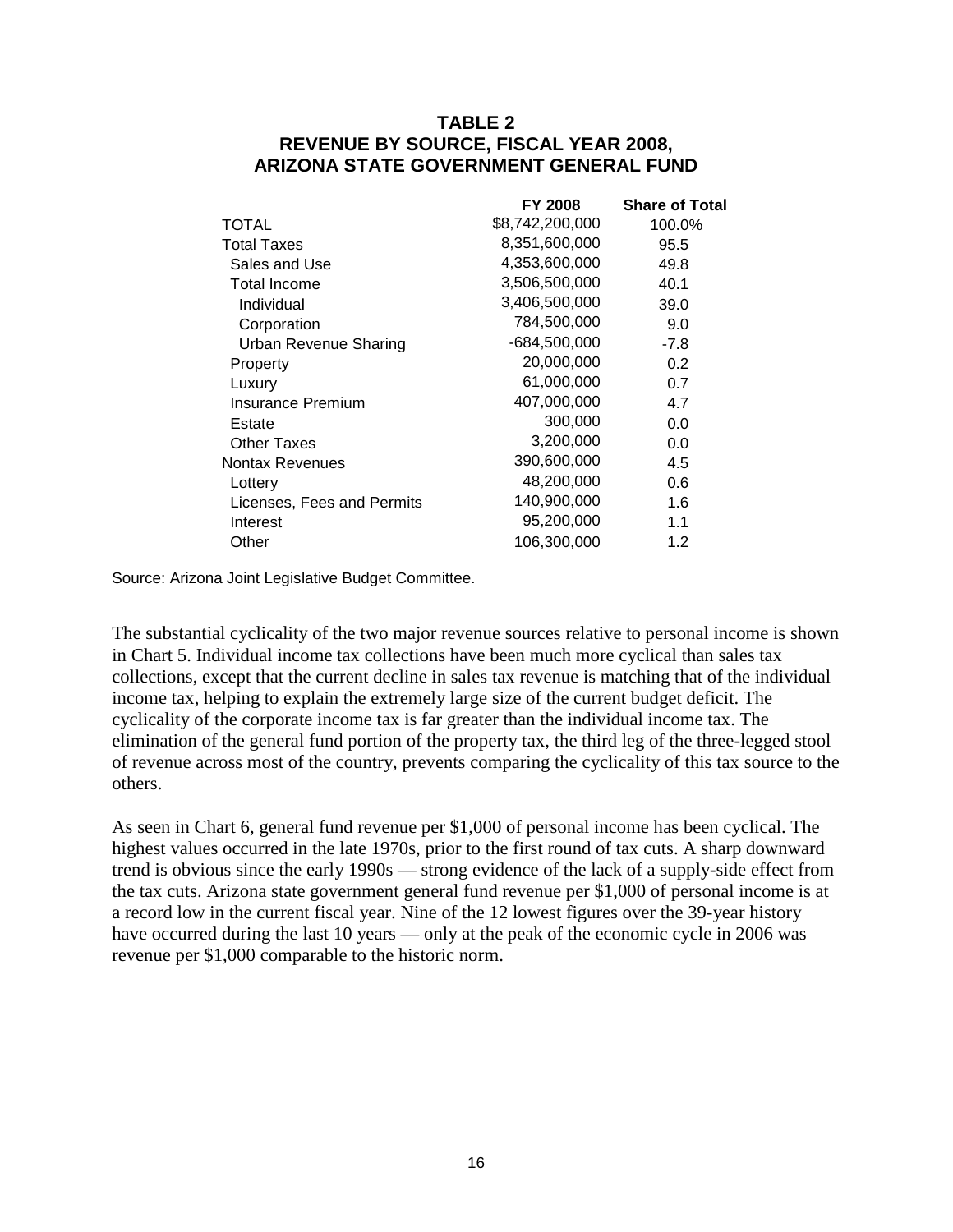

Notes: Revenue has been adjusted for changes in the tax code; personal income has been projected for fiscal year 2009.

Sources: Arizona Joint Legislative Budget Committee (revenue) and U.S. Department of Commerce, Bureau of Economic Analysis (personal income).

#### **Budget Stabilization Fund[7](#page-20-0)**

 $\overline{a}$ 

The budget stabilization fund (BSF) was intended to transfer monies to the general fund at times when revenue declines due to cyclical factors, but the amount of money placed in this rainy-day fund has been highly inadequate to close the deficits during the two economic downturns since the BSF was created. The early depletion of the budget stabilization fund in each of the recessions indicates both that a structural deficit exists due to tax cuts not being matched by spending reductions and that the design of the rainy-day fund is not adequate.

A rainy-day fund is needed because government revenue drops during a recession while demand for public services continues to increase. Most public functions experience only a small reduction in the rate of increase in demand during recessions. Most government functions are tied to the population, which continues to grow (though less rapidly) during an economic slump. For example, the number of students to educate does not decline, nor does the need for police, fire and correctional services. Demand for some public-sector functions is countercyclical. For example, the demand for unemployment insurance benefits rises during recessions, as does the

<span id="page-20-0"></span><sup>7</sup> See pages 13 through 14 of "Volume I: Facts," Office of the University Economist, Arizona State University, [http://economist.asu.edu/public-finance.](http://economist.asu.edu/public-finance)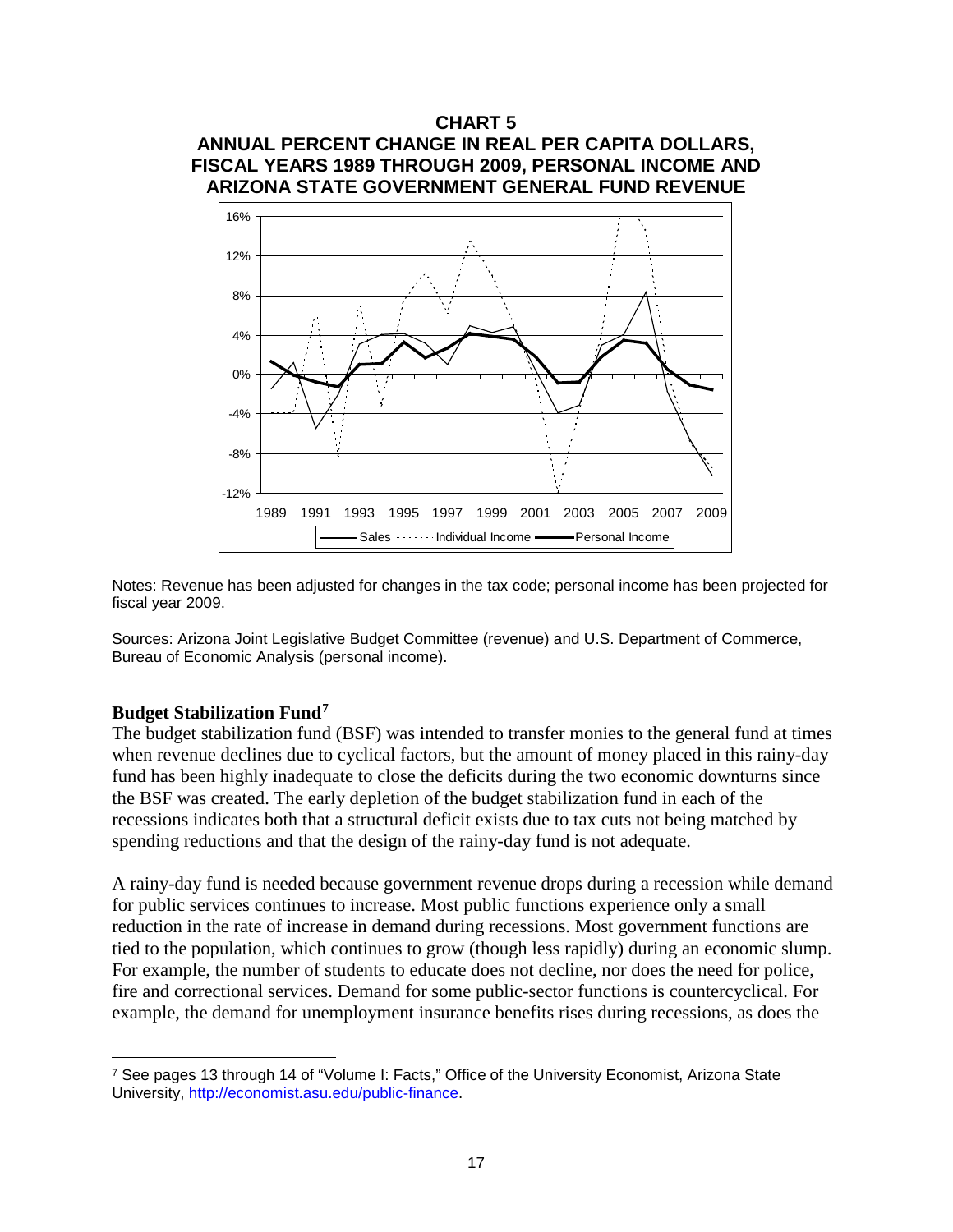# **CHART 6 REVENUE PER \$1,000 OF PERSONAL INCOME, FISCAL YEARS 1971 THROUGH 2009, ARIZONA STATE GOVERNMENT GENERAL FUND**



Sources: Arizona Joint Legislative Budget Committee (revenue) and U.S. Department of Commerce, Bureau of Economic Analysis (personal income).

number of people eligible for public welfare. Enrollment in community colleges and universities frequently increases during slumps because of limited employment opportunities.

Continued public spending during a recession using rainy-day monies helps mitigate the impact of a recession. When the economy is strong, use of a rainy-day fund helps control public expenditures by setting aside, rather than spending, excess revenue.

According to the original 1990 statute, the balance in the rainy-day fund could reach 15 percent of the general fund budget before further transfers to the BSF were blocked. The size of the cap had been determined from an analysis of prior economic cycles that showed that a rainy-day balance of that size was necessary to prevent the BSF from dropping to zero before the economy recovered from a recession. However, the Legislature reduced the cap to 5 percent in 1995. Subsequently, the limit gradually was raised from 5 percent in 1997 to 7 percent in 2000.

The first payment into the BSF was made in 1994. In the next fiscal year (the one in which the limit was dropped to 5 percent), the cap already was reached. In the next two years (1996 and 1997), the formula called for a transfer to the BSF, but no deposit was made to the fund because of the 5 percent limit. While the dollar limit of the BSF rose gradually each year because of the increasing size of the general fund (before adjustment for inflation or population growth), the fund's interest earnings kept the balance at the limit. In 1998 and 1999, the gradual increase in the percentage limit from 5-to-7 percent allowed some deposits to be made to the fund, though less than those indicated by the formula. With a weakening economy, withdrawals from the BSF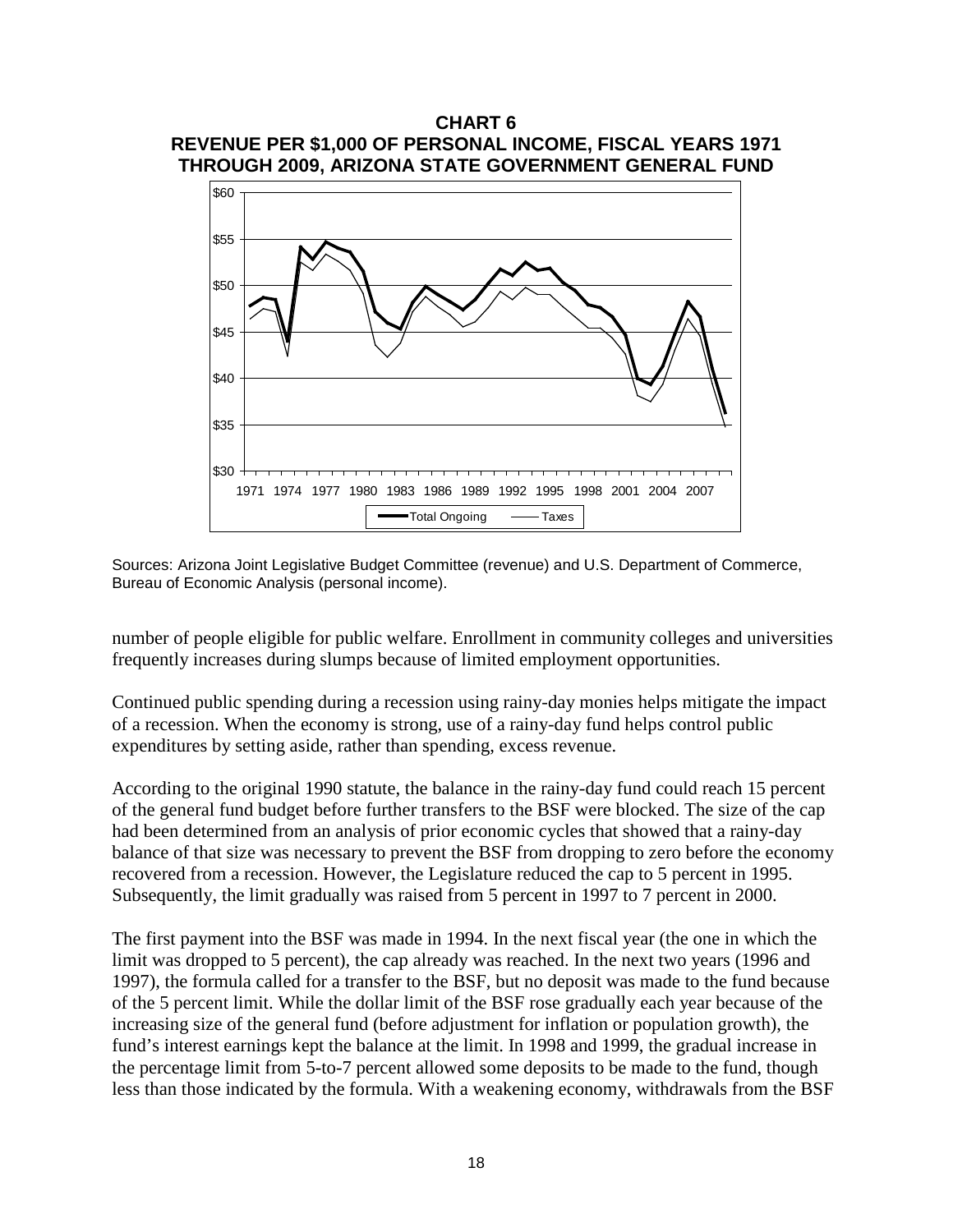began in 2001. The total transferred to the general fund from 2001 through 2003 was \$455 million, some \$339 million less than called for by the formula. The BSF balance essentially dropped to zero.

Large deposits to the BSF during the economic expansion from 2005 through 2007 again pushed the reserve to the 7 percent maximum allowed. Most of this was used in 2008, leaving little to balance the current year's budget and nothing to assist with next year's projected deficit.

# **Expenditures[8](#page-22-0)**

The revised general fund appropriations for FY 2009 are shown in Table 3. More than half of the funding goes to education. The Department of Education (K-12 education) is by far the largest use. Much of this funding is protected by voter initiative. The subcategory including the Board of Regents and the universities continues to receive a declining share of the general fund and represents the second-largest subcategory of unprotected spending.

Much of the spending in the health and welfare category, the second-largest use of state general fund monies, is protected or mandated. The protection and safety category is the other major recipient of state general fund monies. With none of the spending for the Department of

# **TABLE 3 EXPENDITURES BY CATEGORY AND SELECTED SUBCATEGORY, FISCAL YEAR 2009, ARIZONA STATE GOVERNMENT GENERAL FUND**

|                                             | FY 2009         | <b>Share of Total</b> |
|---------------------------------------------|-----------------|-----------------------|
| TOTAL GENERAL FUND                          | \$9,414,808,400 | 100.0%                |
| <b>Total Education</b>                      | 5,206,963,200   | 55.3                  |
| Community Colleges, Arizona                 | 138,679,800     | 1.5                   |
| Education, Department of                    | 4,007,927,700   | 42.6                  |
| <b>School Facilities Board</b>              | 87,765,500      | 0.9                   |
| Universities/Regents                        | 938,914,100     | 10.0                  |
| <b>Total Health and Welfare</b>             | 2,714,548,200   | 28.8                  |
| Arizona Health Care Cost Containment System | 1,385,353,300   | 14.7                  |
| Economic Security, Department of            | 717,924,700     | 7.6                   |
| Health Services, Department of              | 583,387,800     | 6.2                   |
| <b>Total Protection and Safety</b>          | 1,068,495,200   | 11.3                  |
| Corrections, Department of                  | 925,624,100     | 9.8                   |
| Juvenile Corrections, Department of         | 72,200,400      | 0.8                   |
| Public Safety, Department of                | 55,407,400      | 0.6                   |
| <b>Total Inspection and Regulation</b>      | 40,691,700      | 0.4                   |
| <b>Total Natural Resources</b>              | 54,159,400      | 0.6                   |
| <b>Total Transportation</b>                 | 72,500          | 0.0                   |
| <b>General Government</b>                   | 329,480,600     | 3.5                   |
| Courts                                      | 121,915,900     | 1.3                   |
| Legislature                                 | 51,368,200      | 0.5                   |
| Revenue, Department of                      | 64,433,200      | 0.7                   |

Source: Arizona Joint Legislative Budget Committee.

 $\overline{a}$ 

<span id="page-22-0"></span><sup>&</sup>lt;sup>8</sup> See pages 15 through 21 of "Volume I: Facts," Office of the University Economist, Arizona State University, [http://economist.asu.edu/public-finance.](http://economist.asu.edu/public-finance)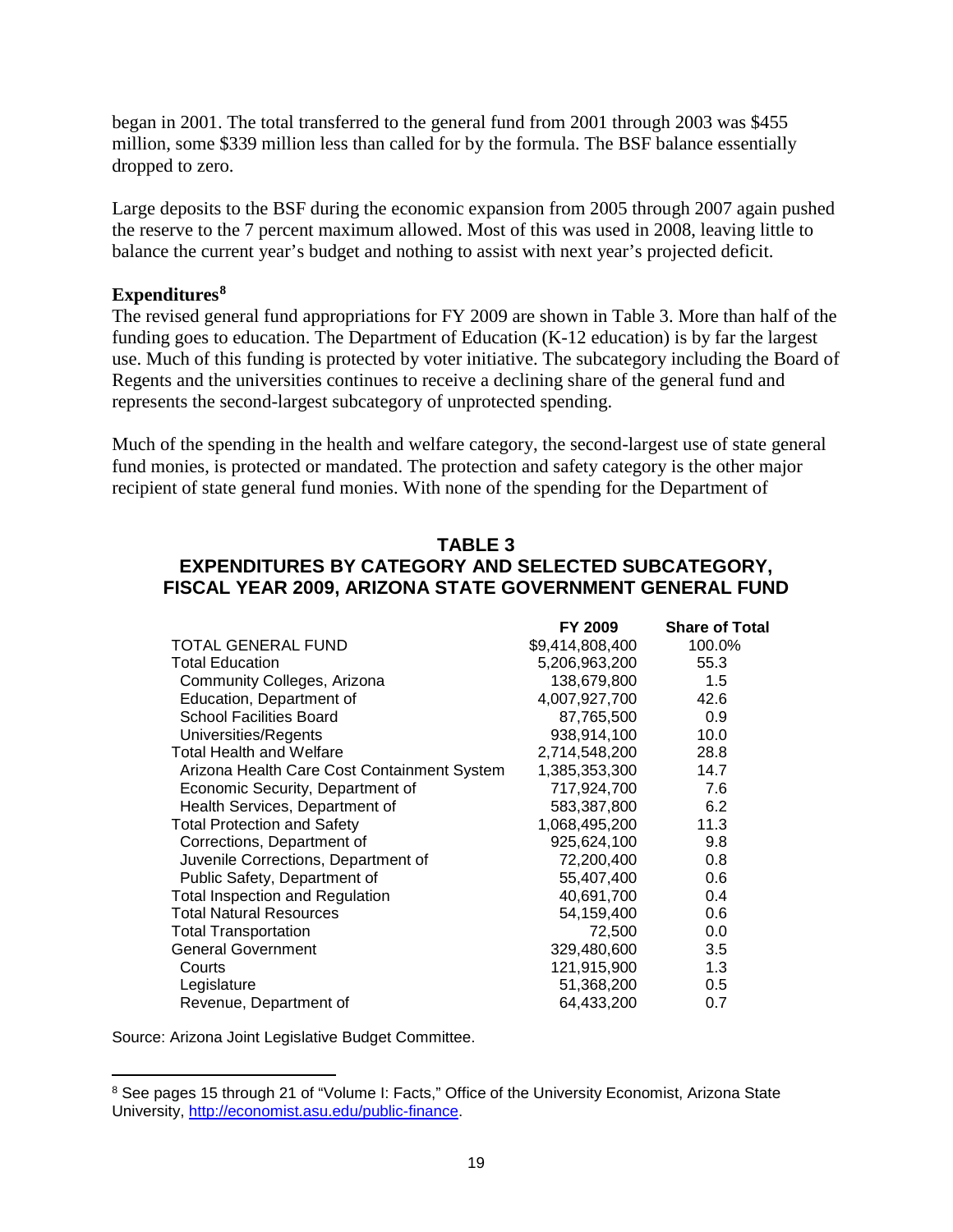Corrections and the Department of Juvenile Corrections voter protected, this is the largest recipient of unprotected funding.

While much of the rest of the state budget is unprotected, relatively little money is at stake. Outside of the three categories already discussed, all of the rest of state government receives less than 5 percent of the general fund appropriations, or \$425 million in FY 2009. Even if all of this were eliminated — a completely unpractical idea — it would reduce the projected FY 2010 budget deficit by less than 15 percent.

The state constitution has limited appropriations since 1979. The definition of appropriation used in the constitution is broader than the general fund; the expenditures subject to the appropriation limit are shown in Chart 7. Appropriations have been less than the limit by at least 0.5 percentage points in every year since 1990.

Arizona state government general fund expenditures per \$1,000 of personal income have fallen since the early 1990s, as seen in Chart 8. At the peak of the current cycle in fiscal year 2008, expenditures per \$1,000 of personal income were 17th highest of the last 31 years, including being lower than in 15 of the 16 years between 1981 and 1996. While the FY 2008 figure was up considerably from the FY 2003 figure, expenditures in FY 2003 were at a record low due to the spending cuts implemented at that time in order to balance the general fund during the last economic downturn. The FY 2009 figure is the second lowest of the 31-year history other than the 2003-to-2005 period.





Sources: Arizona Joint Legislative Budget Committee (expenditures and limit) and U.S. Department of Commerce, Bureau of Economic Analysis (personal income).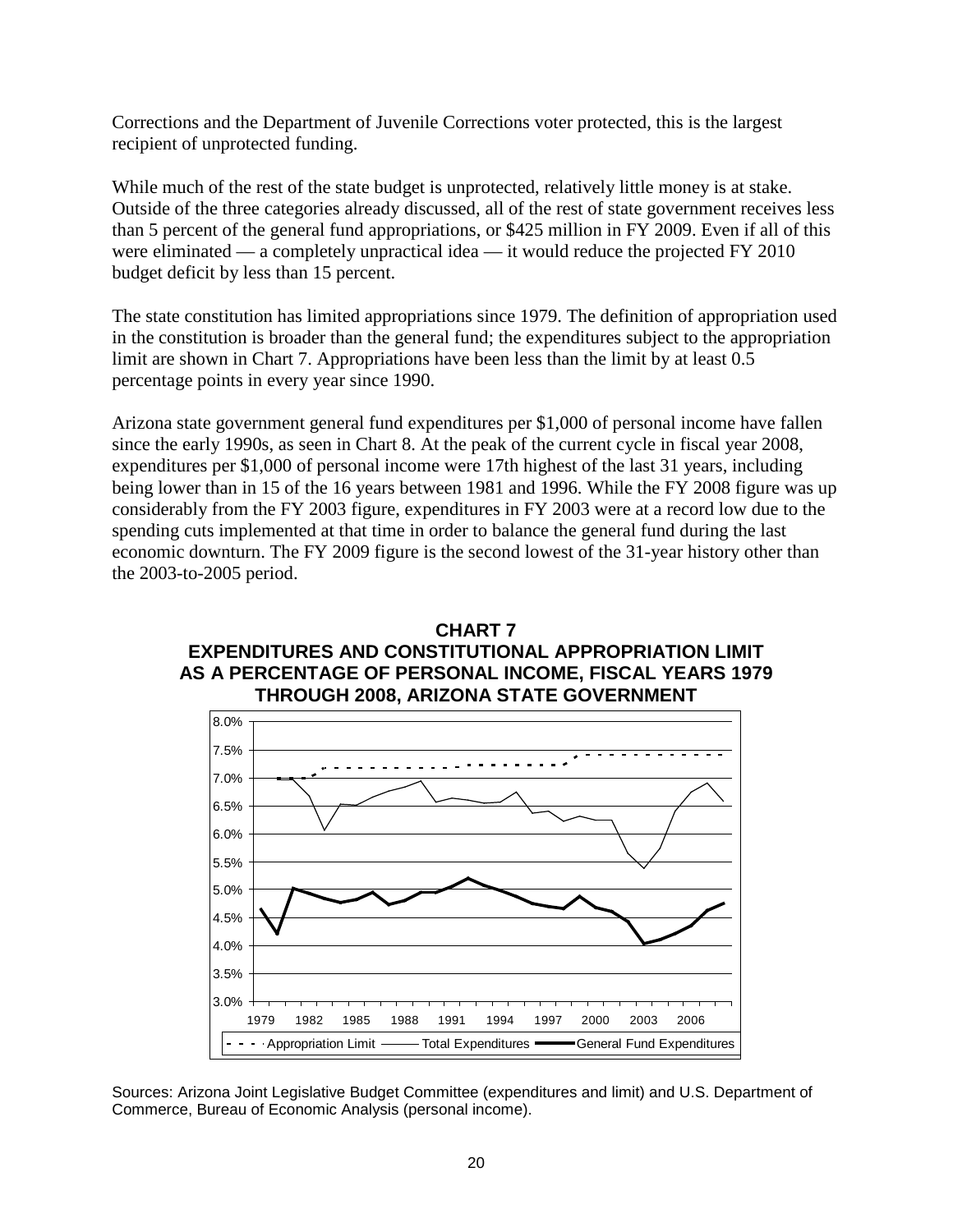

Note: Personal income was projected for FY 2009

Sources (Charts 8 and 9): Arizona Joint Legislative Budget Committee (expenditures) and U.S. Department of Commerce, Bureau of Economic Analysis (personal income).

Per \$1,000 of personal income, expenditures for education have fallen for more than 25 years (Chart 8). In contrast, expenditures have increased substantially in the health and welfare category, and also have climbed in the protection and safety category (Chart 9).

**MYTH: The state government budget deficit is due to "reckless" spending**. State government spending per \$1,000 of personal income in fiscal year 2008 was 17th highest of the last 30 years. Spending did increase considerably between 2003 and 2008, but the 2003 figure was the lowest on record, a result of severe spending cuts during the previous economic downturn.

**MYTH: State government has plenty of "fat" to cut.** Over the last 15 years, expenditures per \$1,000 of personal income have fallen in education, which accounts for more than half of general fund expenditures. Public safety and public welfare are the only categories not to experience decreasing expenditures. Most of the increase in public welfare has been mandated by the federal government and by Arizona voter initiative.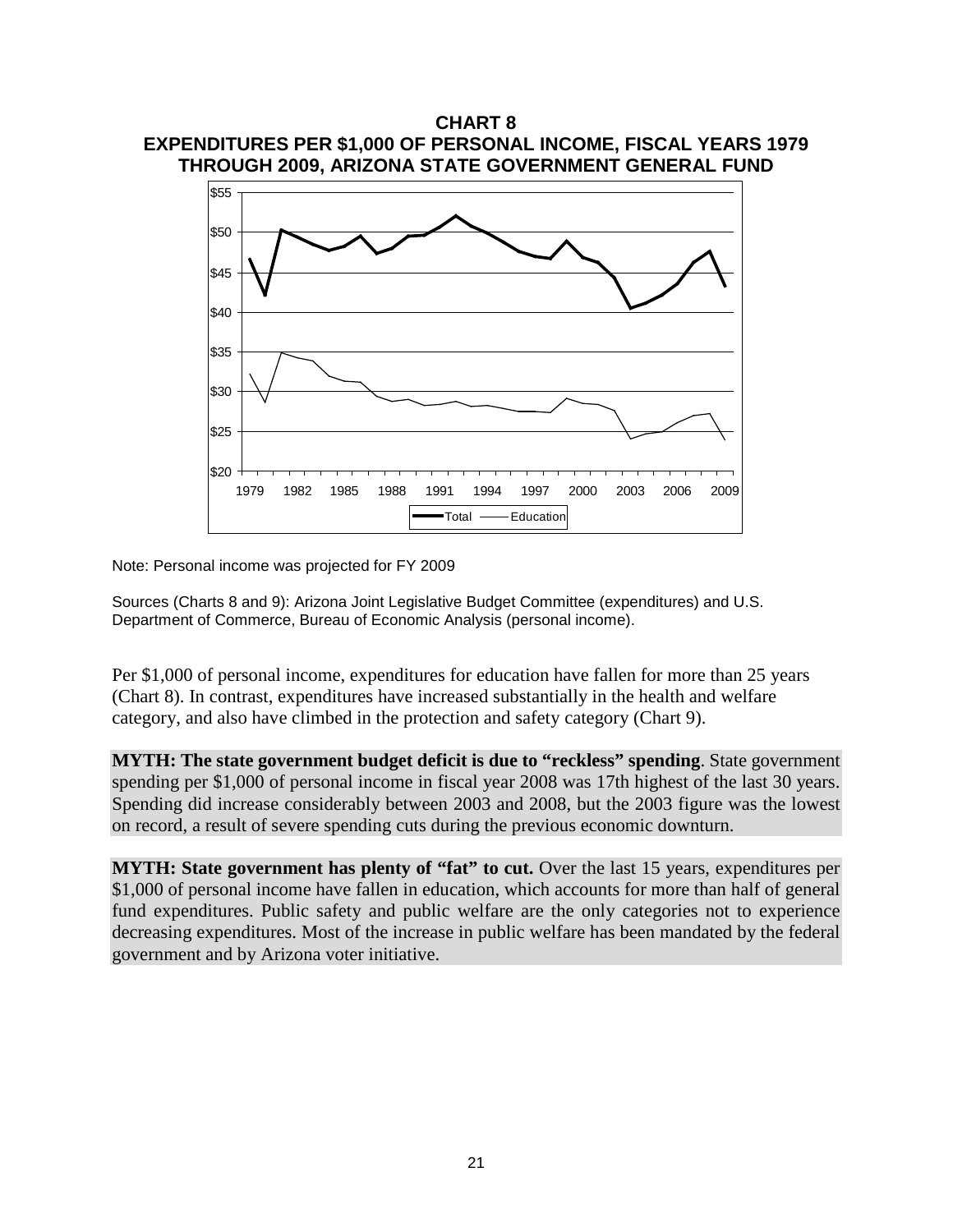# **CHART 9 EXPENDITURES PER \$1,000 OF PERSONAL INCOME BY CATEGORY, FISCAL YEARS 1979 THROUGH 2009, ARIZONA STATE GOVERNMENT GENERAL FUND**



Note: Personal income was projected for FY 2009

Sources (Charts 8 and 9): Arizona Joint Legislative Budget Committee (expenditures) and U.S. Department of Commerce, Bureau of Economic Analysis (personal income).

# **Current Budget Deficit[9](#page-25-0)**

The current budget deficit consists of two parts: a cyclical portion resulting from a sharp decline in revenue due to the economic recession and a structural portion resulting from 15 years of tax cuts. An increase in state government general fund spending has not contributed to the large budget deficits of the last two economic downturns. Expenditures as a percentage of personal income have not been higher than the historic norm, as seen in Charts 7 and 10. Instead, revenue per \$1,000 of personal income has fallen substantially since the mid-1990s (Chart 10).

General fund expenditures in FY 2008 were \$10.1 billion, just short of the long-term norm based on \$48 per \$1,000 of personal income. Based on this norm and projections of personal income, expenditures would have advanced on a nominal basis to \$10.4 billion in FYs 2009 and 2010, with the minimal increase reflecting the weak economy. Instead, the initial budget for FY 2009 was slightly less than \$10.0 billion; it was reduced in February to \$9.4 billion.

In contrast, nominal revenue peaked in FY 2007 at \$9.5 billion. In FY 2008, revenue was down to \$8.7 billion; the budget was balanced through fund transfers and accounting maneuvers. In FY 2009, revenue is down further, to perhaps \$7.5 billion. With projected revenue still substantially

<span id="page-25-0"></span><sup>&</sup>lt;sup>9</sup> This is an updated and expanded analysis of that in "The Economic Effects of Government Spending Reductions Relative to Other Options," Office of the University Economist, Arizona State University, [http://economist.asu.edu/public-finance.](http://economist.asu.edu/public-finance)  $\overline{a}$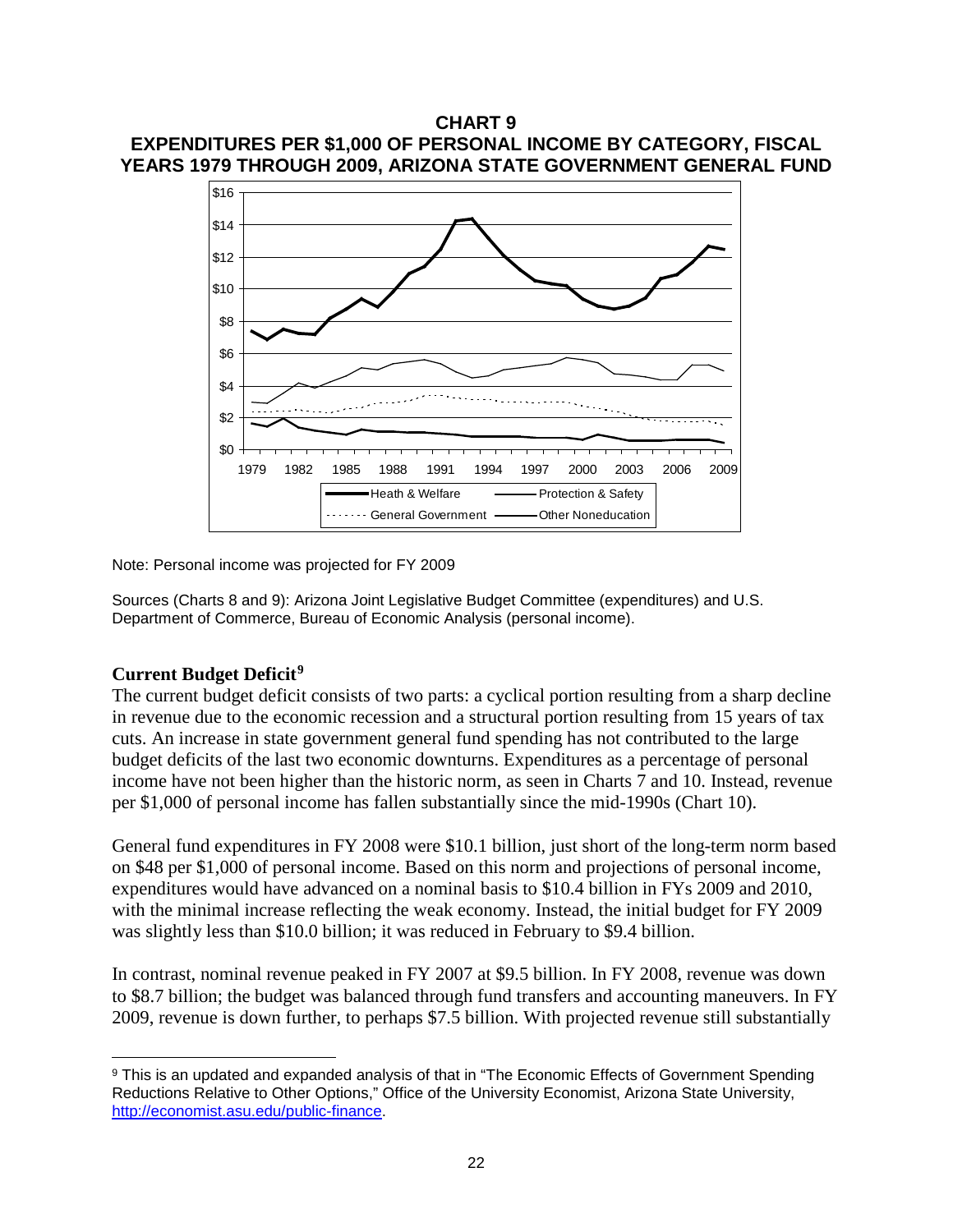

**CHART 10 ONGOING REVENUE AND EXPENDITURES PER \$1,000 OF PERSONAL INCOME,**

Note: Personal income was projected for FY 2009

Sources: Arizona Joint Legislative Budget Committee (revenue and expenditures) and U.S. Department of Commerce, Bureau of Economic Analysis (personal income).

below revised appropriations, the balance is being made up partially through fund transfers. Further action — probably an application of federal funds available through the stimulus package — is expected to be needed to balance the budget. Revenue in FY 2010 is expected to be about \$7.4 billion, a nominal drop of \$2.1 billion from the peak.

Tax cuts passed in 2006 and 2007 account for part of the decline in revenue between FYs 2007 and 2009. The estimates of the effects of all tax changes since 1992 were adjusted for the economic cycle, inflation, and population growth. Without the tax cuts, revenue in FY 2007 would have peaked at about \$11.7 billion (\$2.2 billion more than actual). Projected revenue would be \$9.8 billion in FY 2009 and \$10.0 billion in FY 2010. The loss of \$1.7 billion from the peak to FY 2010 should be divided roughly in half to reflect the decline from average to recessionary conditions in order to estimate the cyclical portion of the budget deficit. This suggests that the cyclical portion of the projected deficit for FY 2010 of \$3 billion accounts for less than \$1 billion. Thus, the structural deficit accounts for the majority of the deficit.

Had no tax cuts been implemented after 1992 and had expenditures been at the historic norm per \$1,000 of personal income, revenue would have exceeded expenditures in FY 2008 but would have fallen about \$629 million short of expenditures in FY 2009. All of this would have been covered by transfers from the budget stabilization fund. The shortfall of just more than \$400 million in FY 2010 would have been easily covered by the federal stimulus funds. No spending cuts, sweeps of other funds, or revenue enhancements would have been necessary.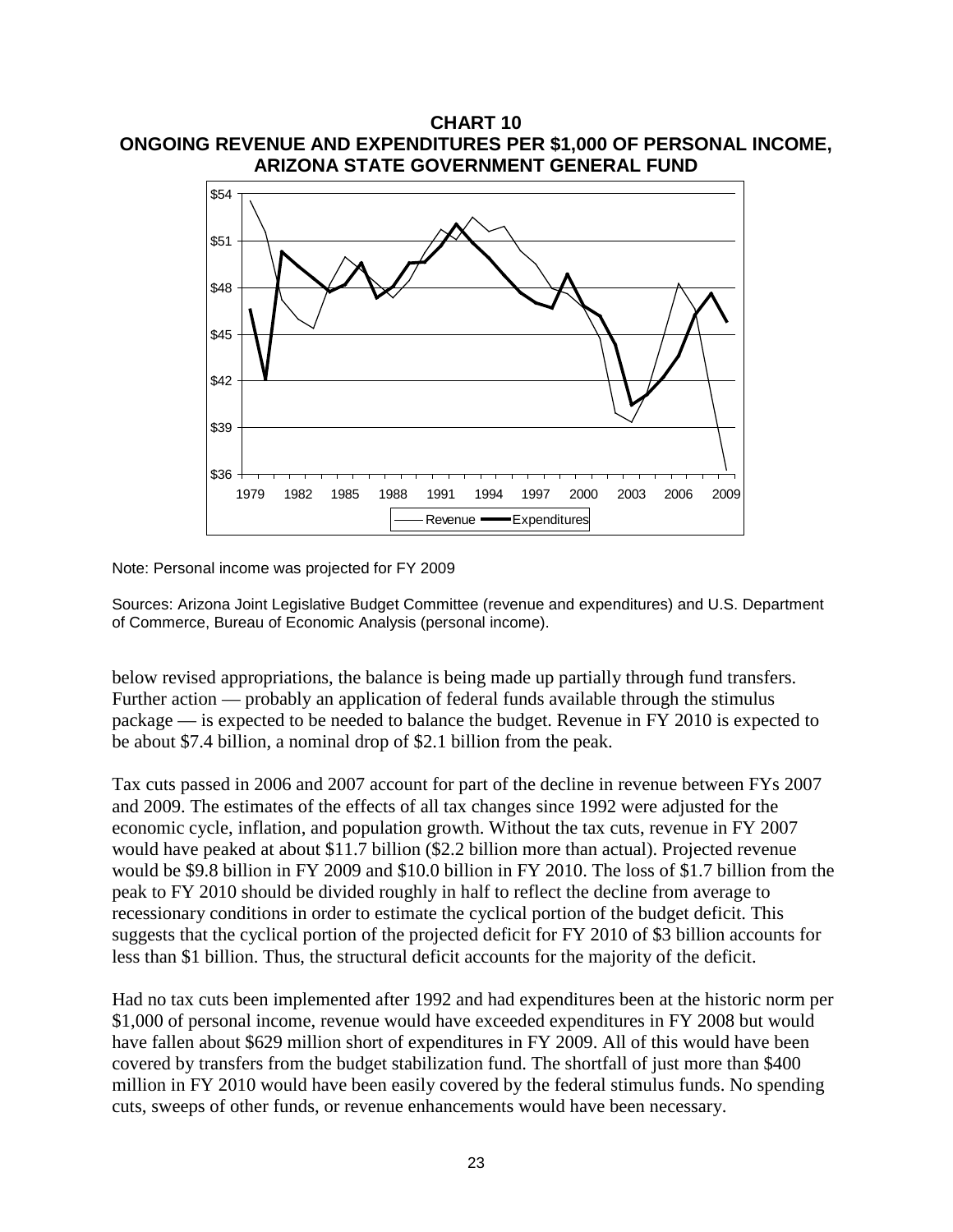However, the actual budget deficit for FY 2010 is projected to be \$3 billion. Assuming that the February 2009 spending reductions of nearly \$600 million in the current fiscal year will continue, the state government general fund shortfall in the next fiscal year is projected to be \$2.4 billion. Temporary federal assistance of perhaps \$1.3 billion will be available. In addition, fund transfers of more than \$300 million are projected to be available. This would leave less than a \$1 billion shortfall that would need to be closed through spending reductions and/or revenue enhancements.

Since the projected budget deficit has consistently grown over time, the Governor has proposed a larger temporary tax increase of \$1 billion. Assuming that the estimate of federal assistance is accurate and that the federal dollars will be spent, this means that additional spending reductions will not be needed in FY 2010. Even without further spending reductions, however, general fund appropriations still will be close to \$1 billion less than the long-term norm in FY 2010. Thus, in the recommendations section of this paper, a larger tax increase than \$1 billion is recommended.

# **Comparisons to Other States**

According to the Center on Budget and Policy Priorities<sup>[10](#page-27-0)</sup>, Arizona's budget shortfalls in the current and following fiscal years are the largest in the nation as a percentage of the general fund. Arizona's 16 percent deficit in FY 2009 is the largest of any state. Its projected FY 2010 deficit of 30 percent is tied with Nevada as the highest of any state at nearly twice the average.

While Arizona's economy has been disproportionately affected by the negative economic conditions, this is not the only reason for its extremely large deficit. The sizable tax cuts of the last 15 years introduced a structural deficit. Arizona also had a disproportionately large deficit in the last economic downturn.

In large part due to the budget deficit, Arizona was not rated favorably in "Grading the States 2008," published by *Governing* magazine.<sup>[11](#page-27-1)</sup> In the "money" category, Arizona was assigned a grade of C+. However, 30 states received a higher grade and only eight received a lower grade.

# **State and Local Governments Combined**

To compare government finance in Arizona to other states, state and local government figures must be combined, since the level of government levying taxes and fees and having responsibility for funding programs varies from state to state. This cross-state comparison reveals that not only has government revenues and expenditures relative to the size of the economy declined over time in Arizona, they have decreased relative to the national average. Arizona's revenue and expenditure ranks among all states and among a smaller group of fastgrowing and/or western states also have fallen.

<sup>10</sup> See www.cbpp.org/9-8-08sfp.htm (updated February 10, 2009).  $\overline{a}$ 

<span id="page-27-1"></span><span id="page-27-0"></span><sup>&</sup>lt;sup>11</sup> See [www.governing.com.](http://www.governing.com/) The information also is available from the Pew Center on the States www.pewcenteronthestates.org.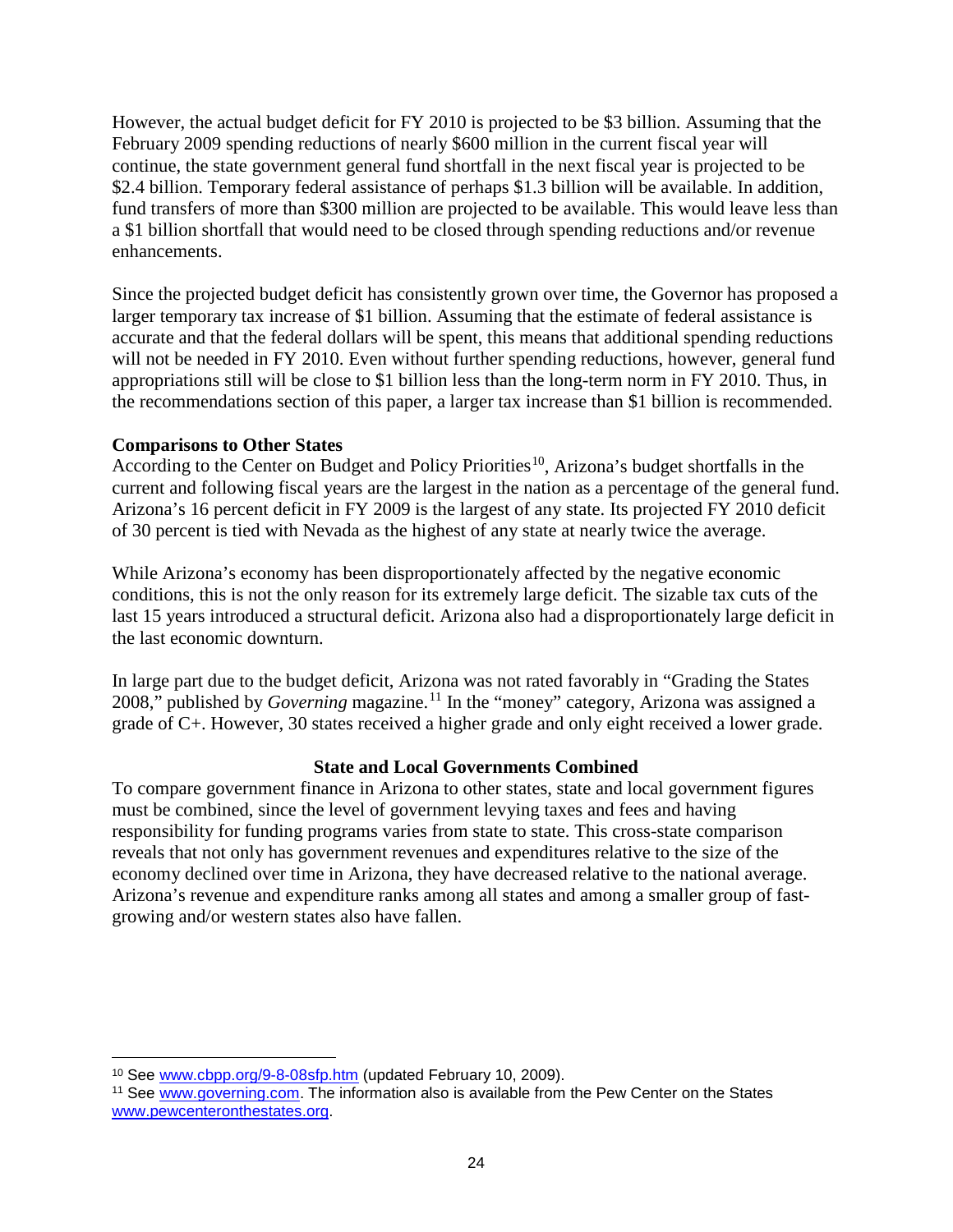# **Revenue[12](#page-28-0)**

 $\overline{a}$ 

Total state and local government general revenue in Arizona was \$36.5 billion in 2006: \$6,021 per Arizona resident (18 percent less than the national average) and \$190.41 per \$1,000 of personal income (7.5 percent below average). Arizona's per capita figure was second lowest in the nation. The state ranked 39th among the 51 "states" on the personal income measure and ninth among 13 western and/or fast-growing states.

Arizona state and local government revenue per \$1,000 of personal income has been at historic lows since the early 1990s — far below the figures of the 1960s and below the norm of the period from the 1970s into early 1990s (see Chart 11). Arizona's figure has been less than the national average since the mid-1990s. If not for revenue received from the federal government, Arizona would rank even lower: 45th nationally and next-to-last in the comparison group on own-source revenue (tax and nontax revenue combined). Per \$1,000 of personal income, ownsource revenue was 12 percent less than the national average in 2006; prior to 1995, it had been average or above average in each year.





Sources: U.S. Department of Commerce, Census Bureau (revenue and population) and Bureau of Economic Analysis (personal income).

<span id="page-28-0"></span><sup>&</sup>lt;sup>12</sup> See pages 28 through 32 of "Volume I: Facts," Office of the University Economist, Arizona State University, [http://economist.asu.edu/public-finance.](http://economist.asu.edu/public-finance)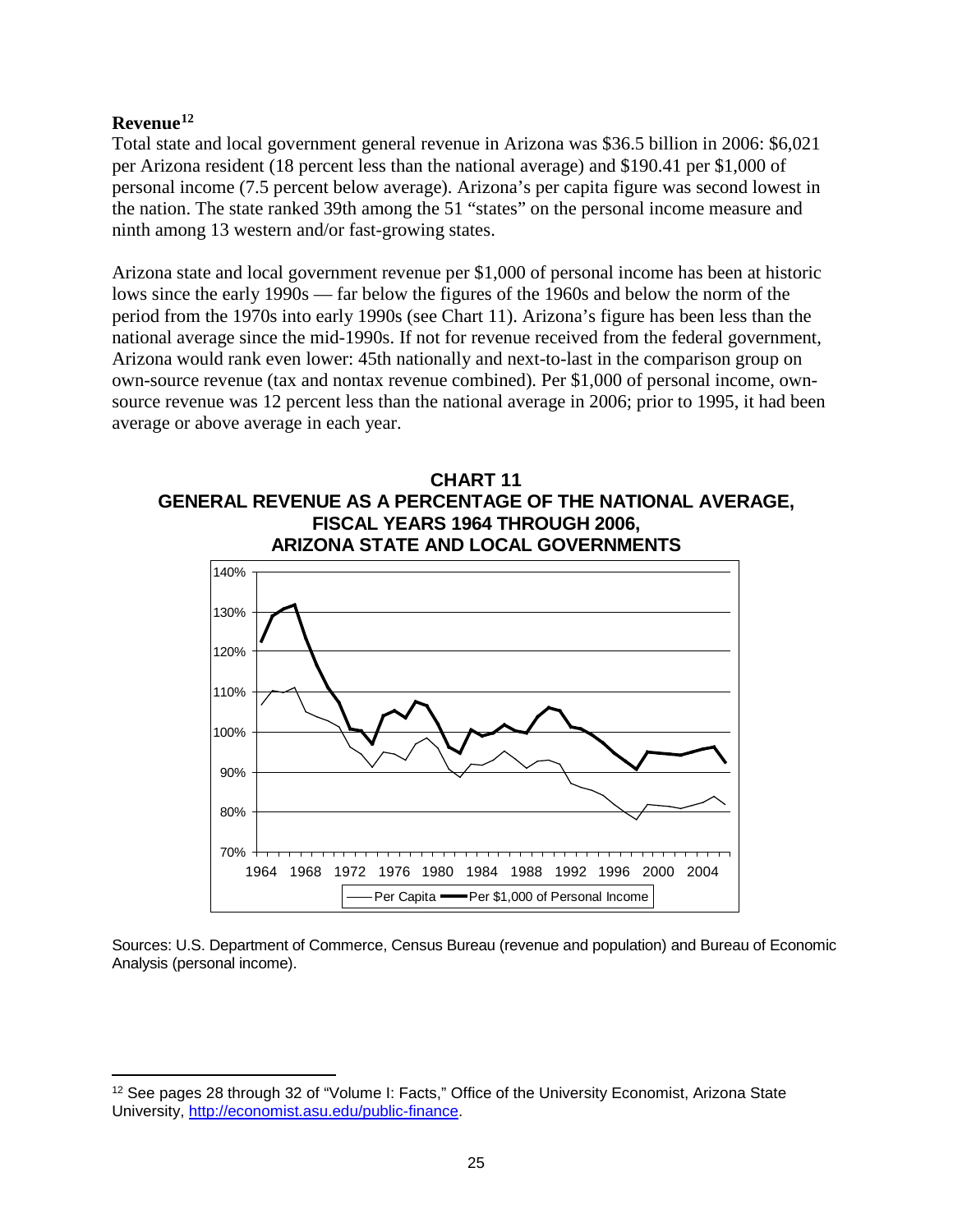# **Expenditures[13](#page-29-0)**

 $\overline{a}$ 

Total state and local government general expenditures in Arizona totaled \$35.7 billion in 2006: \$5,900 per Arizona resident (17 percent less than the national average) and \$186.57 per \$1,000 of personal income (7 percent below average). Arizona's per capita figure was fifth lowest in the nation and third lowest among 13 western and/or fast-growing states. In 2006, the state ranked 36th among the 51 states on the personal income measure and ninth among the comparison states, down from 21st and fifth, respectively, in 1992.

As a percentage of the national average, total expenditures per capita and per \$1,000 of personal income have fallen since the early 1990s in Arizona, as seen in Chart 12. The ratios since the mid-1990s have been the lowest on record. Per \$1,000 of personal income, Arizona's figure has been around 95 percent of the national average since the late 1990s; prior to 1995, the Arizona figure always had been higher than average. Similarly, Arizona's per capita spending figure has been at least 15 percent less than average since the late 1990s, but historically ranged from 5 percent below to above the national average.

Overall expenditures are subdivided into capital outlays and current operations. A capital outlay is defined as a public expenditure for construction, the purchase of land and existing structures, and the purchase of equipment. All other expenditures are classified as current operations.

# **CHART 12 GENERAL EXPENDITURES AS A PERCENTAGE OF THE NATIONAL AVERAGE, FISCAL YEARS 1964 THROUGH 2006, ARIZONA STATE AND LOCAL GOVERNMENTS**



Source: U.S. Department of Commerce, Census Bureau (expenditures and population) and Bureau of Economic Analysis (personal income).

<span id="page-29-0"></span><sup>&</sup>lt;sup>13</sup> See pages 33 through 39 of "Volume I: Facts," Office of the University Economist, Arizona State University, [http://economist.asu.edu/public-finance.](http://economist.asu.edu/public-finance)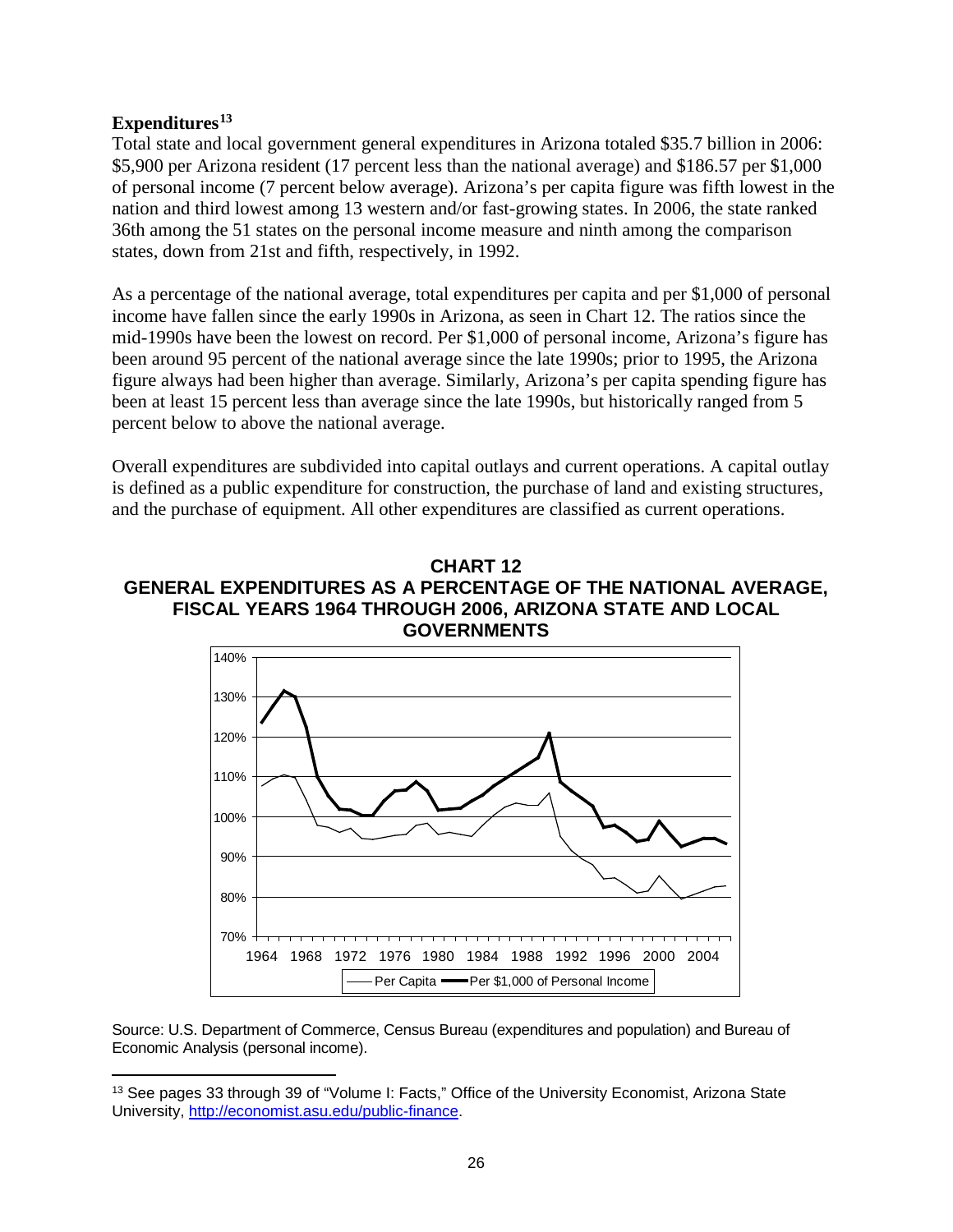The state's rapid population growth causes above-average needs for capital spending. Though capital outlays are down considerably from the historic norm, the state's capital spending still is above the national average (see Chart 13). This leaves spending on current operations far below the national average and below the historical norm. Arizona's current operations spending per \$1,000 of personal income in 2006 ranked 42nd in the nation and 10th among the 13 comparison states. On a per capita basis, current operations spending was second lowest in the country.

**MYTH: Government spending in Arizona is high and rising**. State and local government spending per \$1,000 of personal income has been at historic lows since the late 1990s. Further, Arizona's state and local government spending is below the national average and below the norm of other fast-growing and/or western states. Because of the need to build infrastructure to accommodate rapid population growth, Arizona's spending would have to be above average to provide a service level equal to the national average.

# **CHART 13 GENERAL CURRENT OPERATIONS SPENDING AND CAPITAL OUTLAYS PER \$1,000 OF PERSONAL INCOME AS A PERCENTAGE OF THE NATIONAL AVERAGE, FISCAL YEARS 1964 THROUGH 2006, ARIZONA STATE AND LOCAL GOVERNMENTS**



Note: Data for 2001 and 2003 are estimated.

Source: U.S. Department of Commerce, Census Bureau (expenditures and population) and Bureau of Economic Analysis (personal income).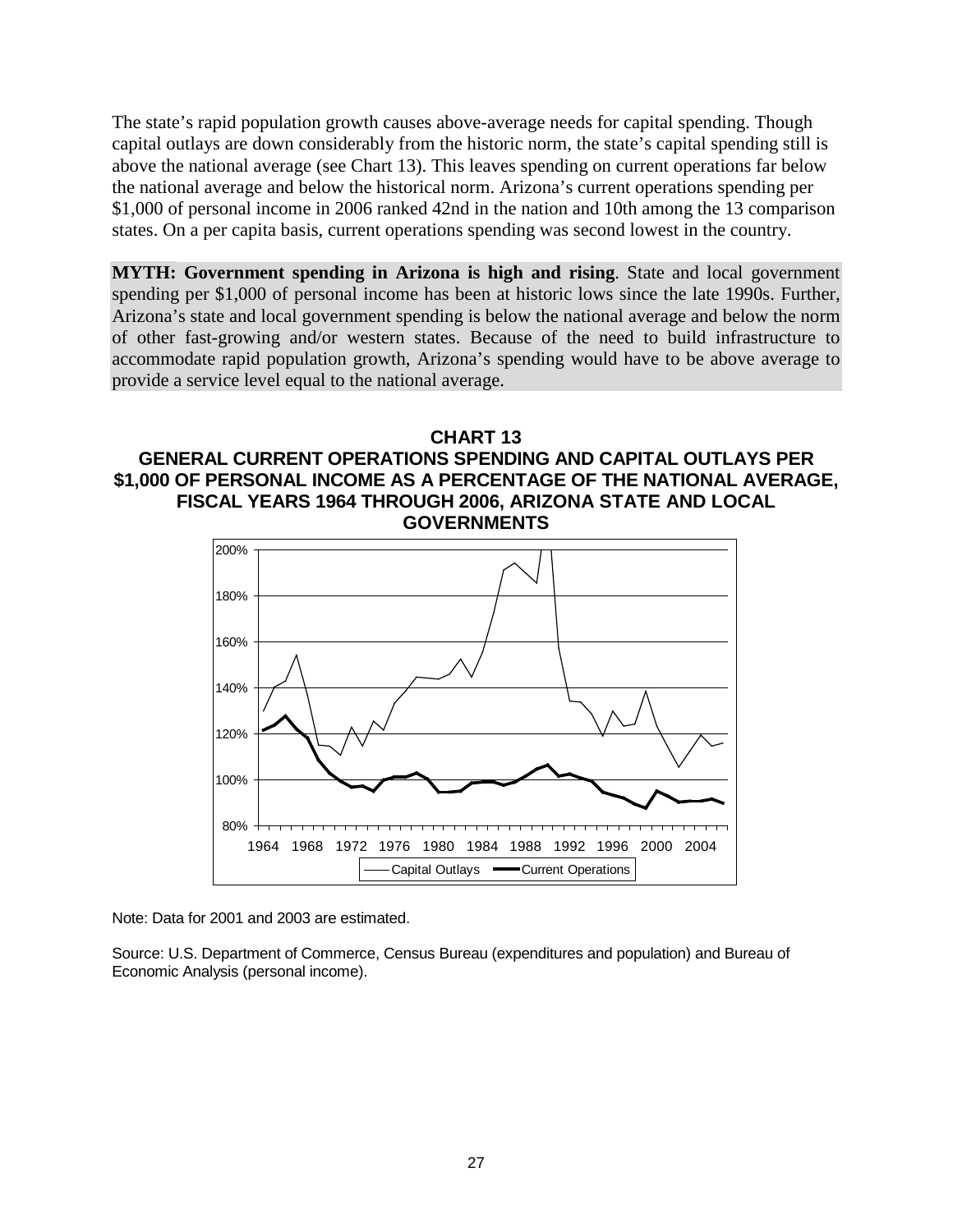# **Measures of Tax Burden[14](#page-31-0)**

As calculated by the Tax Foundation, the state and local government tax burden in Arizona defined as per capita taxes as a share of per capita income — from 1977 (the first year available) through 1980 was about equal to the national average at around 10 percent of income, though Arizona ranked above the median state (between 17th and 21st). State government tax reductions from 1979 through 1981 sent the burden down, to below the national average. Since 1981, Arizona's tax burden has always been lower than the U.S. average. An inability to balance the budget led to a subsequent tax increase in 1983, but the burden during the 1980s remained less than in the late 1970s (see Chart 14).

When the economy slowed in the late 1980s, state government revenue was insufficient to meet the needs, causing spending reductions and tax increases. The tax burden approached the national average in 1991 when Arizona ranked 25th among the states. However, the tax burden remained below the historical pre-1980 level as well as below the national average.

A series of state government tax cuts began in the early 1990s, lowering the tax burden to below the level of the early 1980s. Since 1991, Arizona's tax burden has declined from 9.7 percent of per capita income to 8.5 percent in 2008. The national average tax burden barely dropped during this period and was 9.7 percent in 2008.

# **CHART 14 TAX FOUNDATION TAX BURDEN IN ARIZONA RELATIVE TO NATIONAL AVERAGE, 1977 THROUGH 2008, STATE AND LOCAL GOVERNMENT TAXES**



Source: Tax Foundation.

<span id="page-31-0"></span><sup>14</sup> See pages 40 through 45 of "Volume I: Facts," Office of the University Economist, Arizona State University, [http://economist.asu.edu/public-finance.](http://economist.asu.edu/public-finance)  $\overline{a}$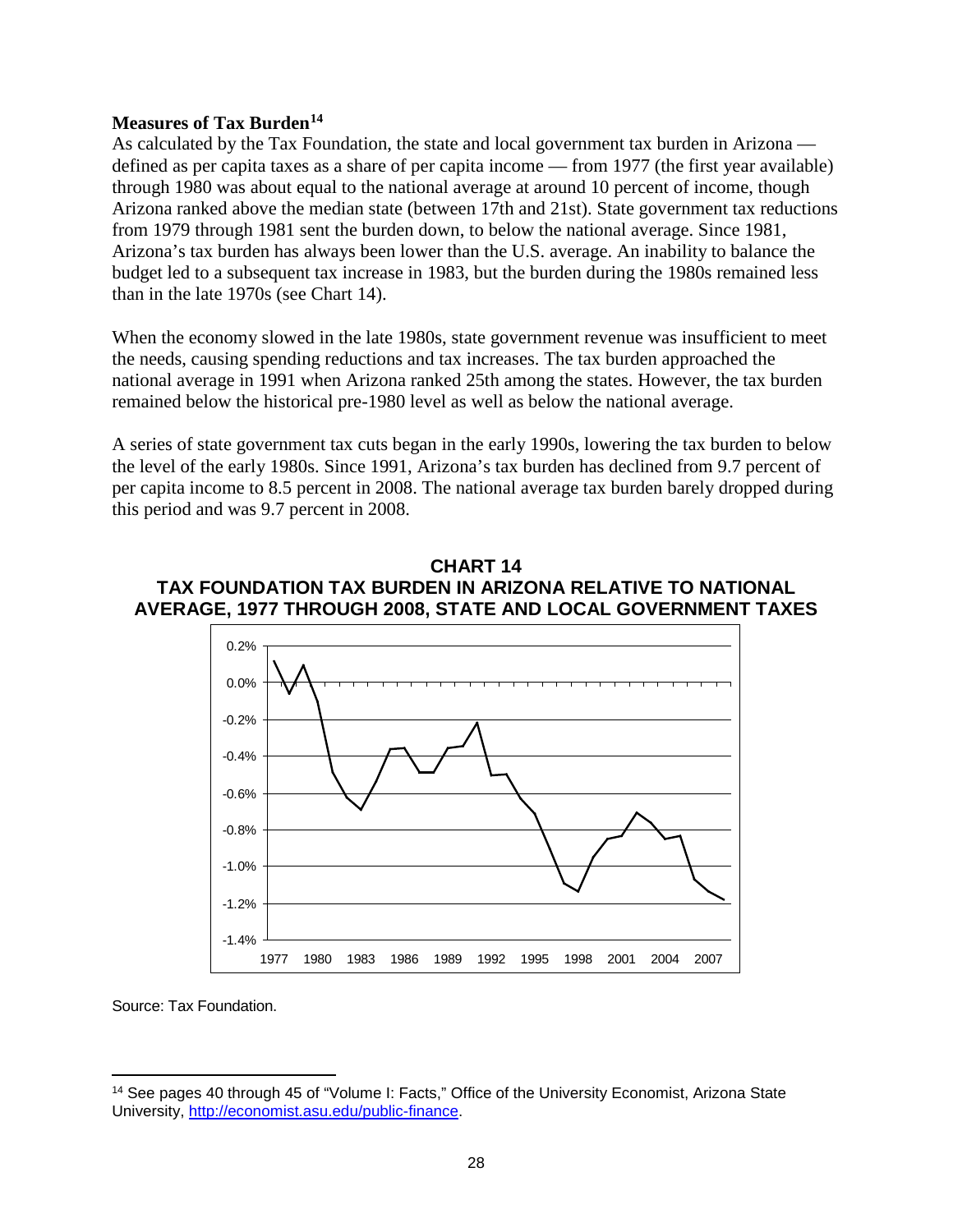The results of the 2007 District of Columbia study are summarized in Table 4. The overall tax burden in Phoenix was substantially below the norm except in the lowest income category. The income tax and property tax burdens were quite low, the sales tax burden was very high, and the automobile taxes were close to the norm except at the higher incomes.

**MYTH: The tax burden in Arizona is high and rising**. According to the Tax Foundation, the combined state and local government tax burden in Arizona in 2008 is 12 percent less than the national average. Arizona ranks 41st among the 50 states, the lowest rank on record.

For the broad categories of revenues and expenditures, Arizona's comparison to the national average, to all states, and to the comparison states is summarized in Table 5 for 2006. The change between 1992 and 2006 also is compared.

In 2006, total Arizona state and local government revenue was substantially less than the national average per capita and per \$1,000 of personal income. The percentages of the national average for taxes were similar, while Arizona was further below average on total own-source revenue (due to very low collections of user fees and other revenues). As a ratio to the national average, Arizona's tax burden figures as measured by the Tax Foundation and by the District of Columbia were between the per capita and personal income measures. Arizona's rank in 2006, both among all states and in the comparison group, ranged by measure from well below the median state to near the bottom.

All measures show that the revenue of Arizona's state and local governments declined relative to the national average between 1992 and 2006, by between 5 and 15 percentage points. The state's

# **TABLE 4 2007 DISTRICT OF COLUMBIA TAX BURDEN STUDY, STATE AND LOCAL GOVERNMENT TAXES IN PHOENIX, ARIZONA**

|                                       | <b>Household Income</b> |          |          |           |           |
|---------------------------------------|-------------------------|----------|----------|-----------|-----------|
|                                       | \$25,000                | \$50,000 | \$75,000 | \$100,000 | \$150,000 |
| <b>Rank Among 51 'States'</b>         |                         |          |          |           |           |
| Income Tax                            | 25                      | 38       | 39       | 41        | 41        |
| <b>Property Tax</b>                   | $\star$                 | 43       | 42       | 42        | 42        |
| Sales Tax                             | 2                       | 2        | 2        |           | 2         |
| Automobile Taxes                      | 27t                     | 24t      | 17       | 17        | 13        |
| <b>Total Taxes</b>                    | 17                      | 42       | 44       | 42        | 41        |
| <b>Total Taxes as a Percentage of</b> |                         |          |          |           |           |
| <b>Income</b>                         |                         |          |          |           |           |
| Total                                 | 12.6%                   | 6.8%     | 6.8%     | 7.2%      | 6.9%      |
| Difference from Average State         | 0.7                     | $-2.0$   | $-1.9$   | $-1.7$    | $-2.1$    |
| Difference from Median State          | 1.2                     | $-2.0$   | $-1.7$   | $-1.7$    | $-2.4$    |

\* Tax assumed to be equal in all states. t: tie.

Source: Government of the District of Columbia, *Tax Rates and Tax Burdens in the District of Columbia: A Nationwide Comparison*.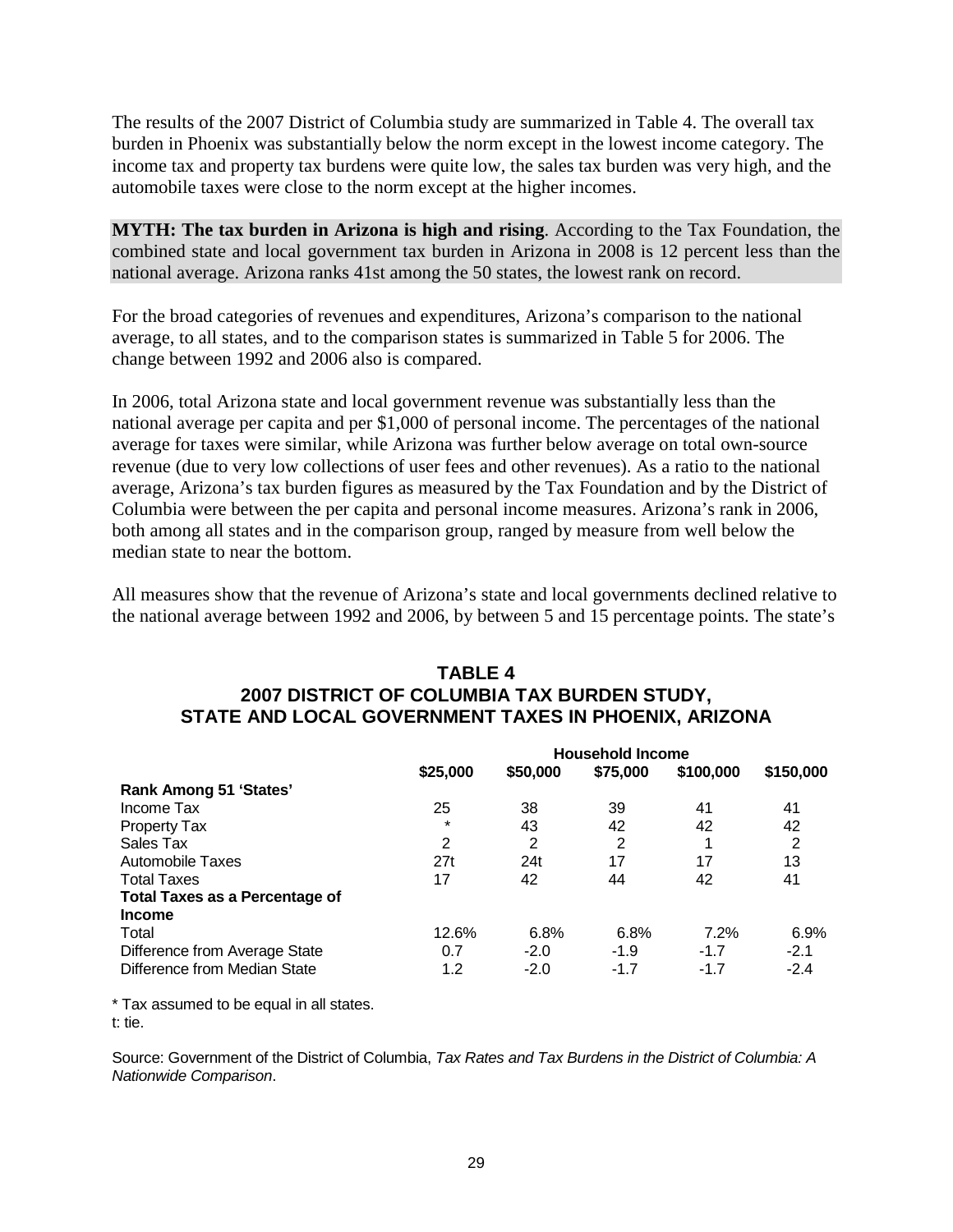# **TABLE 5 COMPARISON OF MEASURES OF GENERAL REVENUE AND EXPENDITURES, 2006, ARIZONA STATE AND LOCAL GOVERNMENTS**

|                            | Percentage of the<br><b>U.S. Average</b> |                | <b>Rank Among 51</b><br><b>States</b> |                | <b>Rank Among 13</b><br><b>States</b> |                |
|----------------------------|------------------------------------------|----------------|---------------------------------------|----------------|---------------------------------------|----------------|
|                            |                                          | Change<br>from |                                       | Change<br>from |                                       | Change<br>from |
|                            | 2006                                     | 1992           | 2006                                  | 1992           | 2006                                  | 1992           |
| <b>TOTAL REVENUE</b>       |                                          |                |                                       |                |                                       |                |
| Per Capita                 | 81.9%                                    | $-5.1$         | 50                                    | -14            | 13                                    | -5             |
| Per \$ of Personal Income  | 92.5                                     | $-8.8$         | 39                                    | $-13$          | 9                                     | $-3$           |
| Own Source Revenue         |                                          |                |                                       |                |                                       |                |
| Per Capita                 | 78.3                                     | $-10.4$        | 47                                    | $-14$          | 13                                    | $-5$           |
| Per \$ of Personal Income  | 88.4                                     | $-14.9$        | 45                                    | $-27$          | 12                                    | -8             |
| Taxes                      |                                          |                |                                       |                |                                       |                |
| Per Capita                 | 81.9                                     | $-9.9$         | 37                                    | $-10$          | 10                                    | -4             |
| Per \$ of Personal Income  | 92.4                                     | $-14.4$        | 40                                    | $-30$          | 10                                    | -9             |
| <b>Tax Foundation</b>      | 89.2                                     | $-5.8$         | 40                                    | $-12$          | 10                                    | $-1$           |
| District of Columbia*      | 83.5                                     | na             | 37                                    | na             | 9                                     | na             |
| <b>TOTAL EXPENDITURES</b>  |                                          |                |                                       |                |                                       |                |
| Per Capita                 | 82.7                                     | $-8.8$         | 47                                    | $-17$          | 11                                    | $-3$           |
| Per \$ of Personal Income  | 93.4                                     | $-13.1$        | 36                                    | $-21$          | 9                                     | -4             |
| <b>Current Operations</b>  |                                          |                |                                       |                |                                       |                |
| Per Capita                 | 79.9                                     | $-8.3$         | 50                                    | $-17$          | 13                                    | $-5$           |
| Per \$ of Personal Income: | 90.2                                     | $-12.5$        | 42                                    | $-20$          | 10                                    | $-5$           |
| <b>Capital Outlays</b>     |                                          |                |                                       |                |                                       |                |
| Per Capita                 | 102.9                                    | $-12.4$        | 17                                    | -3             | 6                                     | $-2$           |
| Per \$ of Personal Income  | 116.2                                    | $-18.0$        | 17                                    | -9             | 5                                     | $-2$           |

Note: Data are for fiscal year, except for Tax Foundation and District of Columbia studies \* Average of the five income levels na: not available

Sources: U.S. Department of Commerce, Bureaus of the Census and Economic Analysis, Government of the District of Columbia, and Tax Foundation.

rank fell in each case, by between 10 and 30 places relative to all states and by one to nine places relative to the comparison group.

Total Arizona state and local government expenditures also were substantially less than the national average per capita and per \$1,000 of personal income in 2006, with the state ranking quite low relative to all states and to the comparison states. Capital outlays were somewhat above the national average, due to Arizona's rapid growth, with ranks above the median state. In contrast, expenditures for current operations were quite low. Relative to all states, Arizona's spending on current operations ranked second-to-last on the per capita measure and among the bottom 10 relative to personal income.

All measures show that Arizona's expenditures declined relative to the national average between 1992 and 2006, by at least 8 percentage points. The state's rank fell in each case, relative to all states and to the comparison group, with the declines particularly large for current operations.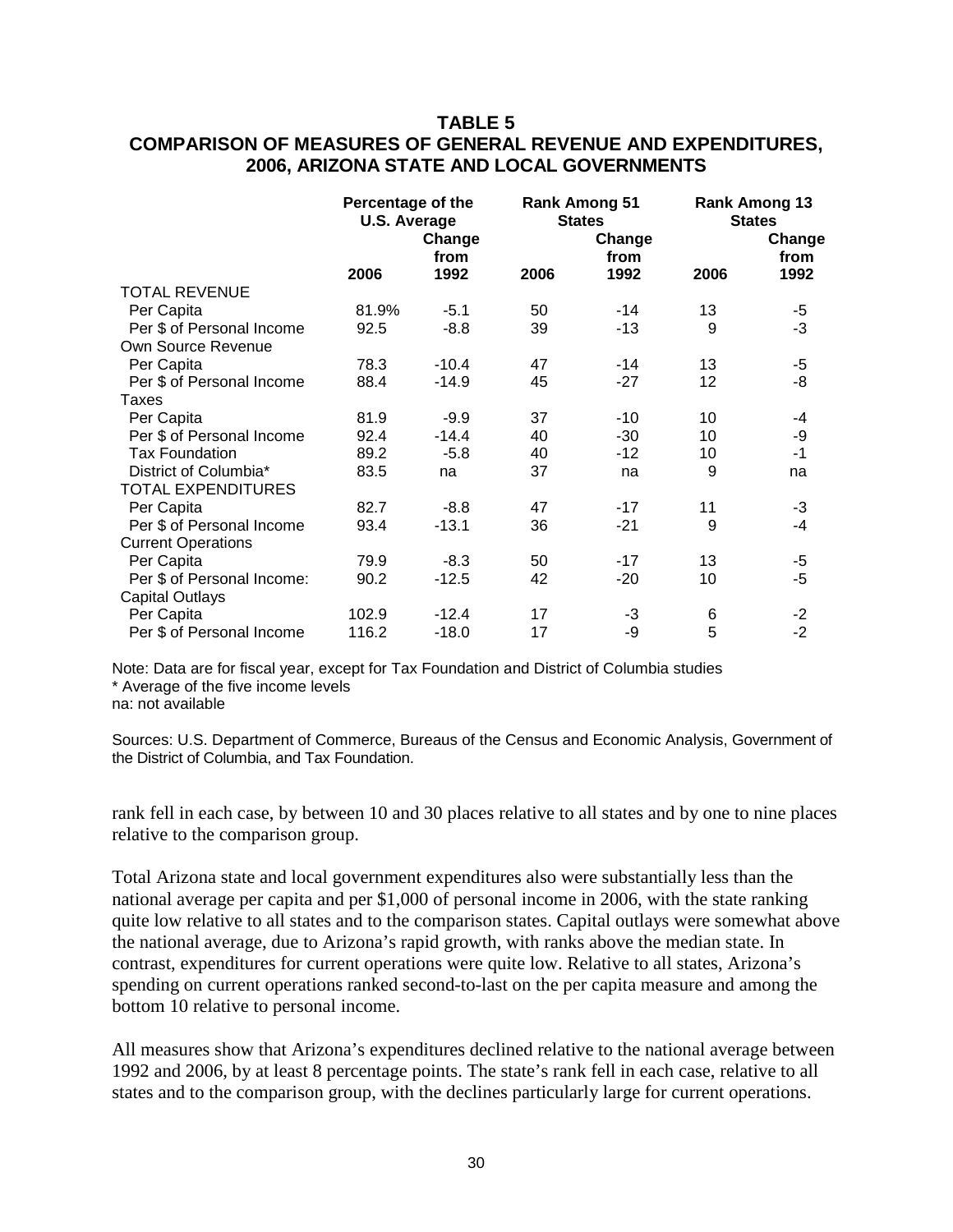# **EDUCATION**

# **Reasons for Highlighting Education**

#### **Large Share of General Fund**

As defined by the JLBC, the education category is receiving 55 percent of the expenditures from the state government general fund in FY 2009. More than three-quarters of the education expenditures are used for elementary and secondary education with most of the rest going to higher education.

Though sizable, education's share was even larger in the past, at nearly 70 percent in the early 1980s, as seen in Chart 15. The K-12 share fell from the mid-1980s into the early 1990s, but has since increased a bit, in part due to a portion of the K-12 expenditures being protected. In contrast, higher education, which is not protected, has experienced a nearly constant decline in share over the last 30 years.

The general fund is not the only source of state government education funding in Arizona. The educational system receives a relatively small amount of funding from the sale and lease of state trust lands. In addition, the voters of Arizona passed Proposition 301 in November 2000, which raised the state sales tax 0.6 percentage points, earmarking the revenue to be used for education. Local governments help fund the community colleges.





Source: Arizona Joint Legislative Budget Committee.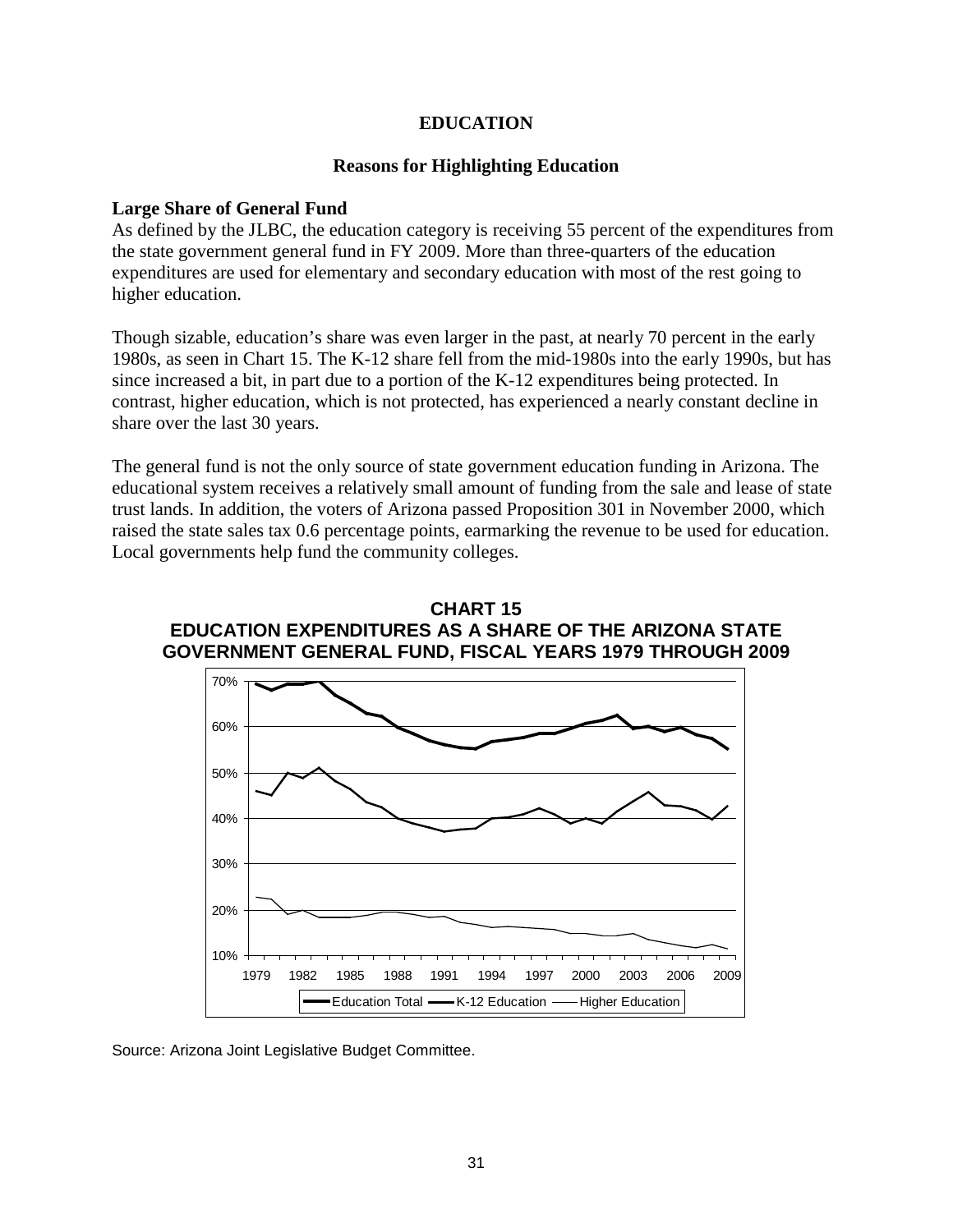The general fund generally excludes capital outlays, but some of the capital expenditures for K-12 (the School Facilities Board) have been included in the general fund since FY 1999.

# **Importance to Economy**

The educational attainment of a region's workforce and the quality of a region's educational system are of key importance to a region's economic development. A study by the Brookings Institution lists "education, education, education" as the most important factor in business site selection. The emphasis on education, training and labor market as a location issue is considered a major change from a number of years ago.<sup>[15](#page-35-0)</sup> A strong K-12 educational system is vital for developing talent and attracting business; specialized talent and training are more important than abundant labor; and universities are the major cause of innovation in almost all regions.<sup>[16](#page-35-1)</sup>

The educational attainment of Arizona's workforce is less than the national average and has deteriorated over time relative to the U.S. average. Job quality and average earnings in Arizona also are below the national average. These three factors — job quality, earnings, and educational attainment — are interrelated. On average, the higher the educational attainment of a worker, the higher are his or her earnings. The largest increase by far occurs with the completion of a university degree.

It is likely that the below-average job quality in Arizona disproportionately attracts a workforce with below-average educational attainment, and also that the subpar educational attainment in Arizona disproportionately attracts lower-wage job creation. If the state is to achieve a higher job quality, along with higher wages and an enhanced standard of living for its residents, it likely will be necessary to make changes in economic development policy and to increase the educational attainment of the workforce.

In addition to the earnings boost to an individual from educational attainment, society benefits from an educated populace. The average wage — even for those workers who do not possess much educational attainment — is higher in communities with a substantial proportion of highly educated workers. One explanation for these higher wages is the enhancement of productivity that comes with a workforce with more education and skills.

In addition to the monetary societal benefits of enhanced educational attainment, regions with greater shares of educated workers, especially highly educated workers, experience lower crime rates, fewer demands on social services, greater civic participation, and improved personal health. These benefits accrue to subsequent generations.<sup>[17](#page-35-2)</sup>

<span id="page-35-0"></span><sup>15</sup> See "Business Location Decision-making and the Cities: Bringing Companies Back," a working paper prepared for the Brookings Institution Center on Urban and Metropolitan Policy, [http://www.brookings.edu/~/media/Files/rc/reports/2000/05metropolitanpolicy\\_cohen/cohen.pdf](http://www.brookings.edu/%7E/media/Files/rc/reports/2000/05metropolitanpolicy_cohen/cohen.pdf) <sup>16</sup> See "The competitive advantage of regions,"  $\overline{a}$ 

<span id="page-35-1"></span>[http://www.isc.hbs.edu/pdf/Indiana\\_Leadership\\_Summit\\_2003.05.13.pdf](http://www.isc.hbs.edu/pdf/Indiana_Leadership_Summit_2003.05.13.pdf)

<span id="page-35-2"></span><sup>17</sup> For more information regarding the value of education, see "The Value of Higher Education: Individual and Societal Benefits," [http://economist.asu.edu/p3/education.](http://economist.asu.edu/p3/education)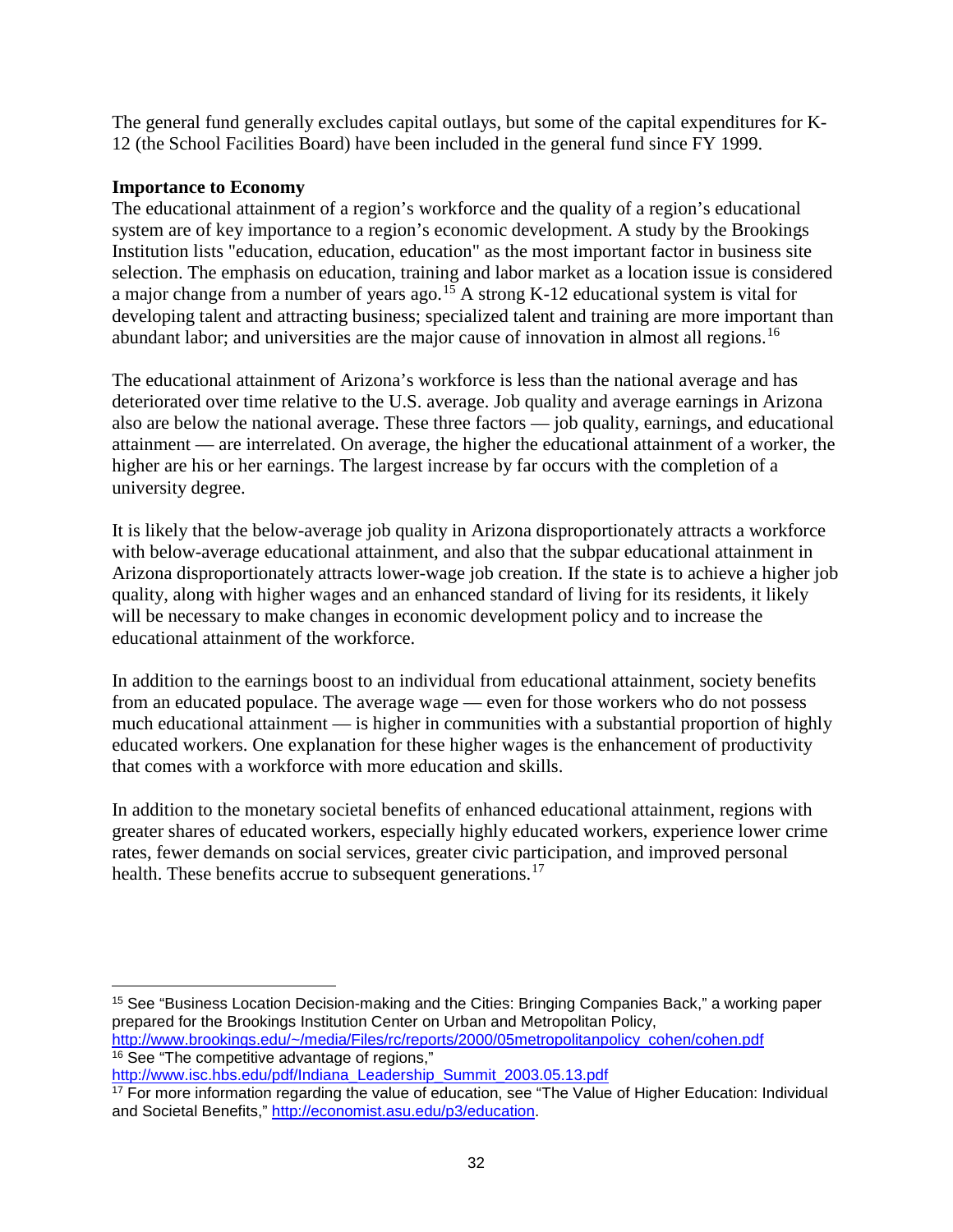# **Disproportionate Cuts to Higher Education[18](#page-36-0)**

Of the spending reductions implemented in FY 2009 and identified as options for FY 2010, those affecting the university system make up a disproportionately large share. The FY 2009 reductions passed in early February account for just less than 6 percent of the total general fund, but the reduction to the university system is 13 percent. The spending reduction options presented for FY 2010 amount to 20 percent of the total general fund but nearly 30 percent of the university system budget. These percentages do not include the effects of fund transfers.

Like most of the public sector, the demand for university services does not drop during recessions. Therefore, any reduction in funding for universities will have a negative and direct effect on students. Significant reductions in state funding, if not substantially offset by higher tuition, likely will result in the elimination of programs, reductions in the quality of other programs, enrollment caps, fewer course offerings, larger class sizes, and the loss of scholarship aid. Indeed, many of these actions have already been announced.

A total reduction in state government spending for the university system of \$387.4 million in the next fiscal year (including the \$141.5 million reduction passed in early February) is identified in the Appropriations Chairmen Budget Options report. This would cause job losses of approximately 8,700 to 12,300, with about 45 percent of the lost employment occurring in the private sector. Gross product would be \$560 million-to-\$593 million lower.

A substantial decrease in state government funding for universities will have negative consequences beyond these short-term effects. Lowered student retention and a declining number of students earning degrees will threaten the state's future economy, as discussed in the preceding subsection.

# **Expenditures[19](#page-36-1)**

A disproportionately high share of Arizona's children face demographic challenges that have been shown to adversely affect educational achievement, including high poverty rates, low educational attainment of their parents, and lesser frequency of full-time, year-round employment of their parents. In addition, a disproportionately large number of Arizona's children are English-language learners. All else equal, for the state's students to realize achievement levels equal to the national average, these demographic challenges mean that the state's education funding per pupil needs to be greater than the national average.

Instead, per student public funding for education — total current operations spending from all funds by all state and local governments, as reported by the U.S. Census Bureau — is among the lowest in the country in Arizona. Expressed per student per \$1,000 of personal income, funding has dropped over time, relative to past spending in Arizona and particularly relative to the change in spending over time in other states. Education funding per student per \$1,000 of

<span id="page-36-0"></span><sup>18</sup> From "The Economic Effects of Government Spending Reductions Relative to Other Options," Office of the University Economist, Arizona State University, [http://economist.asu.edu/public-finance.](http://economist.asu.edu/public-finance)  $\overline{a}$ 

<span id="page-36-1"></span><sup>19</sup> Expenditures for education are discussed on pages 14 through 38 of "Education Funding in Arizona: Constitutional Requirement and the Empirical Record," Office of the University Economist, Arizona State University, [http://economist.asu.edu/public-finance.](http://economist.asu.edu/public-finance)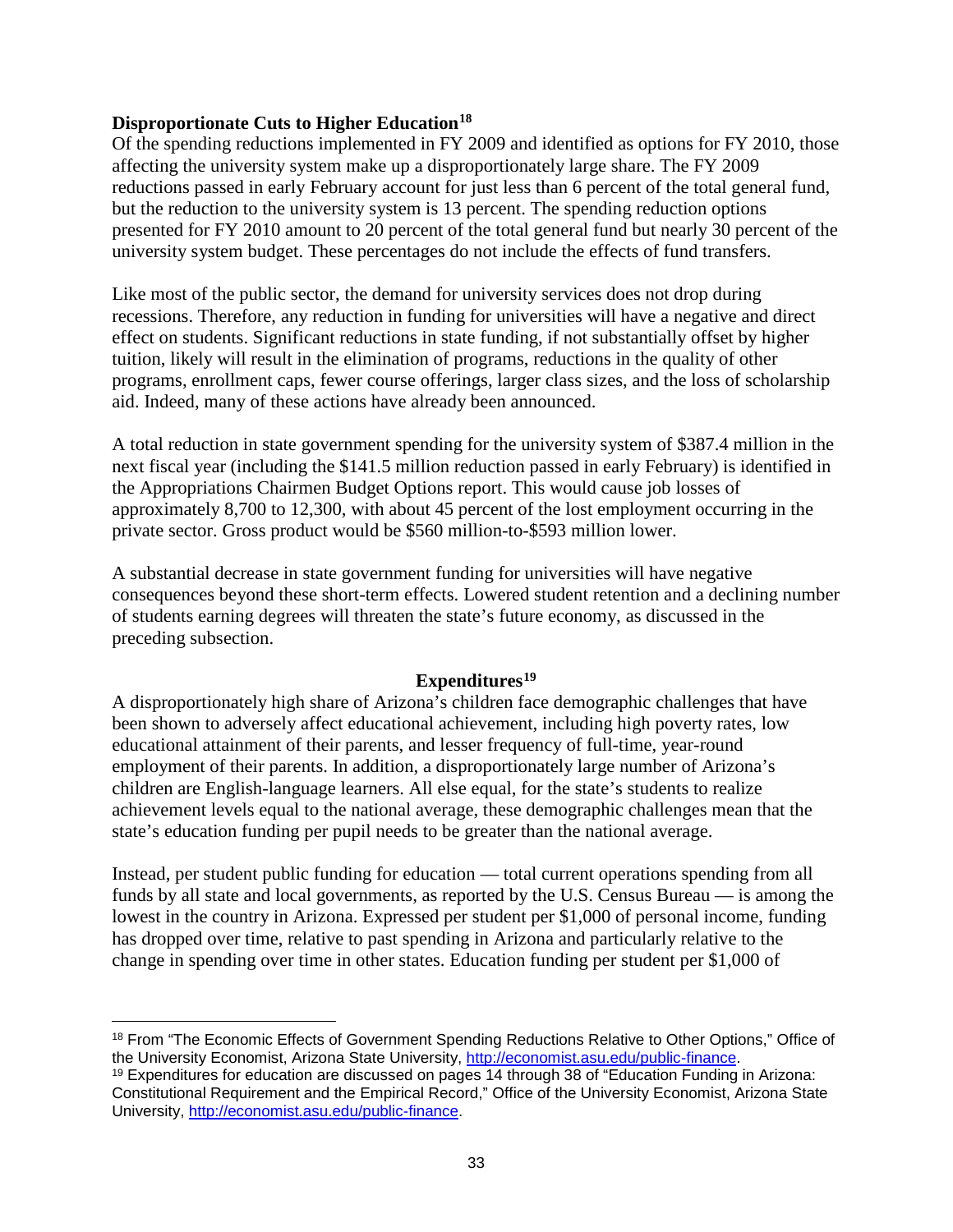personal income is low and falling for both public elementary/secondary education and public higher education.

State government general fund data reported by the JLBC reveal a large drop over time in education funding comparable in magnitude to the decline in total public spending for education in Arizona, with the funding expressed per student per \$1,000 of personal income.

# **Elementary and Secondary Education Funding**

Based on Census Bureau data for state and local governments combined, current operations funding for elementary and secondary education in Arizona is very low compared both to other states and to Arizona's historical record. In the most recent year (2006), with ranks calculated among the 50 states and the District of Columbia, K-12 education expenditures in Arizona ranked 50th per capita at 27 percent less than the national average, 48th per \$1,000 of personal income (17 percent below average), 50th on a per student basis (33 percent below average), and 51st per student per \$1,000 of per capita personal income (24 percent below average).

In contrast, K-12 spending in Arizona on each of these measures was above average in the 1960s and 1970s. Since then, public spending for elementary and secondary education has fallen increasingly far below the national average (see Chart 16). Depending on the measure, the state's rank fell between five and 14 places between 1993 and 2006, with the ratio to the national average dropping between 7 and 17 percentage points.

Based on the JLBC data, the general conclusion is the same: K-12 spending in Arizona has dropped substantially over time relative to personal income, and per pupil spending relative to PCPI has decreased considerably as well.

# **Higher Education Funding**

Based on the Census Bureau's data for state and local governments combined, current operations funding for public institutions of higher education (community colleges and universities) is very low in Arizona compared both to other states and to Arizona's historical record. In 2006, with ranks calculated among the 50 states and the District of Columbia, Arizona ranked 51st per student at 24 percent less than the national average, 46th on a per full-time-equivalent (FTE) student basis (13.5 percent below average), 47th per student per \$1,000 of per capita personal income (14 percent below average), and 37th per FTE student per \$1,000 of per capita personal income (2 percent below average).

In contrast, spending in Arizona per FTE student had been above average historically. Current operations expenditures for higher education per \$1,000 of personal income have decreased over time in Arizona, especially during the late 1960s and early 1970s (see Chart 17). Another round of relative spending decreases has occurred since the early 1990s, with ranks falling a few more places and the ratio to the national average also dropping.

As reported by the JLBC, real spending per student has declined since 2000 by similar amounts for the universities and the community colleges, though on an FTE basis the decline has not been as large for the universities.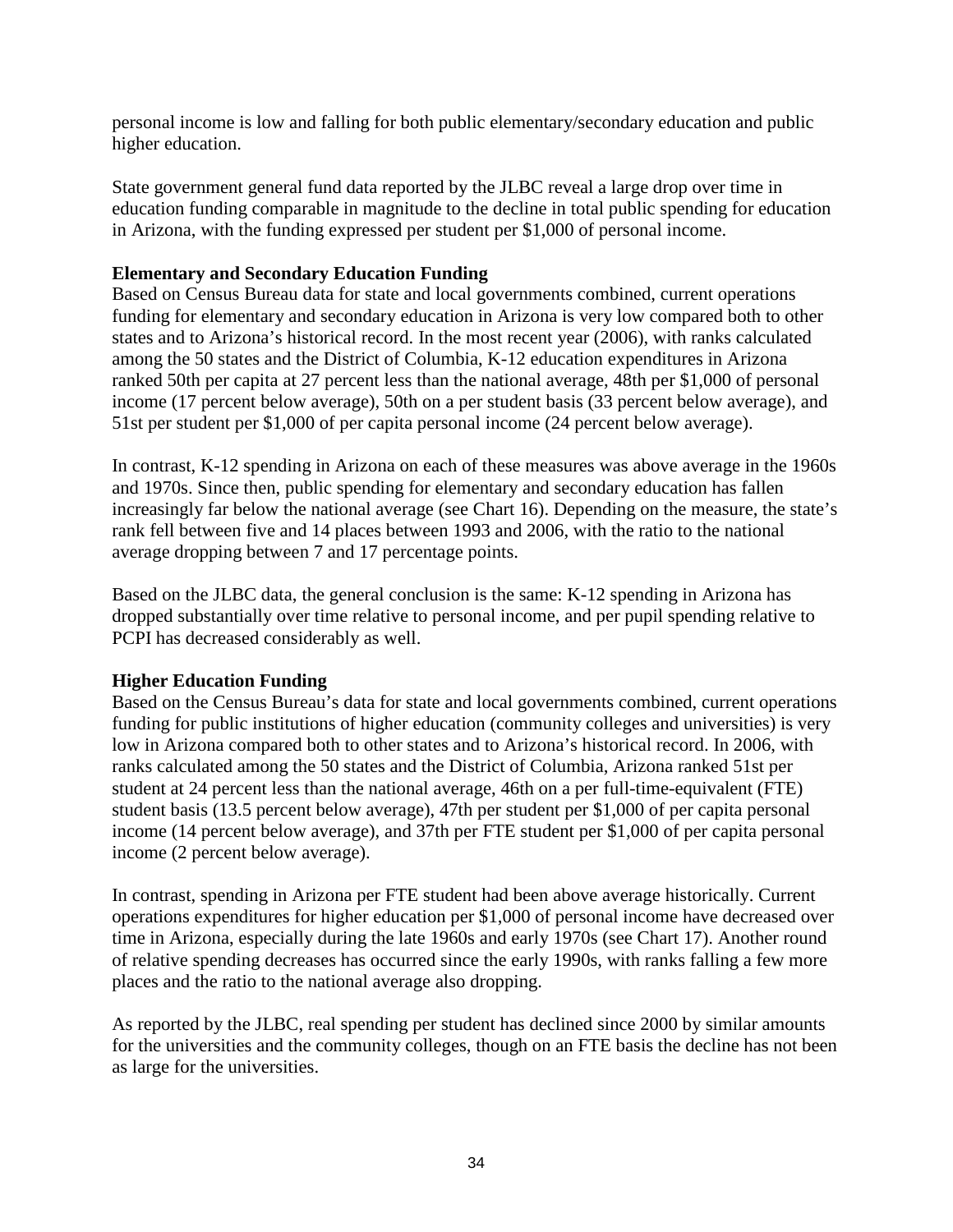# **CHART 16 ELEMENTARY AND SECONDARY EDUCATION EXPENDITURES PER STUDENT PER \$1,000 OF PER CAPITA PERSONAL INCOME, FISCAL YEARS 1964 THROUGH 2006, ARIZONA STATE & LOCAL GOVERNMENTS AS A PERCENTAGE OF THE NATIONAL AVERAGE**



Sources: U.S. Department Of Commerce, Census Bureau (expenditures); U.S. Department of Education, National Center for Education Statistics (enrollment); and U.S. Department of Commerce, Bureau of Economic Analysis (personal income).

# **Funding for K-12 Relative to Higher Education**

Since per student funding is greater for higher education than for K-12 education, the best way to compare the funding between K-12 and higher education is through the ratio to the national average of each. In 2006, using the Census Bureau data, per student K-12 spending was 33 percent less than the national average, while expenditures for higher education were not as far below the norm at 24 percent per student and 13 percent per FTE student. Both rank near the bottom of the states. Higher education has not experienced as much of a decrease since the early 1990s as K-12.

However, the situation is reversed when focusing on the state government general fund as defined by the JLBC. Even before accounting for the higher inflation in higher education, per student spending has fallen much more for higher education than for K-12. Relative to PCPI, per student K-12 appropriations dropped 10 percent between 1992 and 2006 while the higher education decline was 27 percent (29 percent based on FTE enrollment). Between 1979 and 2006, the decrease was only 5 percent for K-12 but 37 percent for higher education.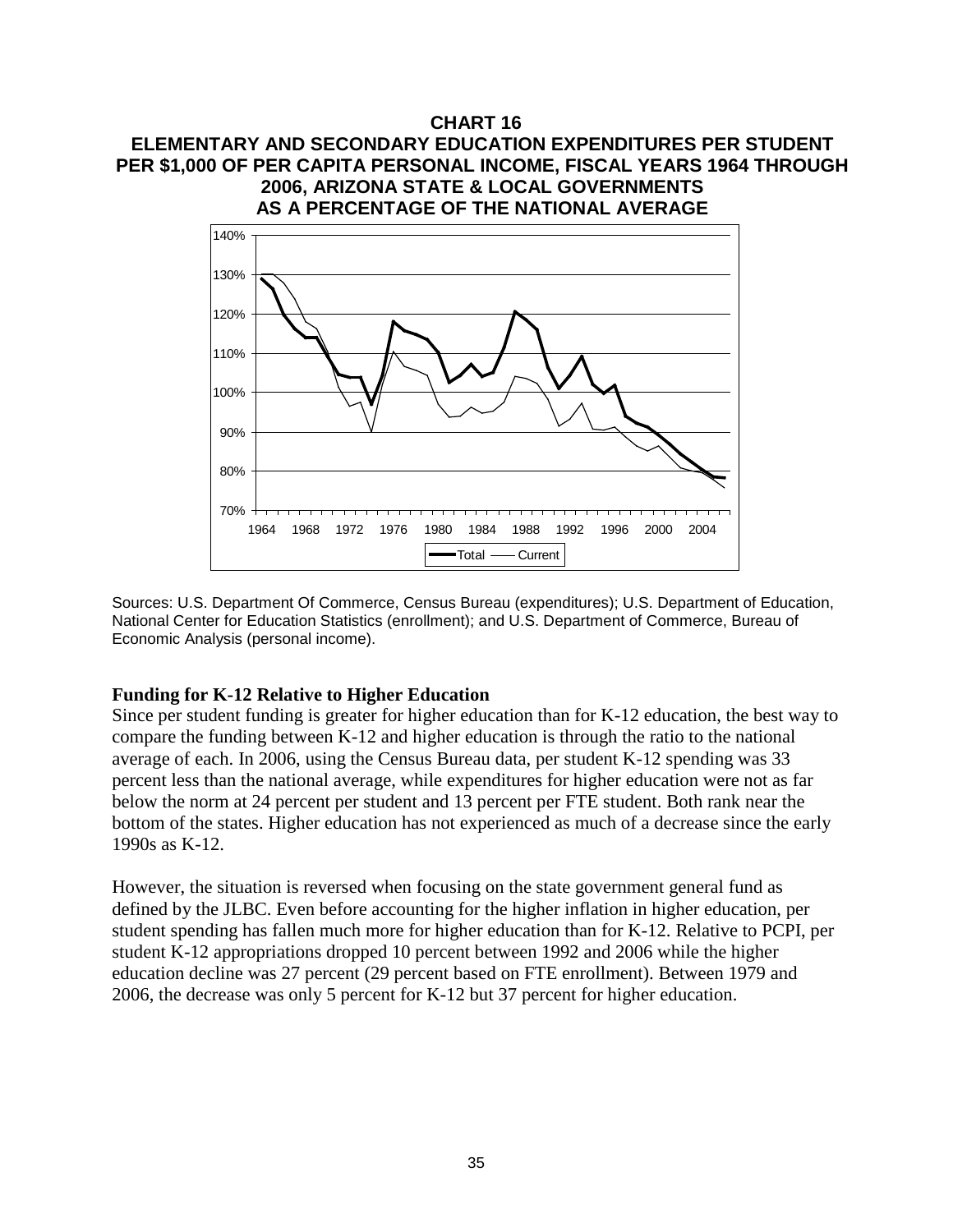

Sources: U.S. Department Of Commerce, Census Bureau (expenditures); U.S. Department of Education, National Center for Education Statistics (enrollment); and U.S. Department of Commerce, Bureau of Economic Analysis (personal income and gross domestic product implicit price deflator).

# **Evaluation of Public Education**

# **Evaluation of Elementary and Secondary Schools**

Assessments of K-12 education typically include analyses in several categories. In addition to the key category of student performance, system indicators such as overall education finance and teacher quality are included.

Each study analyzed for this report agrees with the conclusion of the education funding section of this paper: the K-12 educational system in Arizona receives among the least resources in the nation and the amount of funding has dropped substantially over time relative to the rest of the nation.

On system indicators other than overall education finance, "Quality Counts"<sup>[20](#page-39-0)</sup> ranks Arizona 41st in the teaching profession category and "Educating Arizona"<sup>[21](#page-39-1)</sup> ranks Arizona 45th on teaching quality. Arizona's teachers are relatively inexperienced and receive low pay — less relative to the national average than in the past. Average classroom size in Arizona is larger than

 $\overline{a}$ 

<span id="page-39-1"></span><span id="page-39-0"></span><sup>&</sup>lt;sup>20</sup> "Quality Counts 2009," January 2009, *Education Week*, *http://www.edweek.org/rc/*.<br><sup>21</sup> "Educating Arizona: Assessing Our Education System (Birth-Grade 12)," January 2008, Arizona Community Foundation [http://www.educatingarizona.org/report/.](http://www.educatingarizona.org/report/)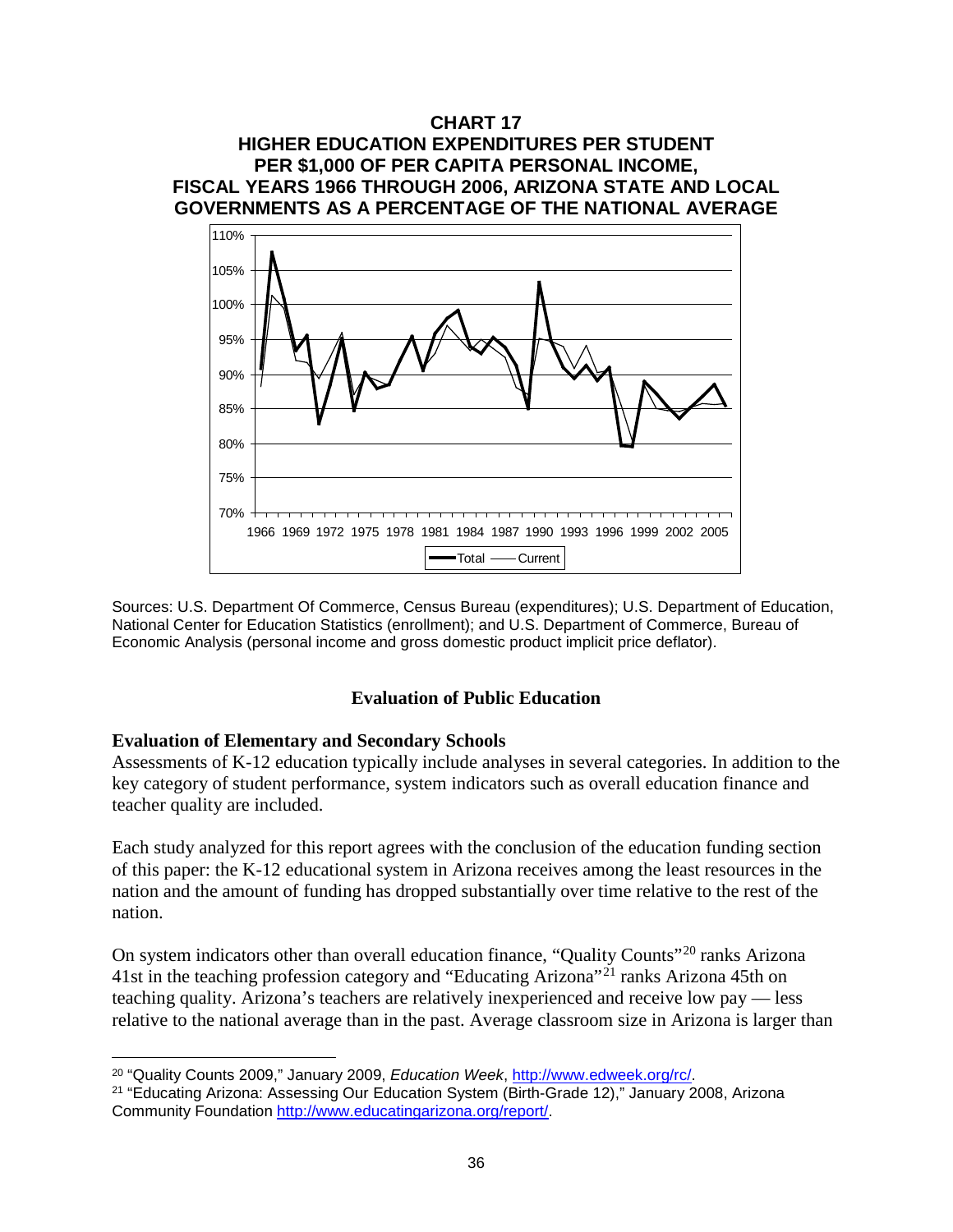the U.S. average, with Arizona ranking among the bottom few states on this measure and on related measures of the number of pupils per full-time-equivalent teacher and per total educational system personnel. Arizona has fewer administrative staff than the norm.

Arizona compares more favorably on the standards, assessments, and accountability category. "Educating Arizona" gives the state near average marks, but "Quality Counts" ranks Arizona eighth in the nation.

One of the key components of student achievement is measured by test scores. Arizona's elementary school students perform near the national average on norm-referenced tests such as Terra Nova. However, all of the other tests administered to elementary and secondary school students indicate that Arizona students perform among the bottom tier of states.

On the National Assessment of Educational Progress (NAEP) tests administered to fourth and eighth graders, all of the studies agree on Arizona's poor scores, which are not improving over time relative to other states. On the most recent NAEP tests, Arizona students rank between 37th and 47th. On the Advanced Placement tests, Arizona ranks around 40th. "Measuring Up"<sup>[22](#page-40-0)</sup> places Arizona 50th on college entrance exams. While the average score of Arizonans taking the ACT and SAT tests is near average, only a small proportion of high school students in Arizona take the tests.

High school completion rates — high school graduation rates and dropout rates — are other common measures of student achievement. Unfortunately, the data on high school completion rates are not reliable. One related measure is the percentage of high school freshmen enrolling in college four years later. According to "Measuring Up," Arizona ranks 48th. "Educating Arizona" reports that less than half of those who graduate from Arizona high schools are eligible for admission to the state's universities and that many of those admitted have deficiencies.

Another means of assessing the high school completion rate is to use the educational attainment measure reported in the decennial census. The educational attainment, as defined by the percentage obtaining a high school diploma or GED, of those who likely received their K-12 education in Arizona was significantly lower in 2000 than the attainment of Arizonans of the same age who likely received their K-12 education in another U.S. state. Of those educated in the same state in which they lived, the percentage of adults who were high school graduates in Arizona ranked among the bottom few states in the nation.

Overall, the preparation for college category of "Measuring Up" ranks Arizona 49th. The K-12 achievement category of "Quality Counts" ranks Arizona 44th in the nation. If not for a somewhat better comparison on the equity portion (poverty-based achievement gaps) of the category, Arizona's rank in "Quality Counts" would be even lower.

Arizona's demographics — such as an above-average child poverty rate and an above-average share of English-language learners — contribute to the poor educational achievement of

<span id="page-40-0"></span><sup>&</sup>lt;sup>22</sup> "Measuring Up 2008," December 2008, National Center for Public Policy and Higher Education [http://measuringup2008.highereducation.org/index.php.](http://measuringup2008.highereducation.org/index.php) Also known as "National Report Card on Higher Education."  $\overline{a}$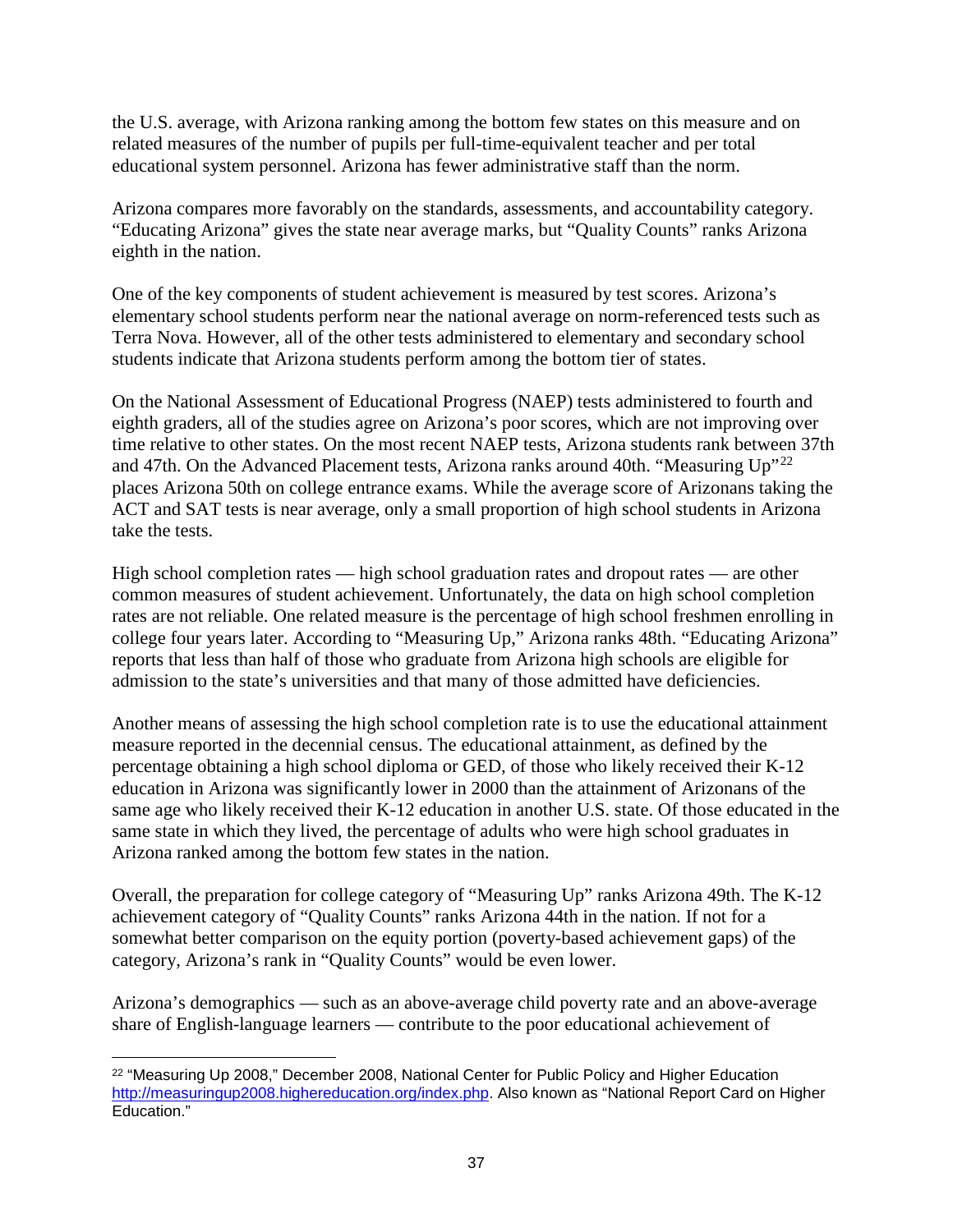Arizona's students in aggregate. However, the achievement of those children without such disadvantages is inferior to the performance of their peers nationally.

# **Evaluation of Higher Education**

Data from the National Center for Education Statistics support the conclusion of the education funding section of this paper: the higher education system in Arizona receives resources far below the national average. Total public revenue per FTE student was 28 percent less than the national average of public institutions in 2005. State appropriations per FTE student were 20 percent below the average. Tuition revenue was 18 percent below average at the state's public universities and 28 percent below average at the state's public community colleges.

Participation in higher education at public institutions is quite high in Arizona, despite Arizona's low rankings on the percentage of high school freshmen enrolling in college four years later (48th) and on the percentage of Arizona high school graduates immediately enrolling at an institution of higher learning (44th). Several factors contribute to the high enrollment at public institutions of higher education in Arizona: a higher proportion of those high school graduates from Arizona schools who do go on to college enroll at in-state schools, few private four-year schools are present in Arizona, many of the students enrolled moved to Arizona after completing their K-12 education, many are older than traditional college age, and many are enrolled part time.

Per capita enrollment at Arizona's public institutions of higher education is 22 percent above the national average, though the FTE figure is only 7 percent above average. Arizona's part-time enrollment is 59 percent above average, while the full-time enrollment is 5 percent below average. Enrollment is particularly high at community colleges.

The performance of the higher education system in Arizona is difficult to assess. Achievement test scores do not exist in higher education. Arizona's strong dependence on community colleges and the presence of few private universities relative to many states complicates the analysis.

Arizona ranks a little above the middle of the states on the completion category included in "Measuring Up." However, despite the state's high participation per capita, the number of degrees awarded per capita is slightly below average, with per capita associate's degrees, bachelor's degrees, and advanced degrees all a little below average. The per capita number of degrees is above average in business and education, but is below average in the humanities, social sciences, and natural sciences.

In 2000, the educational attainment, as defined by the percentage obtaining a bachelor's degree, of those who likely received their K-12 education in Arizona was significantly lower than the attainment of Arizonans of the same age who likely received their K-12 education in another U.S. state. Of those educated in Arizona, the percentage with a bachelor's degree ranks among the bottom 10 states in the nation.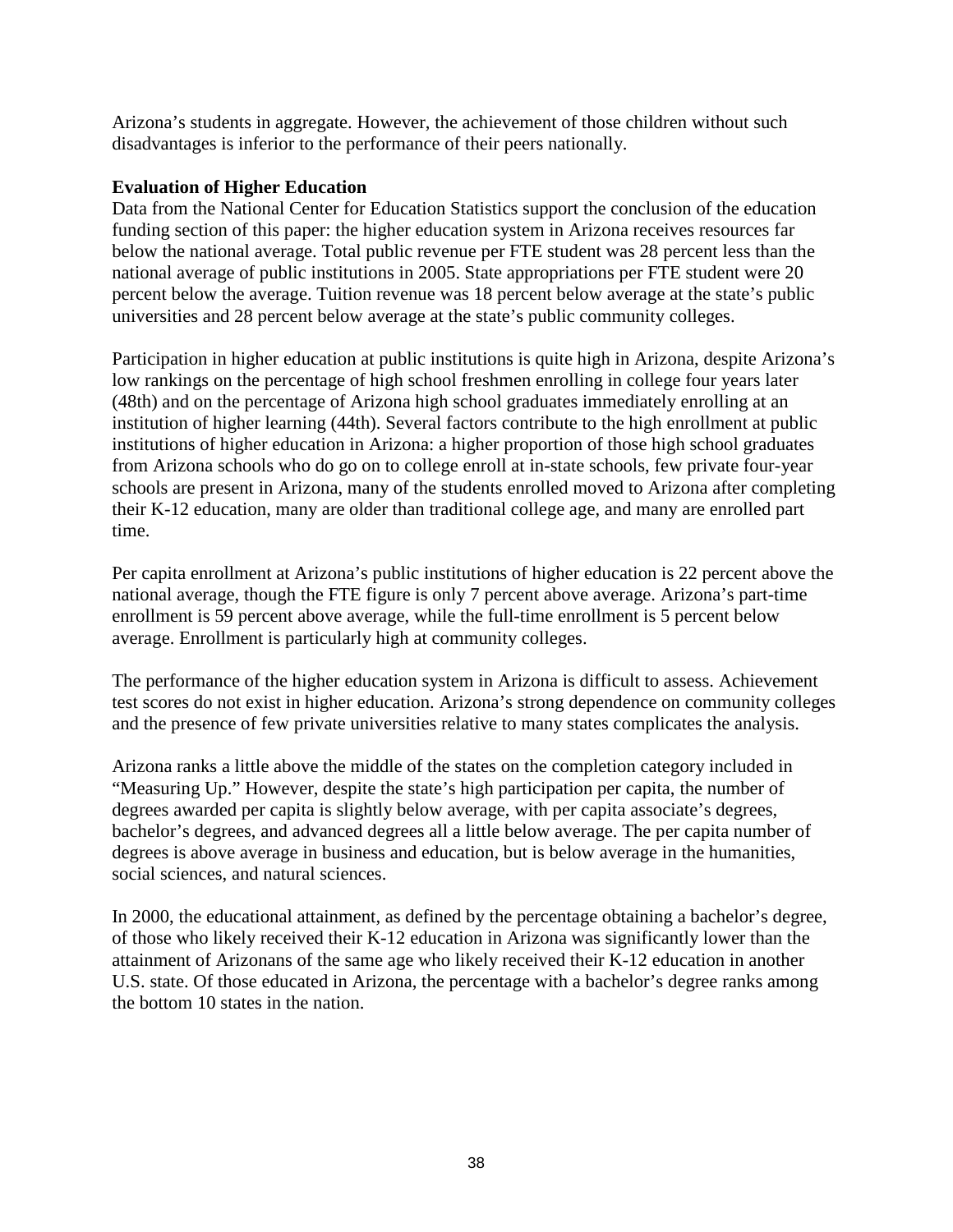# **Constitutional Requirement[23](#page-42-0)**

Article 11, Section 10 of the Arizona Constitution reads:

"the legislature shall make such appropriations, to be met by taxation, as shall insure the proper maintenance of all state educational institutions, and shall make such special appropriations as shall provide for their development and improvement."

The constitutional requirement that the Arizona Legislature shall provide funding for public education from tax revenue is clear. No distinction is made between elementary, secondary, and higher education. A determination has not been made whether existing funding appropriated by the Legislature is adequate to provide for the "proper maintenance" and the "development and improvement" of the public educational system.

Despite the demonstrably low public funding for education in Arizona, it might be possible to argue that the constitutional funding requirement is being met if measures of educational achievement indicate that Arizona is in line with the rest of the nation. However, on most measures of elementary and secondary student performance, Arizona ranks among the bottom tier of states.

Given the unusually large demographic challenges faced by Arizona's children, the poor performance of Arizona's elementary and secondary school students even after adjustment for the demographic challenges, the very low public spending relative to other states, and the very significant decrease in spending over time, it is doubtful that the "proper maintenance" clause, much less the "development and improvement" clause, of the Constitution is being met for elementary and secondary education.

Funding for higher education is not as far below the national average as K-12 funding, but still is considerably below the median state and has decreased significantly over time. In particular, higher education funding from the state general fund has fallen more over time than has general fund expenditures for elementary and secondary education. Thus, funding for higher education also is probably not meeting the constitutional requirement.

Public appropriations, especially for Arizona's traditional four-year universities, have not advanced at a rate that allows the state to serve a growing student population while competing for resources in the increasingly costly higher-education marketplace. This suggests that the state has not met its obligation to provide for 'development and improvement' of the public university system as mandated by the Arizona Constitution. The declining public support is occurring despite increasing evidence that investments in higher education yield quantifiable societal returns in addition to the widely recognized private financial returns.

 $\overline{a}$ 

<span id="page-42-0"></span><sup>&</sup>lt;sup>23</sup> From "Education Funding in Arizona: Constitutional Requirement and the Empirical Record," Office of the University Economist, Arizona State University, [http://economist.asu.edu/public-finance.](http://economist.asu.edu/public-finance)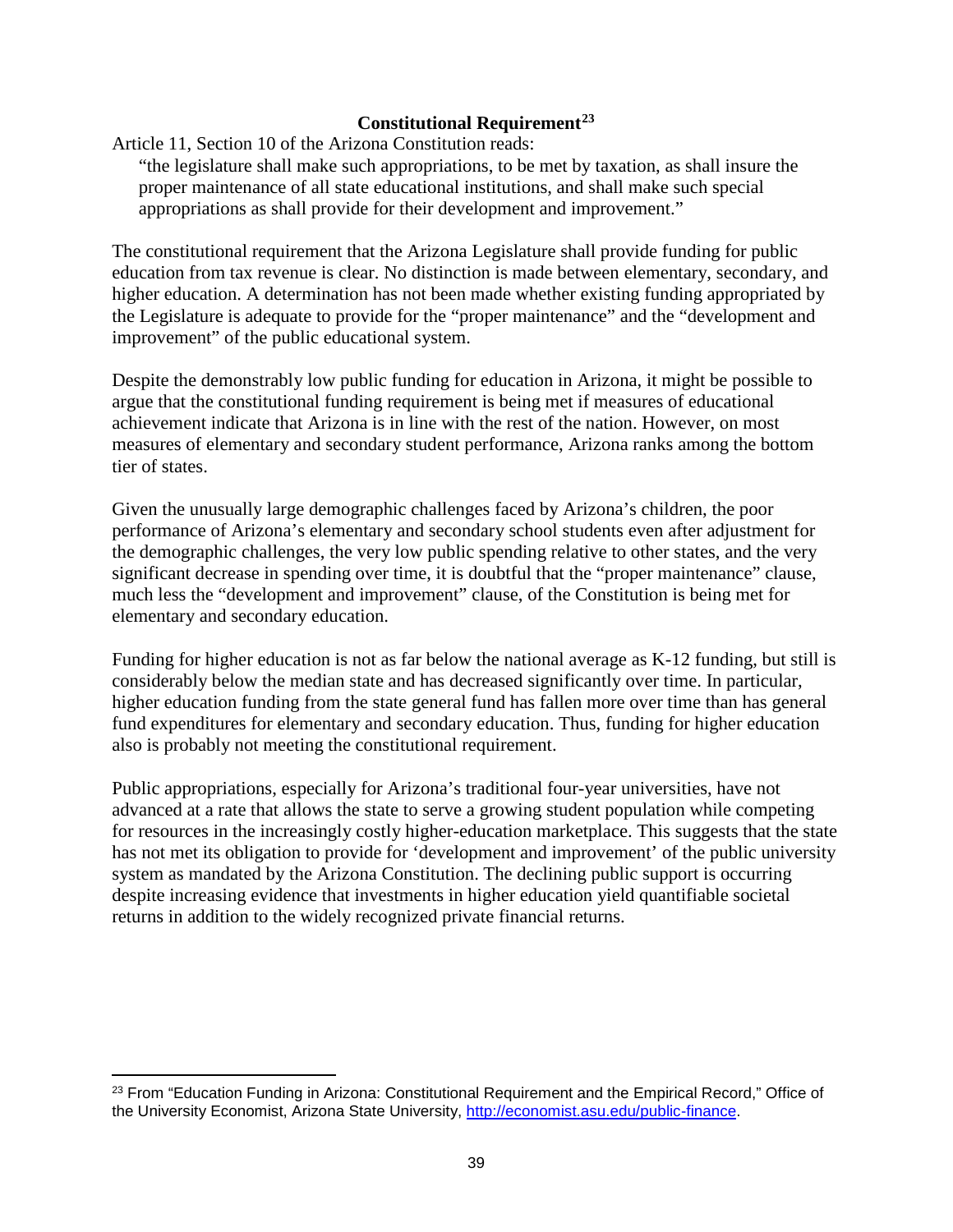# **RECOMMENDATIONS**

# **Background**

#### **Outdated Revenue Structure[24](#page-43-0)**

 $\overline{a}$ 

Like most states, Arizona's revenue system is dated, largely having been put into place decades ago. At that time, a high proportion of consumer spending was for goods, not services. Mining and agriculture were major economic activities. An efficient tax code for the early 20th century is an outmoded system for the 21st century.

Moreover, changes in Arizona's tax system over the last three decades, especially since the early 1990s, have made it less relevant to the contemporary economy and less stable. The state had a reasonably balanced system of tax collections as recently as the early 1990s, with tax revenue coming from multiple broad-based taxes as well as more narrow tax sources.

For the most stability in tax revenue, multiple tax sources should be used. In any economic cycle, different sources of tax revenue do not perform equally. For example, in the slump of the late 1980s and early 1990s, property tax collections suffered due to the decline in the real estate market. In the early 2000s slump, real estate values continue to rise, while income tax collections dropped considerably. In the current recession, collections are down from the income tax and from the general sales tax, which is experiencing a far larger hit than ever before.

Yet state government no longer benefits from using a real estate property tax. This lesser balance among major taxes is complicated by reductions in revenue from sources other than the sales, income, and property taxes. State government no longer receives general fund revenue from the vehicle license tax, a stable source over the economic cycle. Other than the insurance premium tax, revenue is insignificant from all other taxes. In addition, limited revenue is realized from nontax sources.

The state is more reliant than ever on the sales tax, which applies only to goods. This growing dependence results both from increases in the sales tax rate (at both the state and local levels) and decreases in rates of other taxes. As consumer spending shifts to more services, and to the purchase of goods online, growth in sales tax revenue can be expected to continue to lag behind the gains of the general economy. Between 1992 and 2007, real per capita retail sales (a combination of the retail and restaurant and bar categories) rose 24 percent in Arizona, compared to a 33 percent increase in real per capita personal income.

Like the other tax sources, collections from the sales tax are highly cyclical, another reason not to place too much dependence on this source of revenue. Another drawback to the sales tax is that it is not progressive like the property or income taxes, with more of the tax burden falling onto the less affluent.

A further complication to sound tax policy is the requirement that two-thirds of the Legislature vote for a tax increase while a simple majority can approve a tax reduction. In a situation like

<span id="page-43-0"></span><sup>&</sup>lt;sup>24</sup> From pages 18 through 19 of "Volume II: Concepts and Issues," Office of the University Economist, Arizona State University, [http://economist.asu.edu/public-finance.](http://economist.asu.edu/public-finance)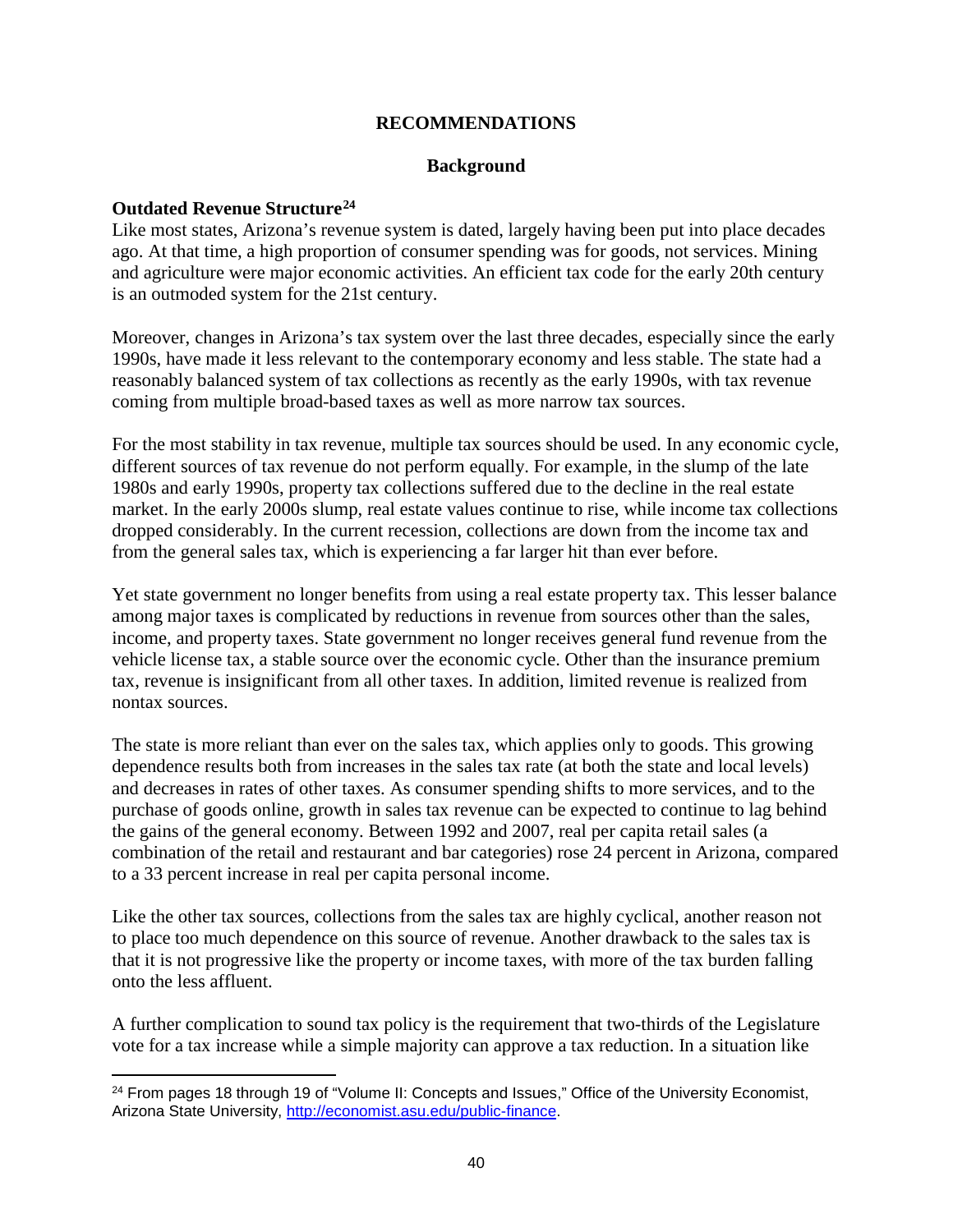that currently faced by state government — a structural deficit that resulted from significant tax cuts and less significant spending reductions — a minority of legislators can dictate fiscal policy, reducing the number of options politically available to resolve the deficit.

# **Inadequate Budget Stabilization Fund[25](#page-44-0)**

 $\overline{a}$ 

Since the Budget Stabilization Fund has not come close to meeting the needs in either of the recessions since the BSF was created, simulations of the operation of the BSF were made under various conditions. The simulated operation of the budget stabilization fund, going back to the early 1970s, was run under three conditions: (1) under the original 15 percent cap, (2) under the current 7 percent cap, and (3) under the 15 percent cap, with general fund revenue adjusted up to reflect lesser tax cuts during the late 1990s. The results of the simulations since the early 1990s were compared to the actual operation of the BSF, as reported by the JLBC.

In each of the three simulations, the BSF was depleted in each recession since the mid-1970s before transferring all of the formula-calculated monies to the general fund. A primary reason for the shortfall in the rainy-day fund is that the balance did not reach 15 percent in any of the economic expansions, and did not even reach 7 percent in two of the four expansions since the mid-1970s. Thus, the design of the BSF is faulty for the stated goal of providing enough monies for the general fund to hold general fund revenue steady in years in which revenue collections decline due to an economic downturn.

In addition, the current 7 percent cap on the BSF clearly is inadequate. Had the cap not been reduced during the 1990s, some of the tax cuts passed during this period could not have been implemented while still balancing the general fund as constitutionally required. In nominal terms, some \$300 million in tax cuts would not have been possible, one-fourth of the reductions implemented during this period.

Adjusting for inflation and population growth, revenue in fiscal years 2002 through 2004, years in which a transfer from the BSF to the general fund was called for, would have been approximately \$425 million to \$450 million higher in each year. During these three years in which balancing the budget was difficult and involved substantial spending reductions, revenue would have been about \$1.3 billion higher and an additional \$350 million would have been available to transfer from the BSF to the general fund.

In the current downturn, the 7 percent cap did not affect the balance in the BSF since the depletion of the fund during the previous downturn and the formula transfers would have produced a BSF balance of only 4 percent. (The Legislature did not follow the formula for fund transfers and funded the BSF at 7 percent.) However, by not making the \$300 million in tax cuts during the late 1990s, inflation- and population-adjusted revenue would be around \$500 million per year higher. Spending cuts and/or revenue enhancement still would be needed to balance the budget in the next fiscal year, but the magnitude of the deficit would not be as large.

That a sizable deficit remains even in the scenario of a higher BSF cap and lesser tax cuts during the late 1990s indicates not only that the operation of the BSF is faulty, but that the adjusted

<span id="page-44-0"></span><sup>&</sup>lt;sup>25</sup> From pages 20 through 21 of "Volume II: Concepts and Issues," Office of the University Economist, Arizona State University, [http://economist.asu.edu/public-finance.](http://economist.asu.edu/public-finance)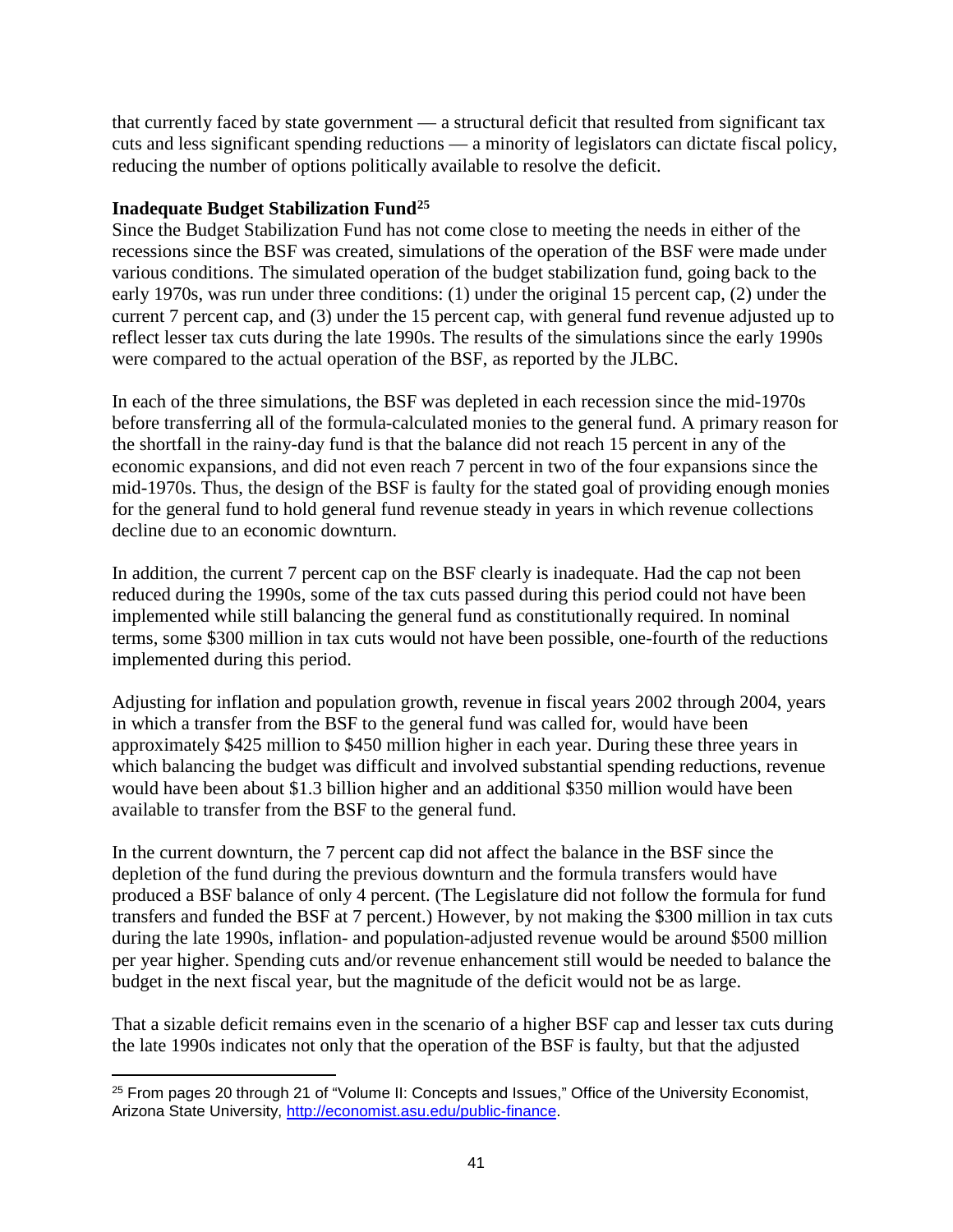amount of tax cuts implemented since the early 1990s still was much too large given the amount of spending reductions implemented.

# **Economic Effects of Spending Reductions and Tax Increases**

According to Nobel Prize winner Joseph Stiglitz:

 $\overline{a}$ 

"Basic economic theory suggests that direct spending reductions will generate more adverse consequences for the economy in the short run than either a tax increase or a transfer program reduction. The reason is that some of any tax increase or transfer payment reduction would reduce saving rather than consumption, lessening its impact on the economy in the short run, whereas the full amount of government spending on goods and services would directly reduce consumption."[26](#page-45-0)

This conclusion was verified for Arizona by two economic forecasting/economic impact estimating models (REMI and IMPLAN). The results of modeling the actual state government spending reduction of \$584.5 million in FY 2009 and spending reductions and/or revenue increases of \$1.6 billion in FY 2010 are shown in Table 6.<sup>[27](#page-45-1)</sup> The negative economic effects are most severe in the scenario that reduces government spending, and least serious in the scenario that raises public-sector revenue.

While total job losses are least in the revenue enhancement scenario, private-sector job losses are somewhat greater in that scenario than in the other two scenarios. However, government absorbs a disproportionate share of the job losses in each scenario. Compared to a 13 percent share of total employment in 2007, government would account for 22 percent of the job losses in 2010 in the revenue enhancement scenario, 41 percent in the mix of spending reduction and revenue enhancement scenario, and 55 percent in the spending reduction scenario.

The revenue enhancement scenario assumes a personal tax increase. Currently, personal tax burdens in Arizona are very low compared to other states, while corporate tax burdens in Arizona do not compare so favorably. Increases in business taxes instead of personal taxes will result in greater negative effects than public spending reductions.

Government spending reductions have more severe negative effects than tax increases for reasons beyond that cited by Stiglitz. Less spending for goods and services by governments will result in reduced demand for private-sector goods and services. If spending reductions are accomplished by employee layoffs, then private-sector businesses are affected further as laid-off workers either leave the state or cut back substantially on their purchases. It is not realistic to expect that many laid-off government employees will find jobs in Arizona until the recession has ended.

Government spending reductions severely affect a small number of businesses and state residents (state government employees and workers at businesses that sell to the state). In contrast, a

<span id="page-45-0"></span><sup>&</sup>lt;sup>26</sup> Peter Orszag and Joseph Stiglitz, "Budget Cuts vs. Tax Increases at the State Level: Is One More Counter-Productive than the Other During a Recession?" Center on Budget and Policy Priorities, November 6, 2001, www.cbpp.org/10-30-01sfp.htm.

<span id="page-45-1"></span><sup>&</sup>lt;sup>27</sup> From "The Economic Effects of Government Spending Reductions Relative to Other Options," Office of the University Economist, Arizona State University, [http://economist.asu.edu/public-finance.](http://economist.asu.edu/public-finance)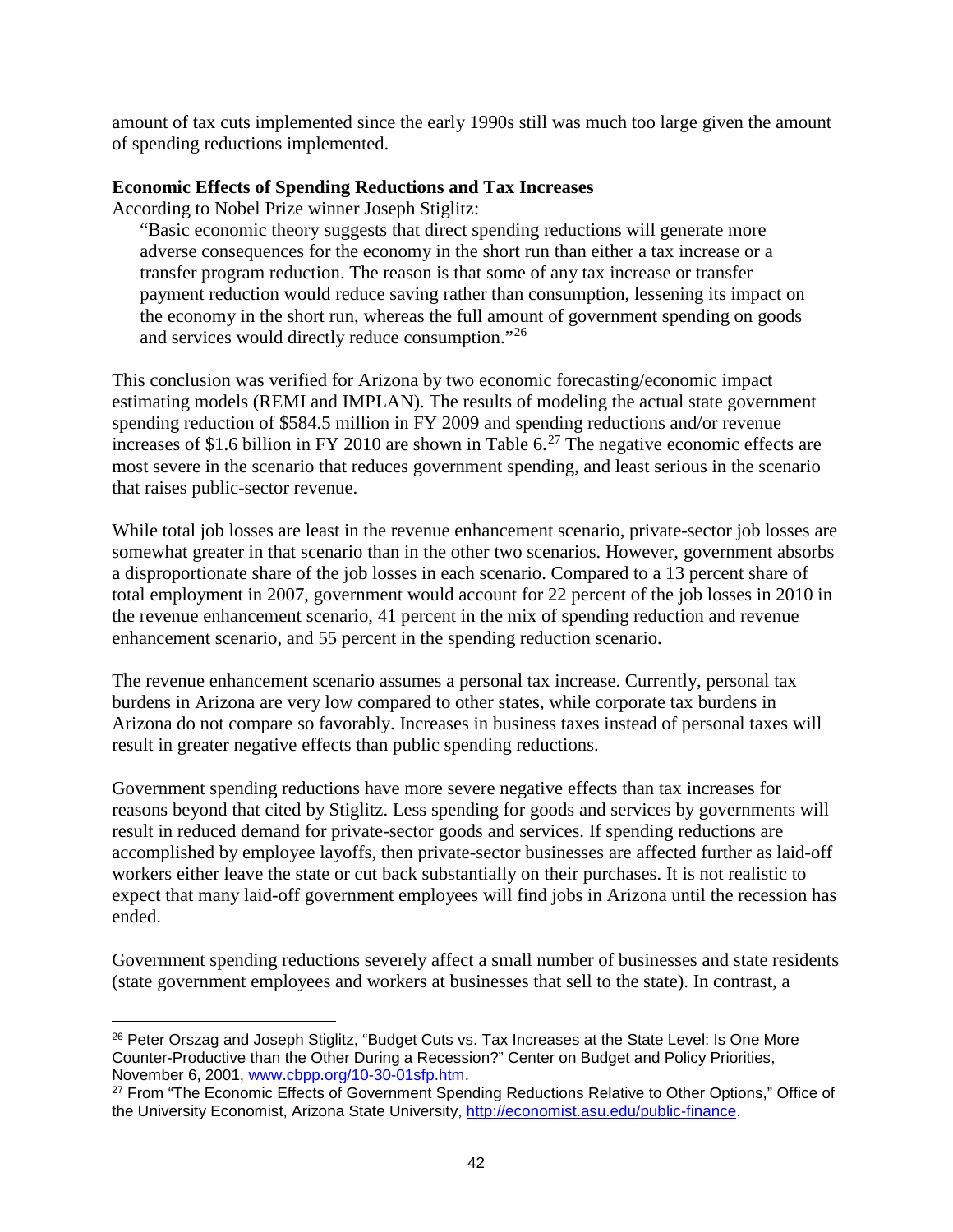# **TABLE 6 ECONOMIC EFFECTS OF BALANCING THE ARIZONA STATE GOVERNMENT GENERAL FUND IN 2009 AND 2010**

|                                    | <b>1st Scenario:</b><br><b>Spending</b><br><b>Reduction</b> | 2nd Scenario:<br>Revenue<br><b>Enhancement</b> | 3rd Scenario:<br>Mix of Both |
|------------------------------------|-------------------------------------------------------------|------------------------------------------------|------------------------------|
| <b>EMPLOYMENT</b>                  |                                                             |                                                |                              |
| 2009 REMI                          | $-30.570$                                                   | $-23.540$                                      | $-27.050$                    |
| 2010 REMI                          | $-49.020$                                                   | $-36,250$                                      | $-42,660$                    |
| 2009 IMPLAN                        | $-37,887$                                                   | $-23,324$                                      | $-30,605$                    |
| 2010 IMPLAN                        | $-58,727$                                                   | $-29,991$                                      | $-44,359$                    |
| <b>GROSS PRODUCT</b> (in millions) |                                                             |                                                |                              |
| 2009 REMI                          | $$-1,906$                                                   | $$-1.683$                                      | $$-1,794$                    |
| 2010 REMI                          | $-3,125$                                                    | $-2.793$                                       | $-2,963$                     |
| 2009 IMPLAN                        | $-2,111$                                                    | $-1,421$                                       | $-1,766$                     |
| 2010 IMPLAN                        | $-3.261$                                                    | $-1,905$                                       | $-2,583$                     |

Source: Calculated from REMI and IMPLAN models.

personal tax increase will spread the negative effects throughout the state, with the effect on any individual and on any business being minor. In addition, a high percentage of state government expenditures are made directly to state residents and local businesses, while some of the expenditures of individuals quickly leave the state. Also, a personal tax increase may be deductible from federal taxes and therefore exported to the federal government. A portion also may be exported to tourists and other nonresidents.

Cutting the public-sector workforce does not improve public finance as much as it might seem at first glance. The savings to state government of not paying the former workers' salaries and benefits are partially offset by rising payments to the ex-workers for unemployment insurance and other public health and welfare programs. Further, public-sector revenue declines as the laidoff workers spend less and experience losses in income.

**MYTH: Taxes should not be increased during a recession**. A tax increase is less harmful than public spending cuts, which damage the economy by reducing government purchases from the private sector and by diminishing consumer expenditures made by laid-off government workers. By spreading the negative impact broadly, a tax increase is less likely to have a significantly detrimental effect than spending cuts, which are absorbed by a smaller number of individuals and businesses.

# **Total Effects of Government Spending Reductions[28](#page-46-0)**

 $\overline{a}$ 

State government is not the only government in Arizona anticipating the need to reduce spending. Many city and county governments already have announced plans to reduce spending

<span id="page-46-0"></span><sup>&</sup>lt;sup>28</sup> See "The Economic Effects of Government Spending Reductions Relative to Other Options," Office of the University Economist, Arizona State University, [http://economist.asu.edu/public-finance.](http://economist.asu.edu/public-finance)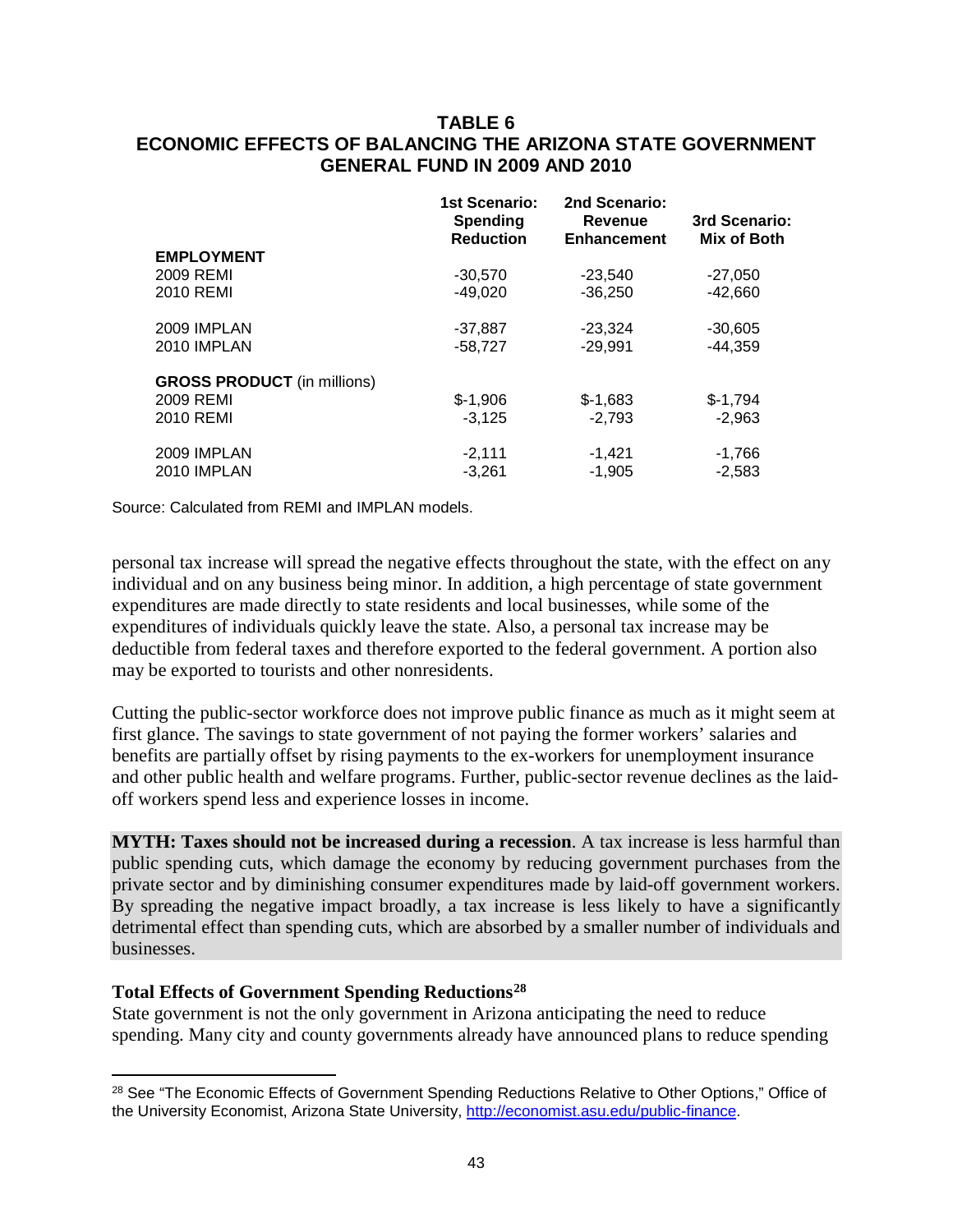in order to balance their budgets. Thus, the magnitude of the negative economic effects of government spending reductions on the state's economy is understated by considering state government only.

While a total of local government spending reductions is not available, a figure of \$900 million was estimated based on the amount of cuts announced in various cities and counties across the state. Such spending cuts in 2009 would cost 21,100 jobs and \$1.1 billion in gross product beyond the negative effects reported on page 42 from state government spending reductions. The total negative effect in 2009 of state government spending reductions of \$1,384.5 million (the first scenario) and local government cuts of \$900 million is a loss of 51,700 jobs and \$2,600 million in gross product. Total negative effects will be greater in 2010.

For perspective, a loss of 51,700 jobs amounts to 1.5 percent of total employment in 2007 and 2 percent of Arizona's total wage and salary employment in December 2008. While a 2 percent decrease may not seem large at first glance, it is the result of a decline in economic activity in just one sector: government. Further, Arizona has rarely experienced a decrease in employment in the past. Annual average total employment fell in only one year (1975) between 1970 and 2007. Based on the wage and salary employment estimates for December 2008, the decrease in employment was 152,300 since December 2007. Thus, a loss of an additional 51,700 jobs due to government spending reductions during 2009 would substantially worsen and extend the state's economic recession.

# **Historical Perspectives on Fiscal Reform**

During the two prior economic recessions, the severity of the state's budget shortfall prompted efforts to study the issue and recommend solutions. In 1989, the Arizona Joint Select Committee on State Revenues and Expenditures ("Fiscal 2000") was formed. Some of its recommendations were adopted, with spending reductions and tax increases resolving the existing structural deficit.

A new structural deficit was created by the tax reductions implemented since the early 1990s. In response, the Citizens' Finance Review Commission (CFRC) was formed in 2003. It focused on the state government revenue system. Without addressing the issue of the overall amount of revenue to be collected by the state, the Commission made a series of recommendations, few of which have been acted upon.

The need for fiscal reform in Arizona is greater now than it was in 2003. No new study group has been formed, but such an effort is not needed because the current issues are so similar to those in 2003. The CFRC's recommendations are as timely today as when they were written.

In this section, a number of recommendations — mostly matching the CFRC's recommendations — are made. However, this report goes further than did the CFRC by addressing the structural deficit between state government general fund revenue and expenditures.

The problem is much deeper than a short-term imbalance between revenue and expenditures. Due to a sizable structural deficit, the state faces the prospect of needing to make difficult decisions to balance the budget every time economic growth slows.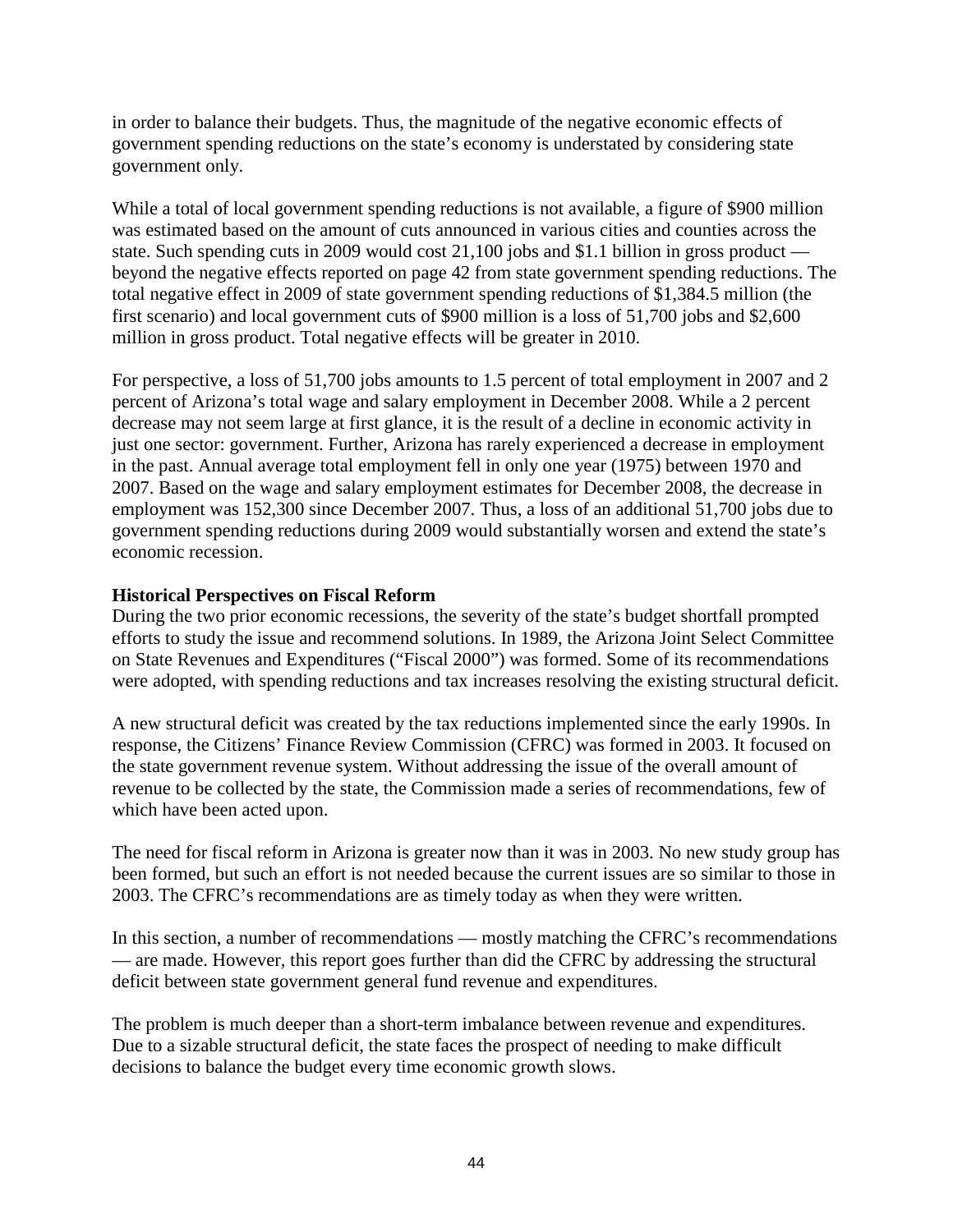The structural deficit in part is the result of an outdated tax code that creates large cyclical swings in revenue and that causes revenue to grow more slowly than the pace of the overall economy. Much of the structural deficit, however, results from numerous and substantial tax reductions passed by the Arizona Legislature over the last 15 years that were not matched by spending reductions of a commensurate size. Given the increasing population-driven demands for public services and infrastructure, such as health care, education, and public safety, and the amount of the state government general fund expenditures that are off limits to spending reductions due to voter initiatives or statutorial mandates, it will not be possible to resolve the budget deficit by spending reductions alone — at least not without decimating entire programs.

State government general fund revenue relative to the size of the Arizona economy has fallen significantly since 1995 and currently is at a historical low. Expenditures, too, have declined since 1995 relative to measures of the size of the Arizona economy. From any historical perspective it is clear that spending increases beyond the needs of a growing state did *not* cause the current cyclical deficit or the long-term structural deficit.

Other actions also have contributed to the near-term dilemma. For example, the Legislature weakened the provisions of the original legislation setting up the budget stabilization fund. The result is less monies available for transfer from the rainy-day fund to the general fund during a recession and a greater need for spending reductions or revenue enhancements to balance the budget.

# **Short Term Recommendations[29](#page-48-0)**

Immediate action needs to be taken to resolve the budget imbalance in fiscal year 2010. Given the very low level of state government general fund expenditures, no further spending reductions beyond those recently put into effect are recommended. Instead, the budget deficit could be resolved largely through a combination of federal government stimulus monies and revenue enhancement.

The most effective way of raising revenue in the near-term is an increase in the transaction privilege (general sales) tax rate. Though not recommended as a long-term strategy, an immediate increase in the state sales tax rate is the best way to quickly increase revenue. A temporary increase in the sales tax rate also will provide additional funding to local governments due to the distribution of a portion of state government general sales tax revenue to counties and municipalities, most of which also face budget deficits.

The rate increase will need to be significant; if a tax increase is not implemented by the start of FY 2010, then the magnitude of the increase will need to be even larger to avoid further spending reductions. This temporary surcharge in the general sales tax rate is proposed only as a stop-gap measure, to be replaced by an extensive overhaul of the revenue system to be implemented within the next two years.

<span id="page-48-0"></span><sup>&</sup>lt;sup>29</sup> The discussion in "Volume III: Options for Managing the Arizona State Government General Fund" (page 22) has been updated. Also see "The Economic Effects of Government Spending Reductions Relative to Other Options." Both reports are from the Office of the University Economist, Arizona State University, [http://economist.asu.edu/public-finance.](http://economist.asu.edu/public-finance)  $\overline{a}$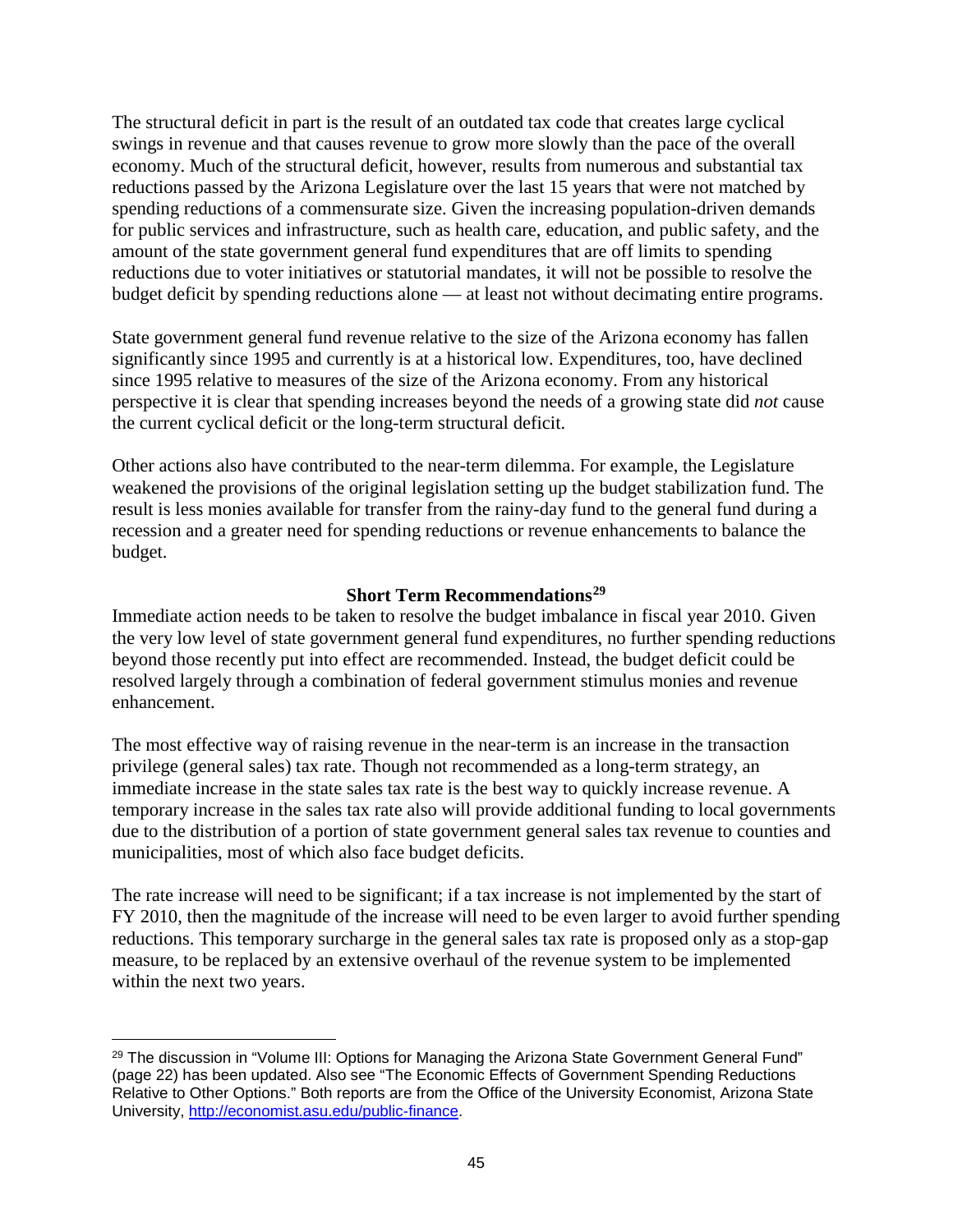# **1. Temporarily Increase the General Sales Tax Rate by Two Cents per Dollar**

Increasing the rate two cents on the current distribution base under current economic conditions would generate approximately \$1.6 billion for the state general fund and an additional \$425 million to be distributed to counties and municipalities per year. The higher tax rate should be a temporary surcharge that expires at the end of fiscal year 2011, assuming that comprehensive reform of the revenue system has been completed. Otherwise, the sales tax surcharge should be phased out over the next two years (FYs 2012 and 2013).

A tax increase of \$1.6 billion equates to less than \$250 per Arizona resident, or less than \$675 per household. The actual tax increase on individuals would be less, given that businesses and visitors to the state would pay a portion of the \$1.6 billion. Even assuming that no other state raises taxes, Arizona still would rank as a low-tax state at 34th, based on Tax Foundation data. A tax increase of this magnitude would offset only a portion of the state tax cuts implemented between 1993 and 2008 and would be smaller in magnitude than the federal income tax rebate distributed in 2008 and the federal income tax reduction of 2009.

# **2. Mitigate the Regressive Effects of the Higher Sales Tax Rate by Increasing the Low-Income Tax Credit**

In order to offset the higher tax burden that higher sales tax rates place on low-income households, the tax increase should be returned to very low-income taxpayers by increasing the low-income tax credit. This provision will somewhat reduce the net revenue realized by the general fund from increasing the general sales tax rate. The increase in the tax credit should expire at the same time as the sales tax surcharge.

# **Long Term Recommendations**

Permanent changes in the revenue system need to close the structural budget deficit, cause the revenue stream to be less cyclical, and result in revenue growing at the pace of the overall economy. The ideal revenue system will have a very broad and varied tax base, but apply low tax rates. It will better balance business taxes with personal taxes — currently, business taxes are high relative to personal taxes. More broadly, it should promote a business climate conducive to the growth of basic economic activities. Other aspects of an improved system will be to ensure a progressive tax structure — either explicitly or through the use of low-income tax credits. In general, however, tax credits and tax exemptions should be minimized. More generally, the guiding principles adopted by the CFRC should be widely applied in creating a new revenue system.

A key recommended change in the revenue system is to reinstitute the state property tax, but to lower property taxes on businesses. Another is to broaden the general sales tax base by including some services and eliminating some exemptions, but to reduce the general sales tax rate. Other suggestions include expanding the use of debt financing for capital outlays, eliminating tax credits, and raising revenue from nontax sources.

Such reforms to the revenue system will not be adequate to create a well-functioning fiscal system. In addition, either of two alternatives should be implemented: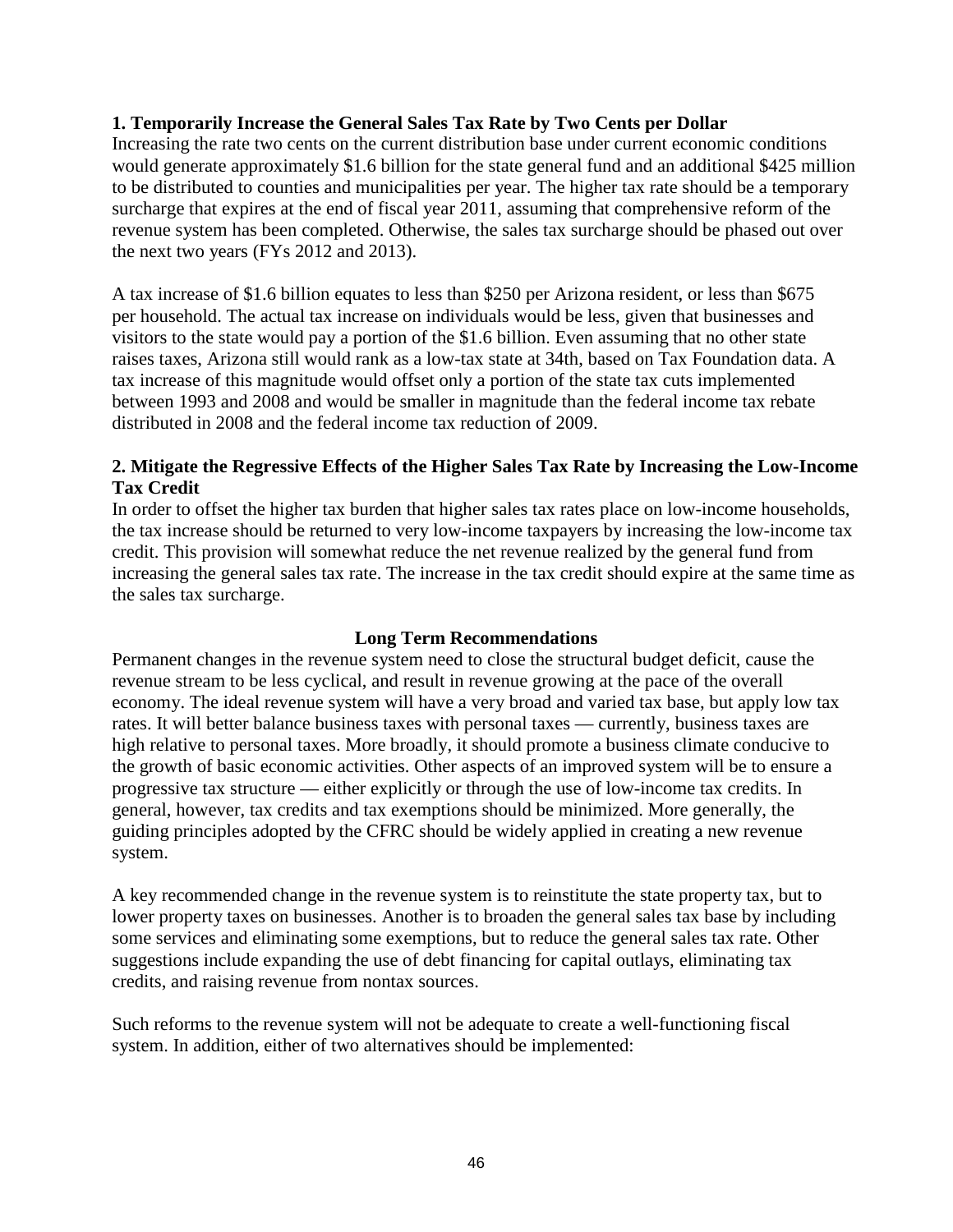1. In addition to creating a revenue system that eliminates the structural deficit, grows with the economy and is not too cyclical, the preferred alternative anchors general fund revenue at a certain percentage of the state's economy, such as 4 or 4.5 percent of Arizona gross domestic product. Further, expenditures will be limited to a formula that consists of the sum of population growth, inflation, and real per person economic growth. Core expenditure needs could be met by spending growth at the pace of inflation and population. The real per person economic growth portion (which averages nearly 2 percent per year) will provide for productivity-enhancing investments and other needs. Once in place, these fiscal guidelines will ensure that spending and revenue capacity will grow at the overall pace of the Arizona economy, meeting requisite publicsector needs and avoiding the catastrophic structural imbalances that exist today.

2. The second alternative is less ambitious in that it suggests fewer changes to the status quo. In addition to creating a revenue system that eliminates the structural deficit, grows with the economy and is not too cyclical, it strengthens the budget stabilization fund so that more monies will be available to transfer into the general fund at times of economic weakness.

# **Revenue Enhancements and Expenditure Reductions[30](#page-50-0)**

Multiple options exist to remove the structural deficit in the state general fund in the longer term, and to modernize the tax code, provide a less cyclical revenue stream, and cause revenue to grow at the same pace as the economy. Tax increases should be focused on individuals. Negative effects from revenue enhancement thus will be limited because of the state's very low existing tax burden on individuals. In addition to the listed recommendations to enhance revenue or reduce general fund spending obligations, the tax burden on businesses — particularly those engaged in exporting should be lowered. In particular, property taxes assessed on businesses should be reduced.

The following alternatives are listed in recommended order based on a number of factors, including the likelihood of passage and the degree to which the recommendation would eliminate the structural deficit and achieve the other goals. A summary of the 10 suggestions is shown in Table 7.

# **1. Reinstitute the State Property Tax, Eliminate the 1-Percent Constitutional Cap on the Residential Property Tax, and Phase Out the Homeowner's Rebate**

The Citizens' Finance Review Commission recommended each of these actions. Residential property tax burdens in Arizona are low compared to most of the nation and less than in the past. A modest state property tax rate in conjunction with the other actions would raise several hundred million dollars per year, though care needs to be taken so that this proposal does not unduly affect low-income homeowners.

# **2. Increase the Use of Debt Financing for Capital Outlays (Including School Construction and Renovation)**

The CFRC also made this recommendation. Capital investments that will benefit generations of taxpayers generally should be funded through long-term financing. If all school construction and renovations were financed by long-term debt, a few hundred million dollars of spending obligations initially would be removed from the general fund, but this amount would shrink over time as debt

<span id="page-50-0"></span><sup>30</sup> Considerable detail on each possibility is provided on pages 21 through 43 of "Volume III: Options for Managing the Arizona State Government General Fund," Office of the University Economist, Arizona State University, [http://economist.asu.edu/public-finance.](http://economist.asu.edu/public-finance)  $\overline{a}$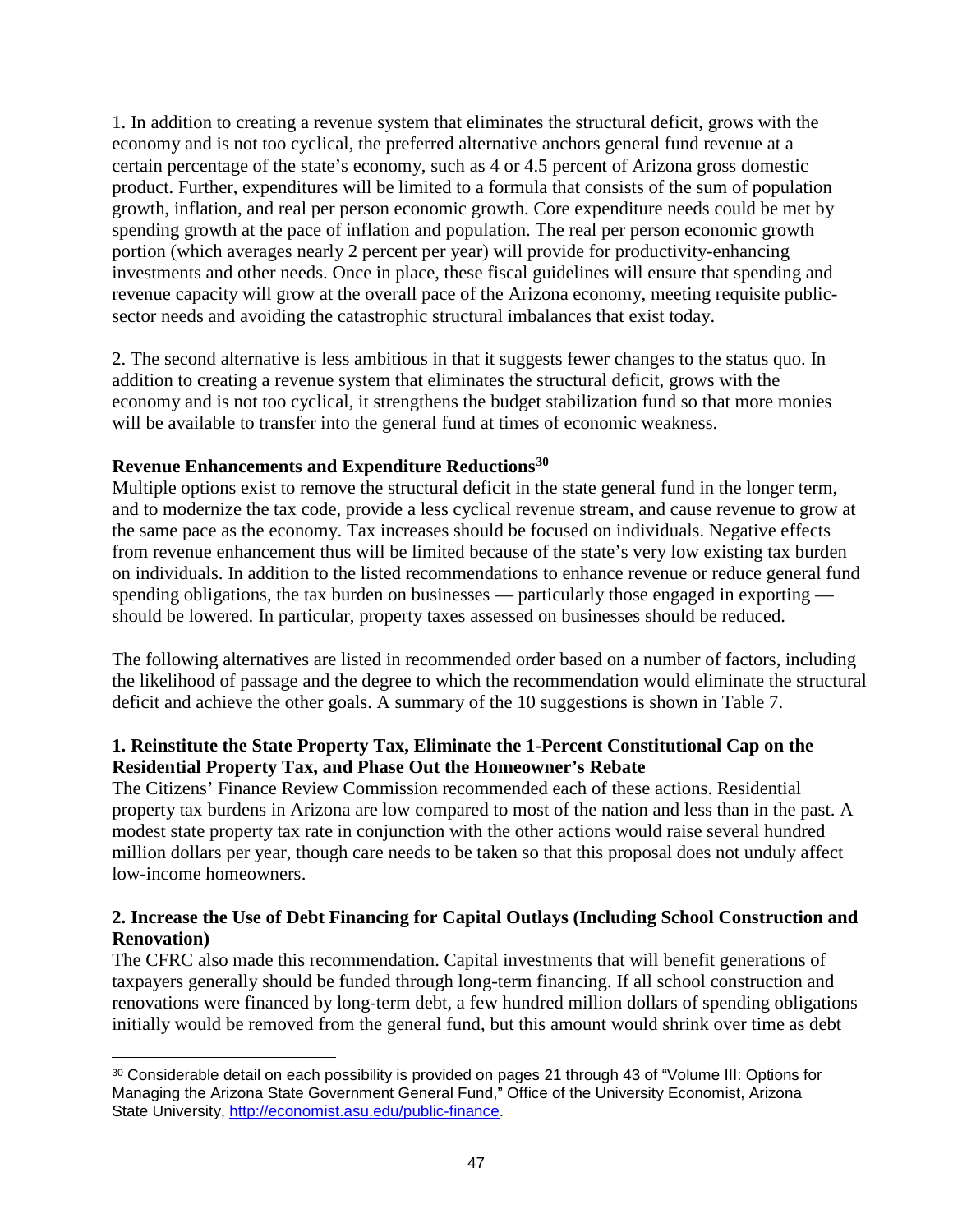payments mounted. An alternative is to finance school construction and renovations from the general fund when a surplus exists. This selective use of bonding would reduce the size of debt repayments and would allow savings to be expended when most needed.

# **3. Broaden the General Sales Tax Base, Lower the Tax Rate, and Increase the Use of Low-Income Tax Credits**

Each of these actions was recommended by the CFRC. A net increase of several hundred million dollars to the general fund easily could be realized, though care must be taken that the state's revenue base is not overly dependent on the general sales tax. An additional benefit of widening the tax base is that revenues from the 0.6 percent earmarked to education would increase by more than \$200 million. The tax base would be broadened by applying the sales tax to certain services and to food to be consumed at home. In addition, some of the other general sales tax exemptions — labeled by the CFRC as ineffective or inexplicable — would be eliminated.

# **4. Eliminate Selected Credits from the Income Tax**

The CFRC recommended phasing out the majority of income tax credits. Individual and corporate tax credits currently amount to about \$350 million. In particular, the two school-related credits total close to \$100 million not being placed into the general fund.

# **5. Widen the Application of, and Raise, User Fees**

The CFRC recommended that the use of user fees be examined due to the low collections in Arizona compared to other states. While the amount of revenue enhancement is unclear without further study, it appears that the figure could reach \$375 million even without considering university tuition.

# **6. Increase the Vehicle License Tax Rate**

As defined by the Census Bureau — fees for title registration, license plates, vehicle inspection, vehicle mileage and weight taxes on motor carriers, highway use taxes and off-highway fees, but not personal property taxes on motor vehicles — the vehicle license tax burden in Arizona is low compared to most states and lower than in the past. Without placing the tax rate out of line with other states or with Arizona's historical rate, \$200 million could be raised.

# **7. Improve Money Management and Long-Term Planning**

Several suggestions to achieve these goals were recommended by the CFRC. Two actions enhancing revenue enforcement and maximizing interest earnings — could raise substantial, though unknown, amounts of revenue.

# **8. Increase Federal Funding**

The CFRC recommended a more centralized effort to increase federal funding. While the state could gain \$1 billion in federal funds without exceeding the national per capita average, to realize the federal funds, the state would need to increase its own spending. Realistically, it is unclear how much net revenue might be gained through this option.

# **9. Increase Collections from Selective Sales Taxes**

The selective sales taxes should be indexed to inflation as recommended by the CFRC, but this will have little impact on revenue in the short term. The motor vehicle fuel tax and the tax on alcoholic beverages, which are somewhat below the national average, could be increased to the national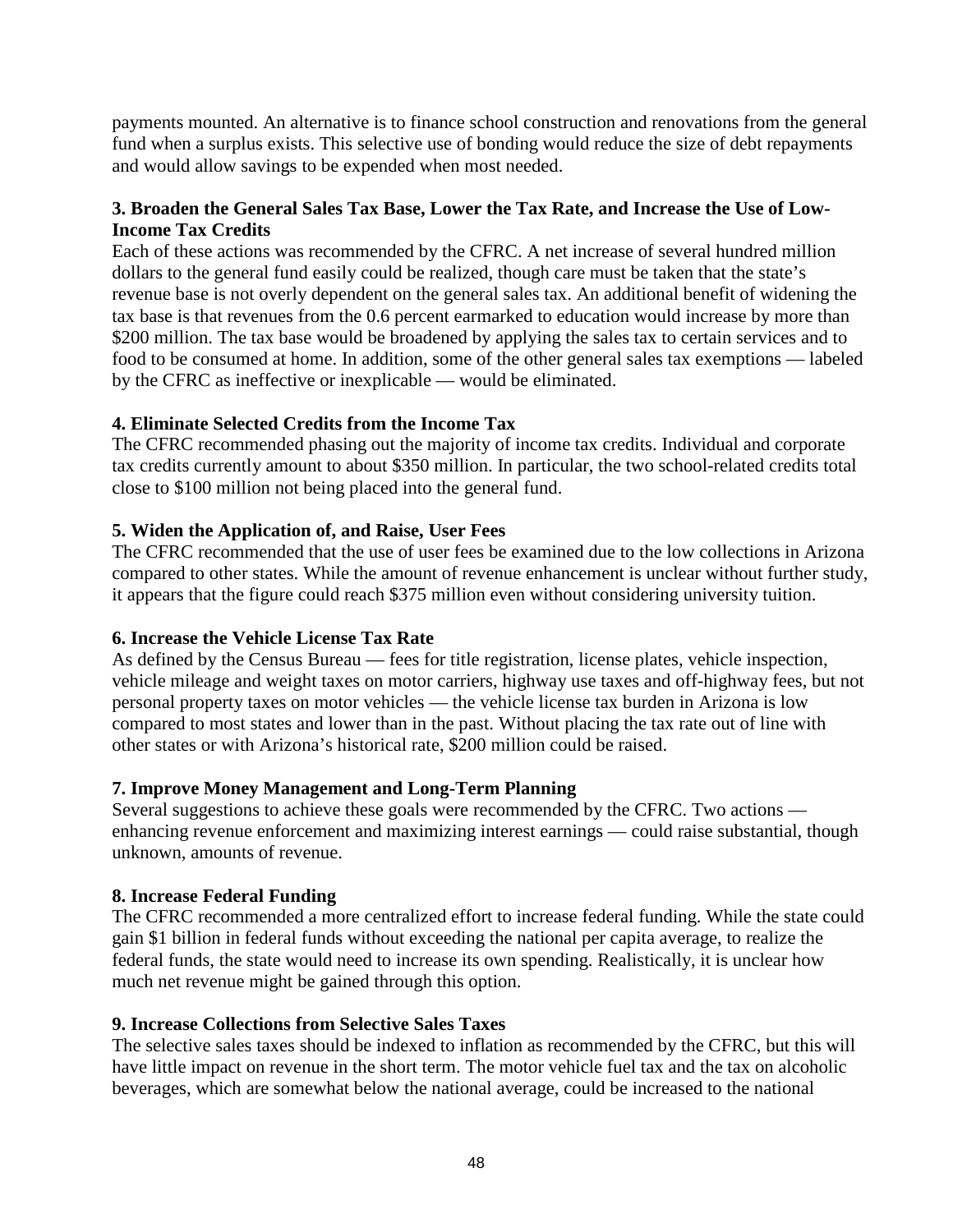average, but probably would raise less than \$100 million per year. Further, unless the increase in rates is specified to go into the general fund, most of these additional monies would be placed in other funds.

# **10. Raise the Personal Income Tax Rate**

While the personal income tax burden in Arizona is quite low compared to other states and to the past, calls to increase the tax rate are likely to elicit a strong reaction. While the passage of a "fairness tax" — a form of alternative minimum tax to ensure that filers at very high income levels pay at least their fair share in total income taxes — is more feasible, the revenue enhancement from this source likely would be less than \$100 million per year.

# **TABLE 7 SUMMARY OF REVENUE ENHANCEMENTS/REMOVAL OF SPENDING OBLIGATIONS, ARIZONA STATE GOVERNMENT GENERAL FUND**

| 1. State property tax<br>2. Debt financing<br>3. General sales tax<br>4. Tax credits<br>5. User fees<br>6. Vehicle license tax<br>7. Money management<br>8. Federal funding<br>9. Selective sales tax | <b>Possible Net Effect</b><br>\$500 million<br>>\$300 million in selected years<br>>\$500 million<br>>\$100 million<br>Uncertain, but <\$375 million<br>\$200 million<br>Uncertain<br>Uncertain<br><\$100 million, little to general fund |
|-------------------------------------------------------------------------------------------------------------------------------------------------------------------------------------------------------|-------------------------------------------------------------------------------------------------------------------------------------------------------------------------------------------------------------------------------------------|
| 10. Personal income tax                                                                                                                                                                               | <\$100 million in "fairness" tax                                                                                                                                                                                                          |

# **Regulating Revenues and Expenditures[31](#page-52-0)**

With a modernized tax code that employs a broad tax base, supplemented by expanded nontax sources of revenue and improved planning and money management, policymakers could be assured of general fund revenue that averages a particular percentage of the state's GDP and that does not vary too widely in any year from the target percentage. If controls also were placed on spending, then the size of cyclical budget deficits would be minimized and the rainy-day fund cap could remain at 7 percent.

# **1. Adopt Revenue Enhancements Such That General Fund Revenue Is Approximately Equal to 4-to-4.5 Percent of Gross State Product**

The revenue enhancements that come from the preceding list will widen the revenue base and bring the tax code into the 21st century, with the result being revenue streams that better match the size of the state's economy. The total amount of net revenue enhancement should be targeted to bring total revenue equal to 4-to-4.5 percent of the state's GDP. Establishing a tax base that grows with neither faster nor slower than — the pace of the Arizona economy is the essential ingredient to reestablishing fiscal order.

<span id="page-52-0"></span><sup>&</sup>lt;sup>31</sup> Background on this proposal is on pages 4 through 11 of "Volume III: Options for Managing the Arizona State Government General Fund," Office of the University Economist, Arizona State University, [http://economist.asu.edu/public-finance.](http://economist.asu.edu/public-finance) The proposal is discussed on pages 14 through 20 of the same report.  $\overline{a}$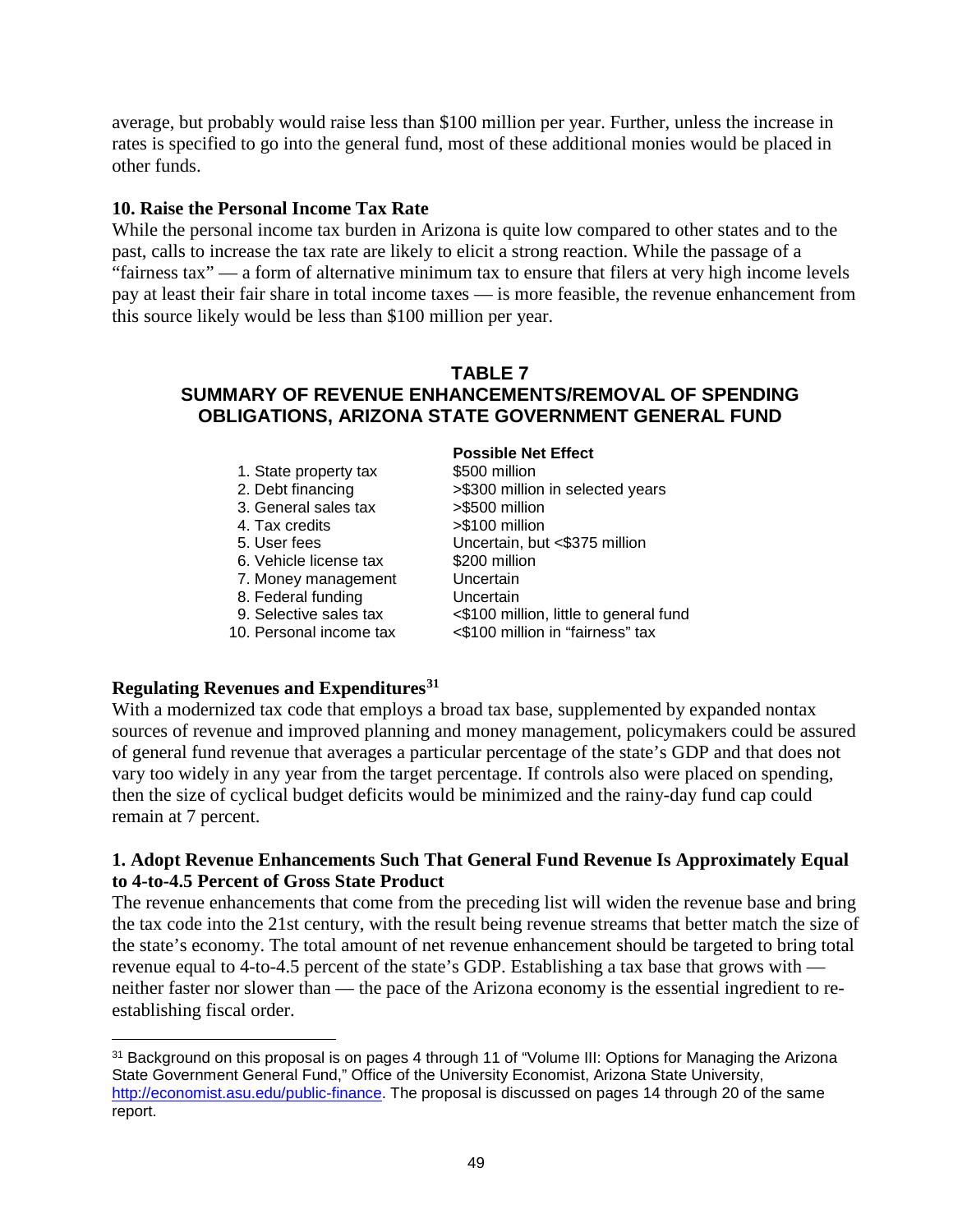# **2. Control Spending Increases to the Sum of Population Growth, Inflation, and Real Per Capita Economic Growth**

A spending rule that consists of the sum of population growth, inflation, and the average per capita real growth of the economy (close to 2 percent per year) would allow expenditures to rise on average at the same pace as revenue. Together with a fixed revenue growth rule, this spending rule will allow the state to live within its means while meeting the needs of a growing Arizona.

# **Budget Stabilization Fund[32](#page-53-0)**

If the recommendations to target general fund revenue at a constant share of Arizona's economy and to tie spending increases to a formula are *not* adopted, then little regarding the functioning of the state general fund has changed even if the structural deficit is eliminated. In this case, improving the operation of the rainy-day fund will be necessary to avoid large budget deficits during economic downturns.

The BSF is designed to serve one very important purpose: to hold general fund revenue relatively constant across the economic cycle. If this purpose were achieved, then the difficult spending decisions and the hardships caused by budget cuts during an economic downturn could be largely avoided.

# **1. Return the Budget Stabilization Fund Cap to 15 Percent, or Higher**

The CFRC recommended that the current limit on the budget stabilization fund be returned to its original 15-percent cap. Since a 15 percent cap will not guarantee adequate funds to balance the budget in all recessions, a higher cap may be prudent.

# **2. Safeguard the Operation of the Budget Stabilization Fund**

The CFRC recommended that the state "take measures to make 'raids' on the fund more difficult." Further, the Legislature has reduced the effectiveness of the BSF through statutory changes. These issues could be resolved by specifying the operation of the BSF in the Arizona Constitution rather than in statute.

# **3. Seed the Budget Stabilization Fund With Additional Deposits**

Following an economic recession during which the BSF balance drops to a few percent or less of general fund revenue, the BSF will not be able to attain at least a 15 percent balance during the next economic expansion if transfers to the fund are limited to those specified in the formula included in the 1990 legislation. This supplemental seeding also should be specified in the constitution.

# **4. Create Additional Contingency Funds**

A contingency fund under the discretion of the Legislature could be created to resolve unpredictable fluctuations in expenditures. An additional contingency fund could be used to smooth out more predictable cyclical fluctuations in expenditures. Alternatively, the latter function could be added to the design of the BSF by modifying the formula dictating transfers to and from the BSF and raising the cap.

<span id="page-53-0"></span><sup>&</sup>lt;sup>32</sup> For more information, see pages 13-14 of "Volume III: Options for Managing the Arizona State Government General Fund," Office of the University Economist, Arizona State University, [http://economist.asu.edu/public-finance.](http://economist.asu.edu/public-finance)  $\overline{a}$